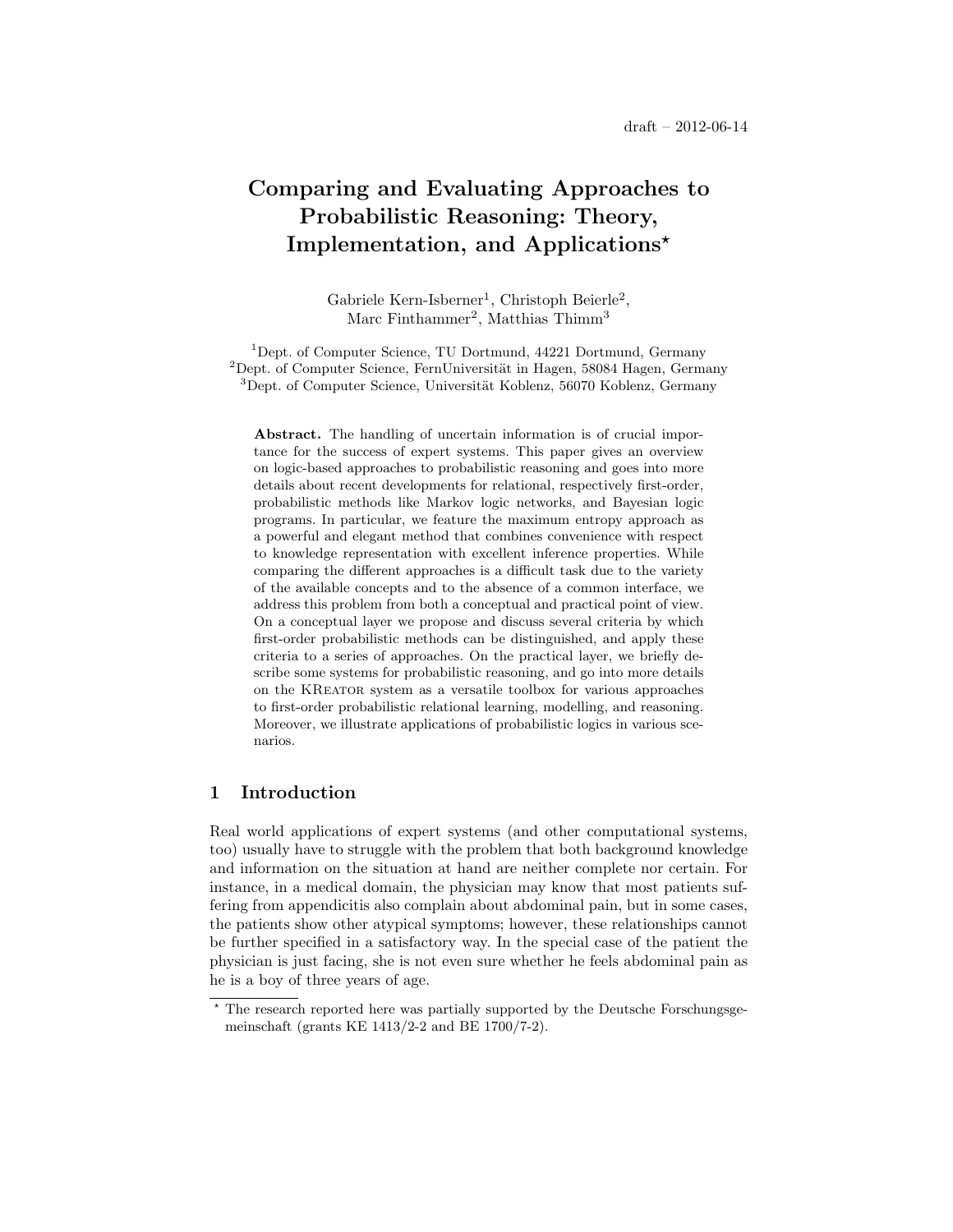Probabilistic logics offer a rich framework to represent and process uncertain information (for foundational work in this area see  $[56, 17]$ ), and are linked to statistics and machine learning in a natural way. Knowledge can be extracted from data, expressed in a suitable probabilistic formalism like Bayesian networks [56], and used for uncertain reasoning by applying inference mechanisms. Completeness of knowledge can be achieved by presupposing additional assumptions like conditional independence of variables, like in most probabilistic networks [56], or by making use of the information-theoretical principles of optimum entropy [36]. In both ways, a full probability distribution is generated from partial knowledge, on the base of which probabilities for arbitrary queries can be computed.

Most of the standard probabilistic approaches applied today make use of some type of probabilistic networks and propositional logic. While network techniques are of major importance to allow for local computations, the restriction to propositional logic makes probabilistic knowledge representation inadequate for domains in which relationships between objects are in the focus of investigation. However, generalising established propositional probabilistic methods to first-order knowledge representation turns out to not be an easy task, as the complexity of knowledge representation raises substantially, so that new inference techniques have to be devised. Moreover, the probabilistic semantics of open formulas is not at all clear. For example, the following conditional probabilistic formulas express commonsense knowledge about the relationships between elephants and their keepers which are usually good (elephants like their keepers), but also take exceptions into regard—elephants tend not to like keeper fred, except for the good natured elephant *clyde*:

$$
(likes(X, Y) | elephant(X), keeper(Y)) [0.8]
$$

$$
(likes(X, freq) | elephant(X)) [0.3]
$$

$$
likes (clyde, fred) [0.9]
$$

A schematic grounding of all rules of this knowledge base would cause conflicts with respect to elephant *clyde* and keeper *fred*. Moreover, both statistical (or population-based, respectively) information and subjective views are addressed, as the first two formulas involve all elephants (and keepers), while the third one only considers situations involving clyde and fred.

Recently, the fields of probabilistic inductive logic programming and statistical relational learning have put forth a lot of proposals that deal with combining traditional probabilistic models of knowledge like Bayes nets or Markov nets [56] with first-order logic, see [13, 29] for some excellent overviews. This area, located at the intersection of logic, probability theory, and machine learning, investigates methods for representing probabilistic information in a relational context for both reasoning and learning. Many researchers developed liftings of propositional probabilistic models to the first-order case in order to take advantage of methods and algorithms already developed. Among these are the wellknown Bayesian logic programs [43] and Markov logic networks [59] which extend Bayes nets and Markov networks [56], respectively, and are based on knowledge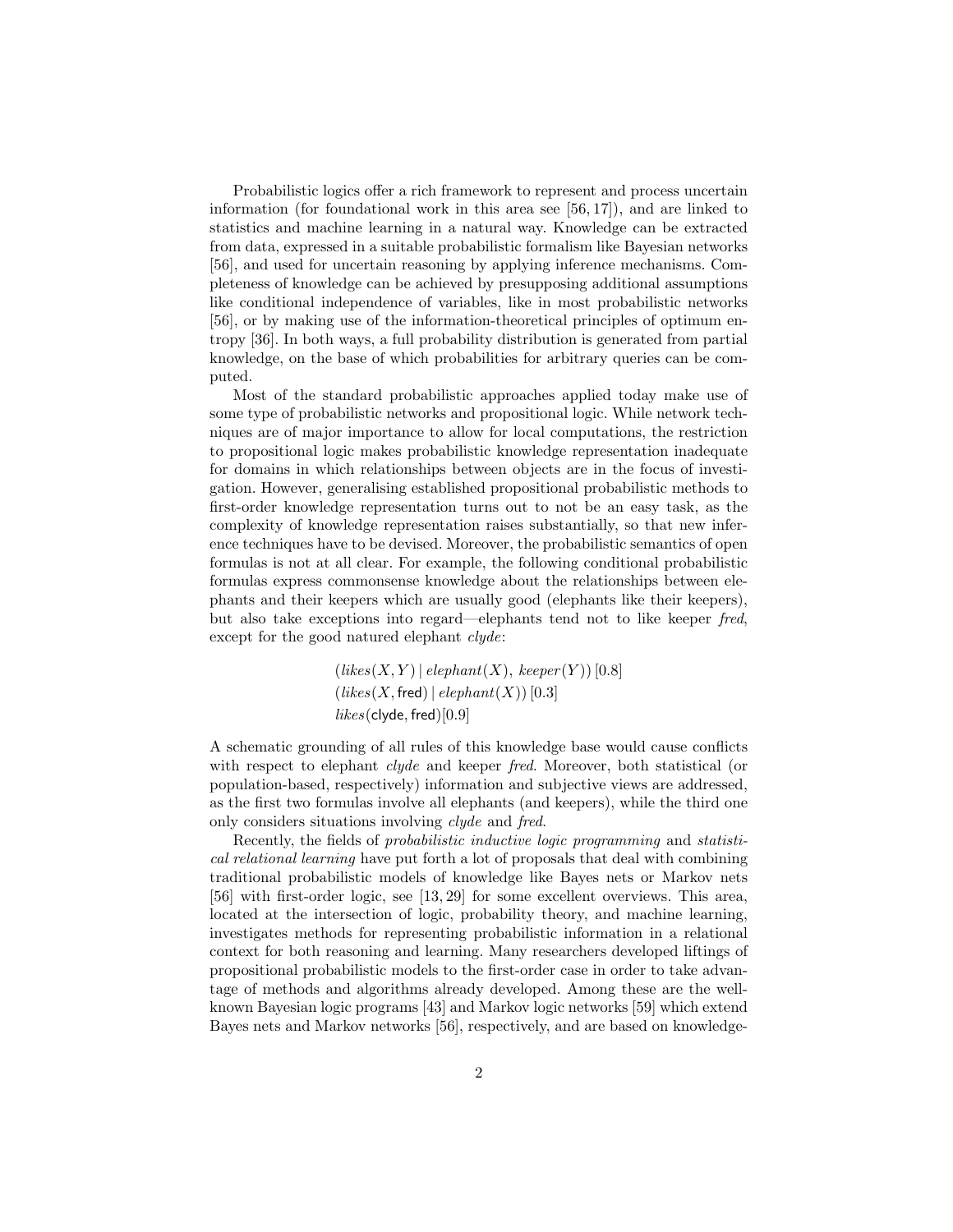based model construction [68, 7]. Other approaches also employ Bayes nets for their theoretical foundation, like logical Bayesian networks [18] and relational Bayesian networks [31, 10], or they are influenced by other fields of research like probabilistic relational models [27] by database theory, P-log [1] by answer set programming, and ProbLog [58] by Prolog. The aforementioned approaches are representatives of a vast variety of different approaches having been developed in the past ten to twenty years, and we refer to [13, 11] for a more elaborate discussion of existing approaches and their history.

As a first focal point of this paper, we will concentrate on extensions of the maximum entropy principle to a relational setting. There are few approaches applying maximum entropy methods beyond propositional logic, cf. [47, 41, 24]. We will give an introduction to different relational maximum entropy proposals, presenting in particular the grounding, the aggregating, and the avergaing semantics described in [47, 41, 24].

Although hard computational problems, challenging theoretical questions, and many interesting new applications like social networks are associated with this area of research, providing great motivation in developing new approaches for statistical relational learning that deal with specific scenarios, thorough comparisons of approaches are rare. This is no surprise as many approaches build on different logics and employ different methods of propositional probabilistic reasoning methods. There are some papers that evaluate approaches with respect to specific formal criteria. For example, in [32] Jaeger introduces model-theoretic expressivity analysis in order to compare the expressive power of different approaches to statistical relational learning. In that paper, it is only shown that relational Bayesian networks [31, 10] are at least as expressive as Markov logic networks [59] within that particular framework. Furthermore, it is conjectured [32] that Bayesian logic programs are equally expressive as relational Bayesian networks. A similar approach is pursued in [49] where it has been shown that Bayesian logic programs and an extension of stochastic logic programs [50] are of equal expressive power regarding some alternative definition of expressivity than the one used in [32]. Furthermore, there are some other attempts to compare approaches to statistical relational learning that focus more on comparisons of implementations like [44], but besides [32] no formal knowledge representation criteria exist to date for such comparisons.

As another main contribution of this paper, we develop a series of evaluation and comparison criteria that aim at characterizing the characteristics of individual approaches to probabilistic relational knowledge representation and provide better means to understand their relationships. The criteria are established from a knowledge representation and reasoning point of view and address various themes, covering language aspects, the dimensions of strict and propositional knowledge, and the role of individuals and universes. In line with the papers's focus on maximum entropy based methods, we will apply these criteria to the three relational maximum entropy semantics mentioned above. Furthermore, we will use the criteria also with respect to Bayesian logic programs and Markov logic networks, two of the most popular approaches from statistical relational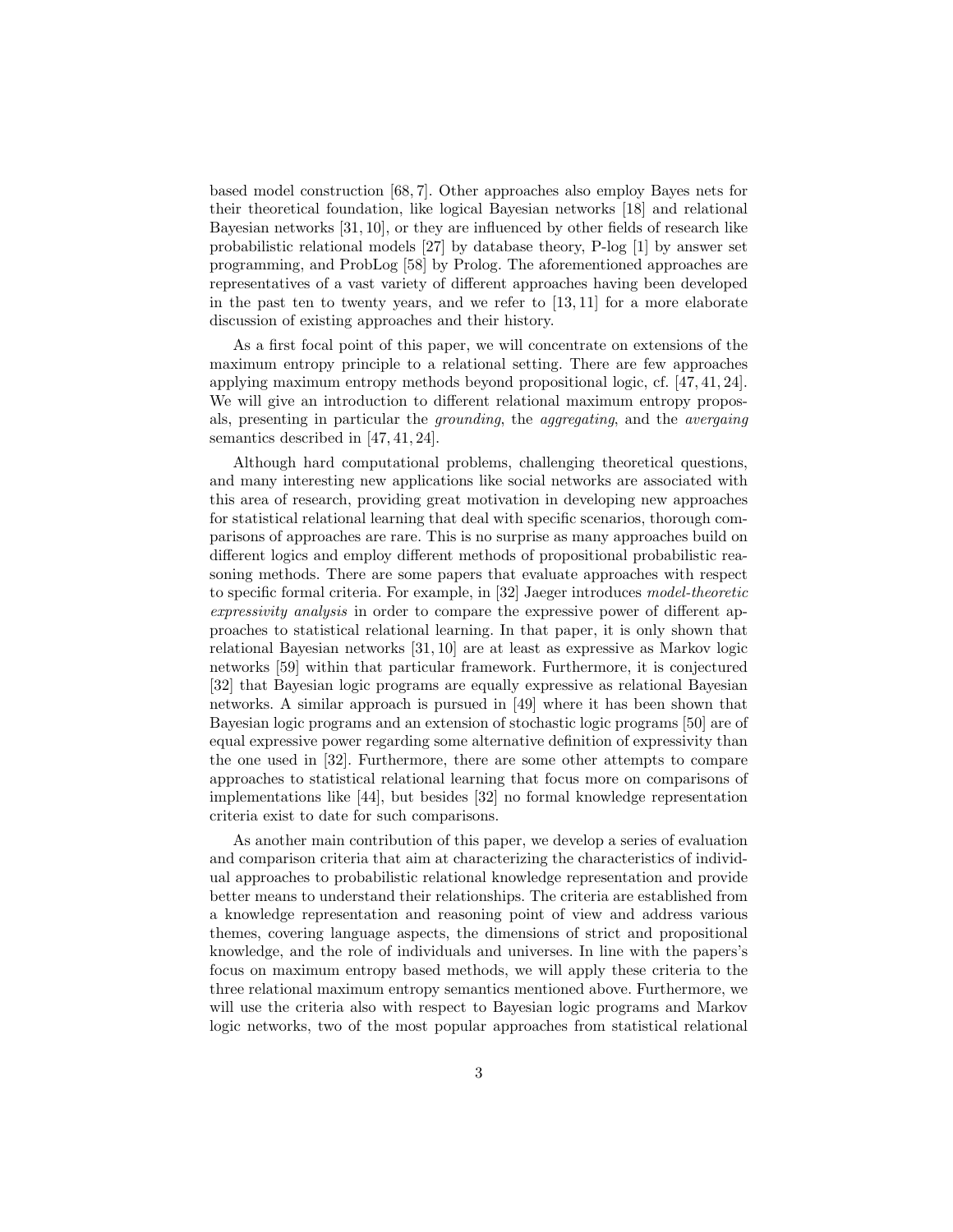learning. A common principle of these five probabilistic relational techniques treated in this paper is that they all provide a form of inductive completion of the explicitly given knowledge. In future work, we will extend our comparison also to other logic-based probabilistic formalisms.

Besides criteria for comparing relational probabilistic approaches, applying methods to benchmark examples is important for the purpose of comparing and evaluating. However, even seemingly small examples need to be computed by a machine, due to the size explosion caused by grounding, and each of these approaches comes with its own computational peculiarities. What is urgently needed to advance and combine research work in this area is a system that is capable of handling different representation frameworks in parallel. Therefore, we will present the KREATOR toolbox, a versatile integrated development environment for knowledge engineering in the field of statistical relational learning which aims at filling this gap. As statistical relational learning is a (relatively) young research area there are many different proposals for integrating probability theory in first-order logic, some of them mentioned above. Although many researchers have implementations of their approaches available, most of these implementations are prototypical, and in order to compare different approaches one has to learn the usage of different tools. The KREATOR system provides a common interface for different approaches to statistical relational learning and supports the researcher and knowledge engineer in developing knowledge bases and using them in a common and easy-to-use fashion.

In the last part of the body of the paper, the use of probabilistic knowledge representation will be illustrated in applications in medical and biochemical domains, with an emphasis on maximum entropy methods.

To summarize, this paper addresses the motivations for using probabilistic methods in logic-based knowledge representation, starting with standard propositional approaches and moving on to relational probabilistic knowledge representation by sketching some major approaches. As a special focus of the paper, we feature approaches that are based on the principle of maximum entropy as an elegant and powerful methodology that provides an excellent framework for commonsense and uncertain reasoning. The paper comprises four main aspects. First, we give an introduction to frameworks for relational maximum entropy which are novel approaches to relational probabilistic knowledge representation and reasoning. Second, we investigate the problem of comparing and evaluating relational probabilistic models by proposing a series of abstract evaluation criteria and applying these to the different formalisms. Third, we present the KREATOR development environment which is a versatile tool for working with relational probabilistic models, and finally, various application scenarios are described.

The rest of this paper revises and extends work presented in [38, 66, 4], and is organized as follows. In Section 2 we give some background on probabilistic propositional logic, Bayesian logic programs, and Markov logic networks. In Section 3 we introduce novel frameworks of relational maximum entropy. Section 4 proposes and discusses a series of criteria for comparing and judging different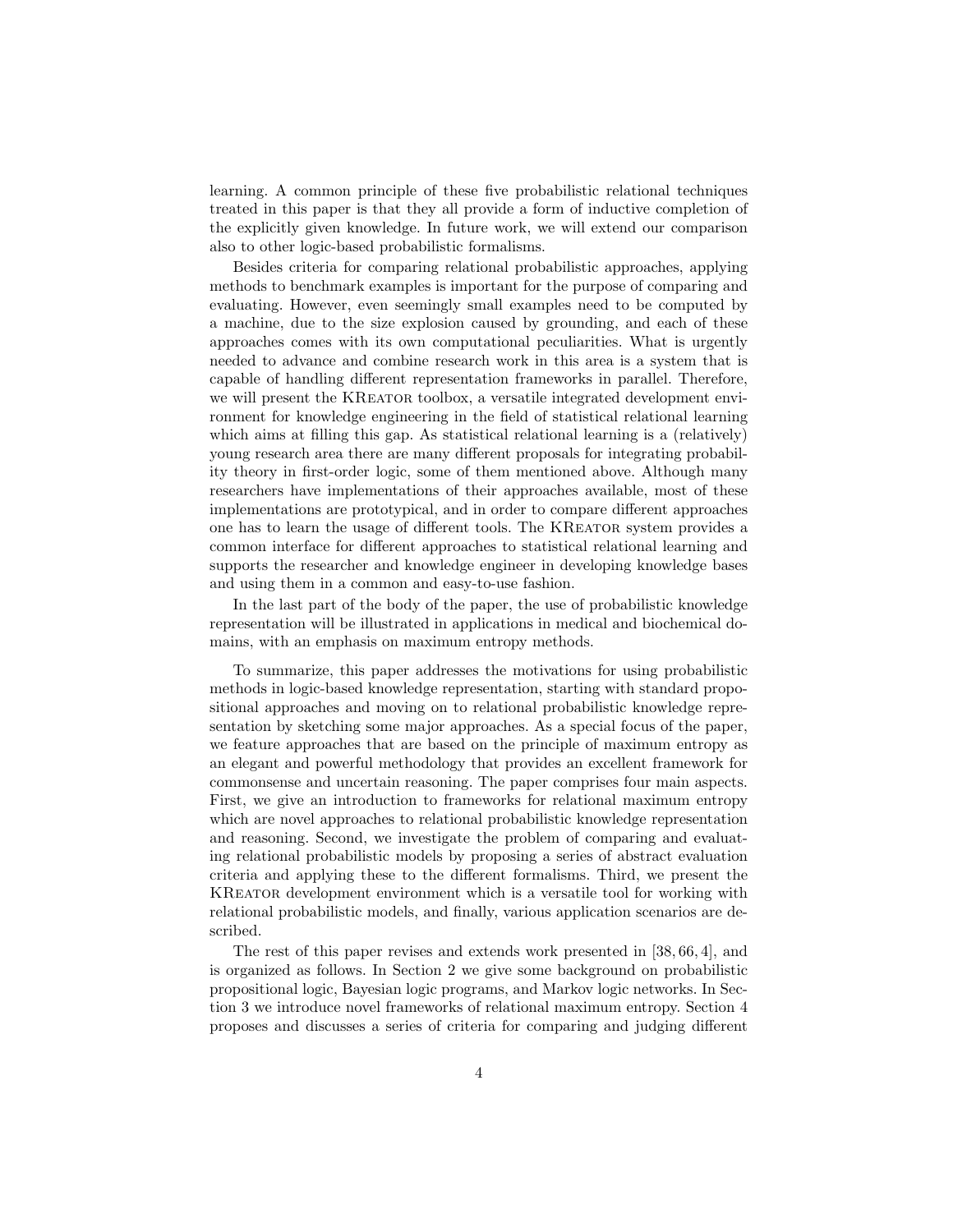formalisms for relational probabilistic knowledge representation. Section 5 gives an overview of various systems and in particular of the KREATOR system. Applications of the presented approaches and systems are illustrated in Section 6, and Section 7 concludes the paper and points out further work.

### 2 Probabilistic Knowledge Representation

In this section we first have a brief look on propositional models for probabilistic reasoning and continue with recalling the basics of the relational approaches of Bayesian logic programs [43] and Markov logic networks [59]. All approaches considered in this paper are based on semantics, i. e., probabilities are computed intensionally.

# 2.1 Propositional Approaches

From a computational point of view, even in the propositional case, probabilities are problematic due to their high complexity. In a seminal paper, Pearl [55] elaborated on graphical structures that allow local propagation of probabilities resulting in a substantial reduction of complexity. These so-called *belief* networks make crucial use both of conditional dependencies, expressed via conditonal probabilities, and conditional independencies between sets of nodes, and are often assumed to model causal relationships. Generally, conditional probabilities express a kind of probabilistic rule and allow the description of prognostic or diagnostic dependencies [56]. A well-known framework which emerged from Pearl's ideas are Bayesian networks. A Bayesian network BN for a set of propositions A is a tuple  $BN = (A, E, P)$  such that  $(A, E)$  is a directed acyclic graph and  $P$  is a probability function that obeys the *local Markov property* 

$$
\{a\} \perp \perp_{\mathbf{P}} \mathsf{nd}(a) \mid \mathsf{pa}(a) \quad \text{(for every } a \in A\text{)},\tag{1}
$$

which expresses that each vertex  $a$  is conditionally independent of its nondescendants  $\mathsf{nd}(a)$ , given the values of its parents  $\mathsf{pa}(a)$ . Due to this property, the probability function  $P$  can be decomposed into conditional probability functions for each node  $a \in A$ .

Example 1. We adapt an example on medical diagnosis, cf. [56]. Consider the propositions  $A = \{a, b, c, d, e\}$  with the informal interpretations

a cancer b increased serum calcium level c brain tumor d coma e headache

and a Bayesian network  $BN_{\text{med}} = (A, E, P)$  with  $(A, E)$  given as depicted in Fig. 1. It follows that  $P$  has to adhere to the conditional independence  ${b} \perp_{P} {c}$  |  ${a}$  (among others). Moreover, the probability of a possible world such as  $ab\bar{c}de$  can be written as

$$
P(ab\overline{c}\overline{d}e) = P(e|\overline{c}) \cdot P(\overline{d}|b\overline{c}) \cdot P(\overline{c}|a) \cdot P(b|a) \cdot P(a).
$$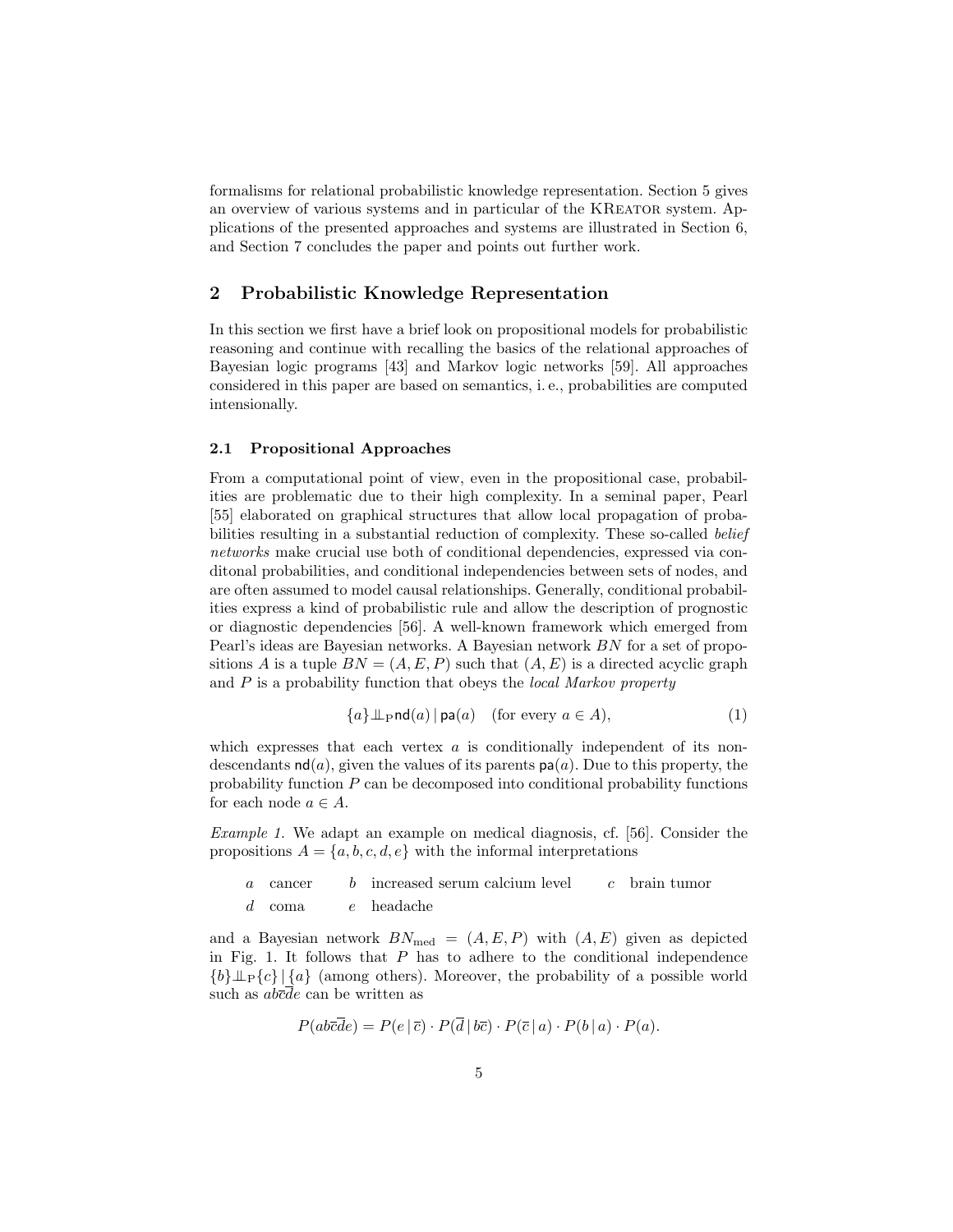Therefore,  $P$  can be completely described by e.g. the following assignments<sup>1</sup>:

| $P(a) = 0.20$                         |                                                  |
|---------------------------------------|--------------------------------------------------|
| $P(b a) = 0.80$                       | $P(b \bar{a}) = 0.20$                            |
| $P(c a) = 0.20$                       | $P(c \overline{a})=0.05$                         |
| $P(e c) = 0.80$                       | $P(e \overline{c}) = 0.60$                       |
| $P(d   b \wedge c) = 0.80$            | $P(d   b \wedge \overline{c}) = 0.90$            |
| $P(d   \overline{b} \wedge c) = 0.70$ | $P(d   \overline{b} \wedge \overline{c}) = 0.05$ |

Note that the probabilities of negated variables derive from the above equations via e. g.  $P(\bar{e} | c) = 1-P(e | c)$ . By only defining the above conditional probabilities the function P can be compactly stored.



Fig. 1. The graph  $(A, E)$  from Ex. 1

Another approach that facilitates conditional probabilities is conditional logic [52] which is a knowledge representation formalism that concentrates on the role of conditionals or if-then-rules. A conditional of the form  $(\psi | \phi)$  connects some detached pieces of information  $\phi, \psi$  and represents a rule "If  $\phi$  then (usually, probably)  $\psi$ ". A probabilistic conditional is an expression of the form  $(\psi | \phi) [d]$ with propositional formulas  $\phi$  and  $\psi$  and  $d \in [0, 1]$ .

Example 2. The well-known penguin example that illustrates the problem of exceptions in subclasses can be represented as a knowledge base  $R$  with  $R =$  ${r_1, r_2, r_3}$  with

$$
r_1 = (bird | peng)[1.0] \qquad r_2 = (fly | bird)[0.9] \qquad r_3 = (fly | peng)[0.01].
$$

A probability function  $P$  satisfies a probabilistic conditional

$$
P \models (\psi \mid \phi)[d] \quad \text{if and only if} \quad P(\psi \mid \phi) = d \text{ and } P(\phi) > 0. \tag{2}
$$

Reasoning from conditional probabilistic knowledge bases usually considers the conditional probabilities as constraints and either takes all possible probabilistic models (according to the satisfaction relation defined by Equation (2)) into account, implementing a kind of classical probabilistic consequence operation, or

 $\frac{1}{1}$  The numbers have been arbitrarily chosen and may not describe the real world.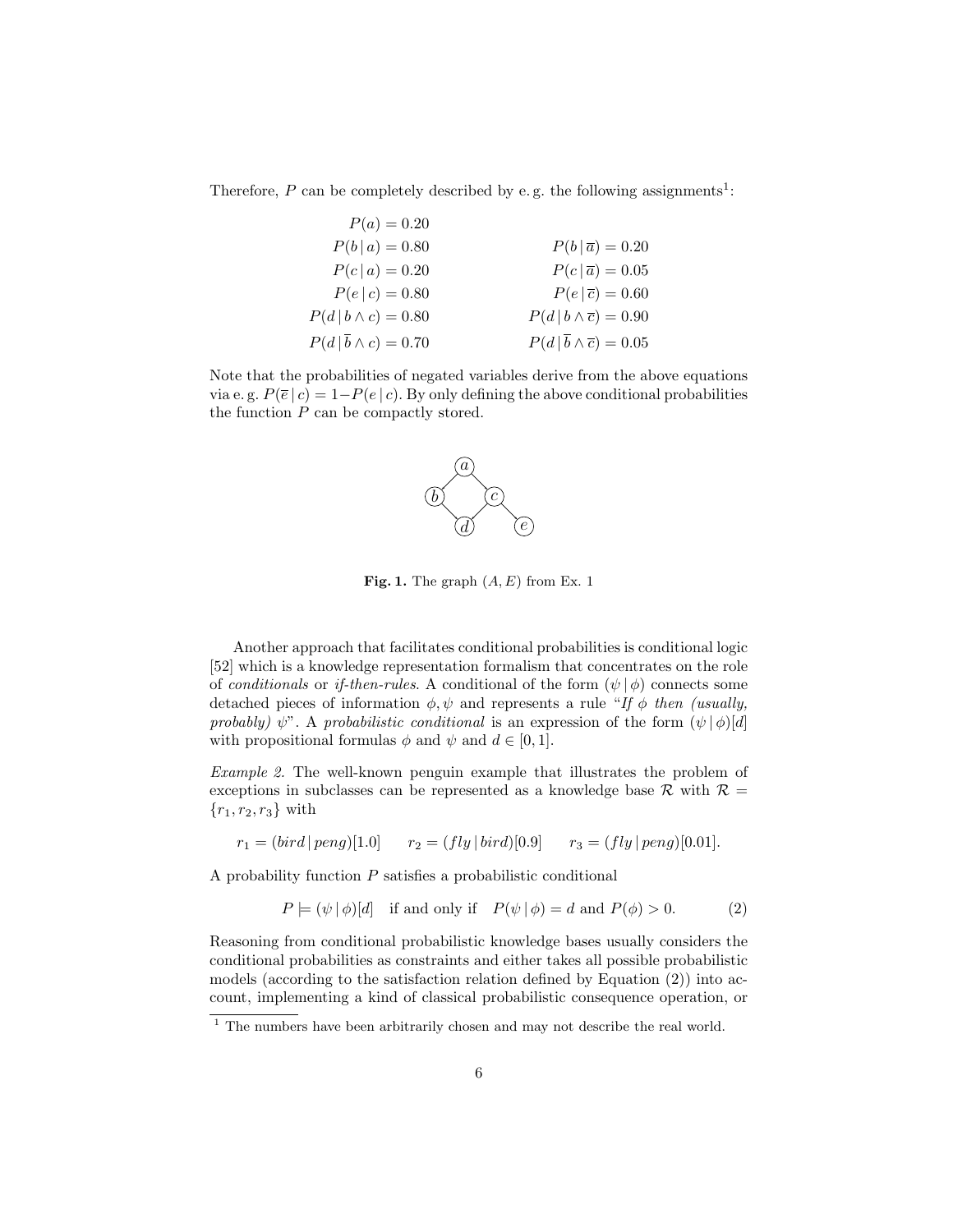selects one best model. One of the most prominent approaches following the first idea was presented by Nilsson [51]. However, inference via classical probabilistic consequence is often too cautious, even in simple cases, the probabilities compatible with the given constraints in the knowledge base span the whole unit interval. On the other hand, selecting a single model appears to be quite bold, so this selection has to be done in a careful way. The principle of maximum entropy has been established as a very useful guideline to solve this problem. The entropy  $H(P)$  of a probability function P is defined via  $H(P) = -\sum_{\omega} P(\omega) \log P(\omega)$ with  $0 \cdot \log 0 = 0$ . By selecting  $P^* = \arg \max_{P \in \mathcal{R}} H(P)$  as the (unique) model of the knowledge base  $R$  with maximal entropy, one obtains a probability function that both satisfies all conditionals in  $R$  and adds as few additional information (in the information-theoretic sense) as possible. For a consistent knowledge base  $R$  the maximum entropy model  $P^*$  is uniquely determined, cf. [36]. Modelbased probabilistic inference via  $P^*$  shows excellent logical properties [36], and has been proved to be most adequate for commonsense reasoning [53].

While the approaches sketched above are limited in the sense that they are based on propositional logic, probabilistic relational formalisms, i. e. formalisms that incorporate aspects of first-order logic for knowledge representation, have been proposed. For instance, the proposals in [40, 69, 8] employ concepts of logic programming, and as classical logic programming, they rely on the syntactic representation for computing probabilities. In this paper, we will focus on approaches that are semantically based in the sense that probabilities are computed intensionally. We continue with presenting two examples, Bayesian Logic Programs and Markov Logic Networks. For both formalisms, we use the naming convention that variables are written with a beginning uppercase letter and constants are written with a beginning lowercase letter. <sup>2</sup>

### 2.2 Bayesian Logic Programs

In contrast to first-order logic, Bayesian logic programs (BLPs) [43] employ an extended form of predicates and atoms. In BLPs, Bayesian predicates are predicates that feature an arbitrary set as possible states, i. e. not necessarily the Boolean values {true, false}. For example, the Bayesian predicate  $$ may represent the blood type of a person using the possible states  $S(bloodtype)$  ${a, b, ab, 0}.$  Analogously to first-order logic, Bayesian predicates can be instantiated to Bayesian atoms using constants and variables and then each ground Bayesian atom represents a single random variable. If A is a Bayesian atom of the Bayesian predicate p we set  $S(A) = S(p)$ .

Definition 1 (Bayesian clause, conditional probability distribution).

A Bayesian clause c is an expression  $c = (h | b_1, \ldots, b_n)$  with Bayesian atoms  $h, b_1, \ldots, b_n$ . With a Bayesian clause  $c = (h | b_1, \ldots, b_n)$  we associate a function

<sup>&</sup>lt;sup>2</sup> Note that this convention differs from the standard convention for Markov logic networks.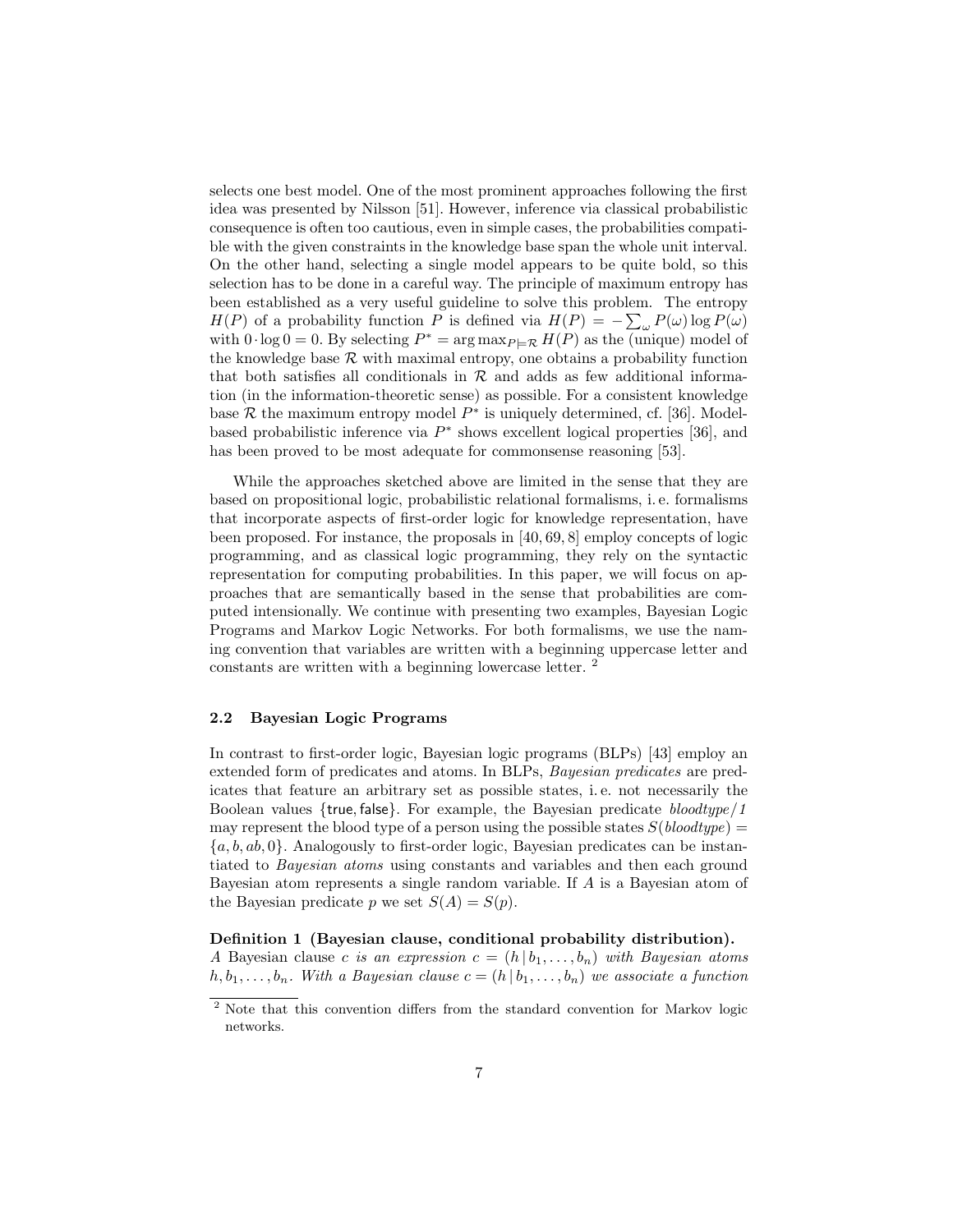$\mathsf{cpd}_c : S(h) \times S(b_1) \times \ldots \times S(b_n) \to [0,1]$  that fulfills

$$
\forall vb_1 \in S(b_1), \dots, vb_n \in S(b_n) : \sum_{vh \in S(h)} \text{cpd}_c(vh, vb_1, \dots, vb_n) = 1.
$$
 (3)

We call  $\text{cpd}_c$  a conditional probability distribution. Let  $\text{CPD}_p$  denote the set of all conditional probability distributions for atoms of predicate p, i. e., it is  $\text{CPD}_p = \{\text{cpd}_{h \, | \, b_1, \ldots b_n} \mid h \text{ is an atom of } p\}.$ 

As usual, if the body of a Bayesian clause c is empty  $(n = 0)$  we write c as (h) instead of (h|) and call c a Bayesian fact. Condition (3) ensures that  $\mathsf{cpd}_c$ indeed describes a conditional probability distribution.

*Example 3.* We represent the well-known alarm example from [56], which describes the following scenario: Some person X has a house equipped with an alarm system. A burglary will most probably trigger the alarm. If a tornado occurs in the respective town person X lives in, the alarm will most probably be triggered as well. The probability of a burglary at person X's house depends on the neighborhood she lives in. We use the predicates  $alam/1$ ,  $burglary/1$ ,  $tornado/1$ ,  $lives_in/2$ , and  $neighbourhood/1$  with  $S(alarm/1) = {true, false},$  $S(burglary/1) = {true, false}, S(tornado/1) = {true, false}, S(lives_in/2) =$ {true, false}, and  $S(neighbourhood/1) = \{bad, average, good\}$ . Define the set  $\{c_1, c_2, c_3\}$ of Bayesian clauses via

$$
c_1 = (alarm(X) | burglary(X))
$$
  
\n
$$
c_2 = (alarm(X) | lives_in(X, Y), tornado(Y))
$$
  
\n
$$
c_3 = (burglary(X) | neighborhood(X))
$$

For each Bayesian clause  $c_i$ , we define a function  $\text{cpd}_{c_i}$  which expresses our subjective beliefs (note that function values with first argument false derive directly)

| $\mathsf{cpd}_{c_1}(\mathsf{true},\mathsf{true})=0.9$                 | $\mathsf{cpd}_{c_1}(\mathsf{true},\mathsf{false})=0$       |
|-----------------------------------------------------------------------|------------------------------------------------------------|
| $cpd_{cs}$ (true, true, true) = 0.9                                   | $cpd_{cs}$ (true, false, true) = 0                         |
| $\mathsf{cpd}_{c_2}(\mathsf{true},\mathsf{true},\mathsf{false})=0.01$ | $cpd_{cs}$ (true, false, false) = 0                        |
| $\mathsf{cpd}_{c_3}(\mathsf{true}, \mathsf{bad}) = 0.6$               | $\mathsf{cpd}_{cs}(\mathsf{true}, \mathsf{average}) = 0.4$ |
| $\text{cpd}_{cs}(\text{true}, \text{good}) = 0.3$                     |                                                            |

For example,  $\mathsf{cpd}_{c_2}$  expresses our subjective belief on the probability that the alarm of a person X will go off given that we know that X lives in town Y and there is currently a tornado in Y to be 0.9. Furthermore, we believe that the probability that the alarm of X will go on if we know that X lives in Y and that there is no tornado in Y is 0.01.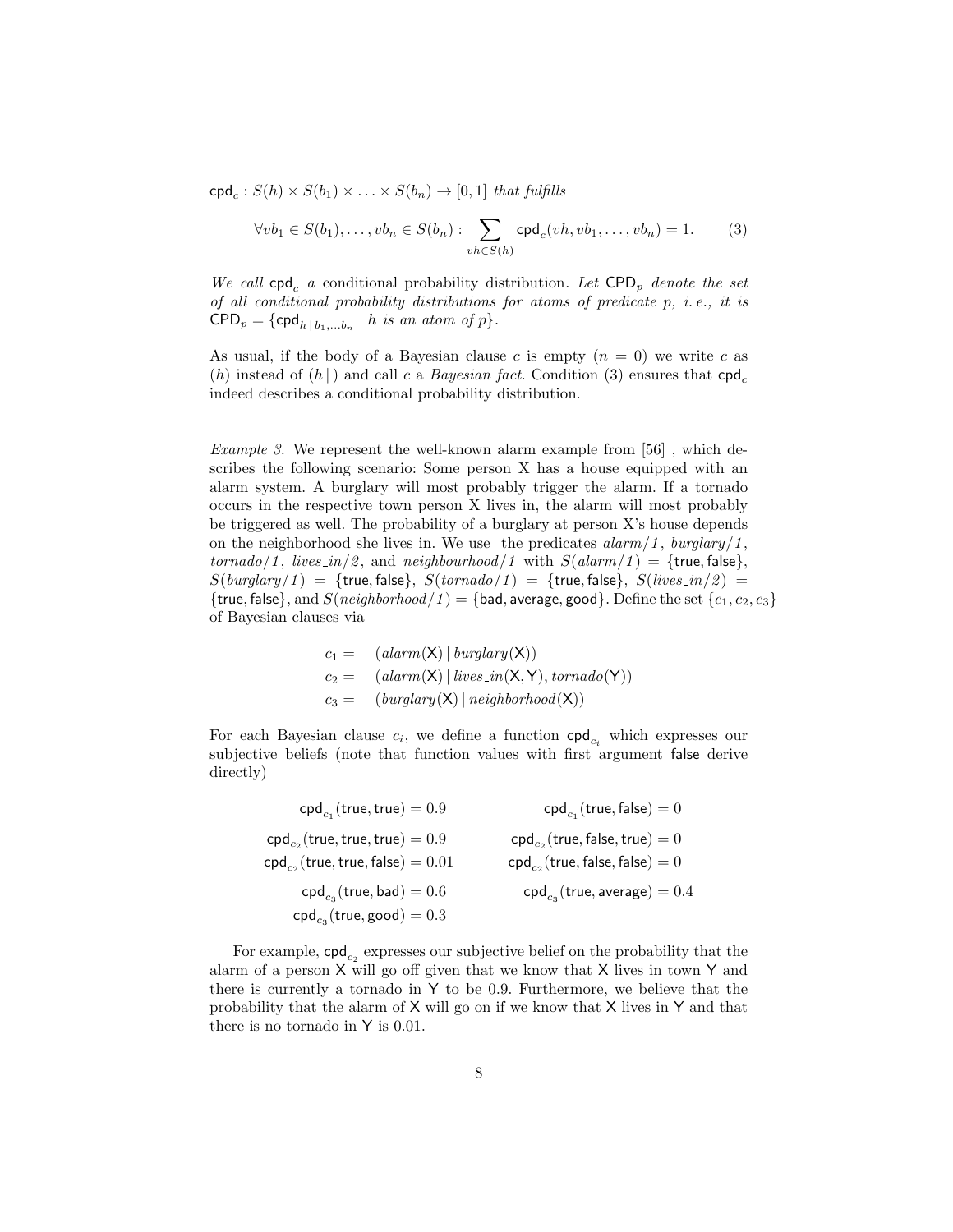*Example 4.* We represent the example from the introduction about elephants and keepers as a BLP. Let  $likes/2$ ,  $keeper/1$ , and  $elephants/1$  be some predicates with  $S(likes) = {true, false}, S(keeper) = {true, false}, and S(elephant) =$ {true, false}. Define the set  $\{c_1, c_2, c_3\}$  of Bayesian clauses via

$$
c_1 = (likes(X, Y) | elephant(X), keeper(Y))
$$
  
\n
$$
c_2 = (likes(X, freq) | elephant(X))
$$
  
\n
$$
c_3 = (likes(clyde, freq))
$$

For each Bayesian clause  $c_i$ , we define a function  $\text{cpd}_{c_i}$  which expresses our subjective beliefs (note that function values with first argument false are omitted again)

| $\textsf{cpd}_{c_1}(\textsf{true},\textsf{true},\textsf{true})=0.8$  | $cpd_{c_1}$ (true, false, true) = $0.5$                               |
|----------------------------------------------------------------------|-----------------------------------------------------------------------|
| $\mathsf{cpd}_{c_1}(\mathsf{true},\mathsf{true},\mathsf{false})=0.5$ | $\mathsf{cpd}_{c_1}(\mathsf{true},\mathsf{false},\mathsf{false})=0.5$ |
| $cpd_{c_2}$ (true, true) = 0.3                                       | $\text{cpd}_{c_2}(\text{true},\text{false})=0.5$                      |
| $\mathsf{cpd}_{c_3}(\mathsf{true})=0.9$                              |                                                                       |

Note that some of the probabilities defined for each conditional probability distribution are somewhat arbitrary. The problem is that defining a probability for a rule, given that its premise is not fulfilled, is a hard task. For instance, consider clause  $c_2$  stating that usually elephants do not like Fred. But what is the probability of a non-elephant liking Fred? It is a serious drawback of Bayesian logic programs (and Bayes nets in general) that they demand for a full specification of a conditional probability distribution even if complete information is not available. In this example, we filled in this missing information by committing to as little information as possible, i. e. by assigning equal probabilities to the remaining cases.

The clauses  $c_1$  and  $c_2$  in Example 3 illustrate that it is possible to have multiple clauses with the same head. This means that there may be multiple causes for some effect or multiple explanations for some observation. In order to represent these kinds of scenarios the probabilities of causes or explanations have to be aggregated. Appropriate choices for such so-called *combining rules* are average or noisy-or, cf. [56] and [43].

Now we are able to define Bayesian logic programs as follows.

**Definition 2 (Bayesian logic program).** A Bayesian logic program  $B$  is a tuple  $B = (C, D, R)$  with a (finite) set of Bayesian clauses  $C = \{c_1, \ldots, c_n\}$ , a set of conditional probability distributions  $D = \{ \text{cpd}_{c_1}, \ldots, \text{cpd}_{c_n} \}$  (one for each clause in C), and a set of combining rules  $R = \{ \mathsf{cr}_{p_1}, \ldots, \mathsf{cr}_{p_m} \}$  (one for each Bayesian predicate appearing in C).

Semantics are given to Bayesian logic programs via transformation into the propositional case, i. e. into Bayesian networks. Given a specific (finite) universe U, a Bayesian network  $BN$  can be constructed by introducing a node for every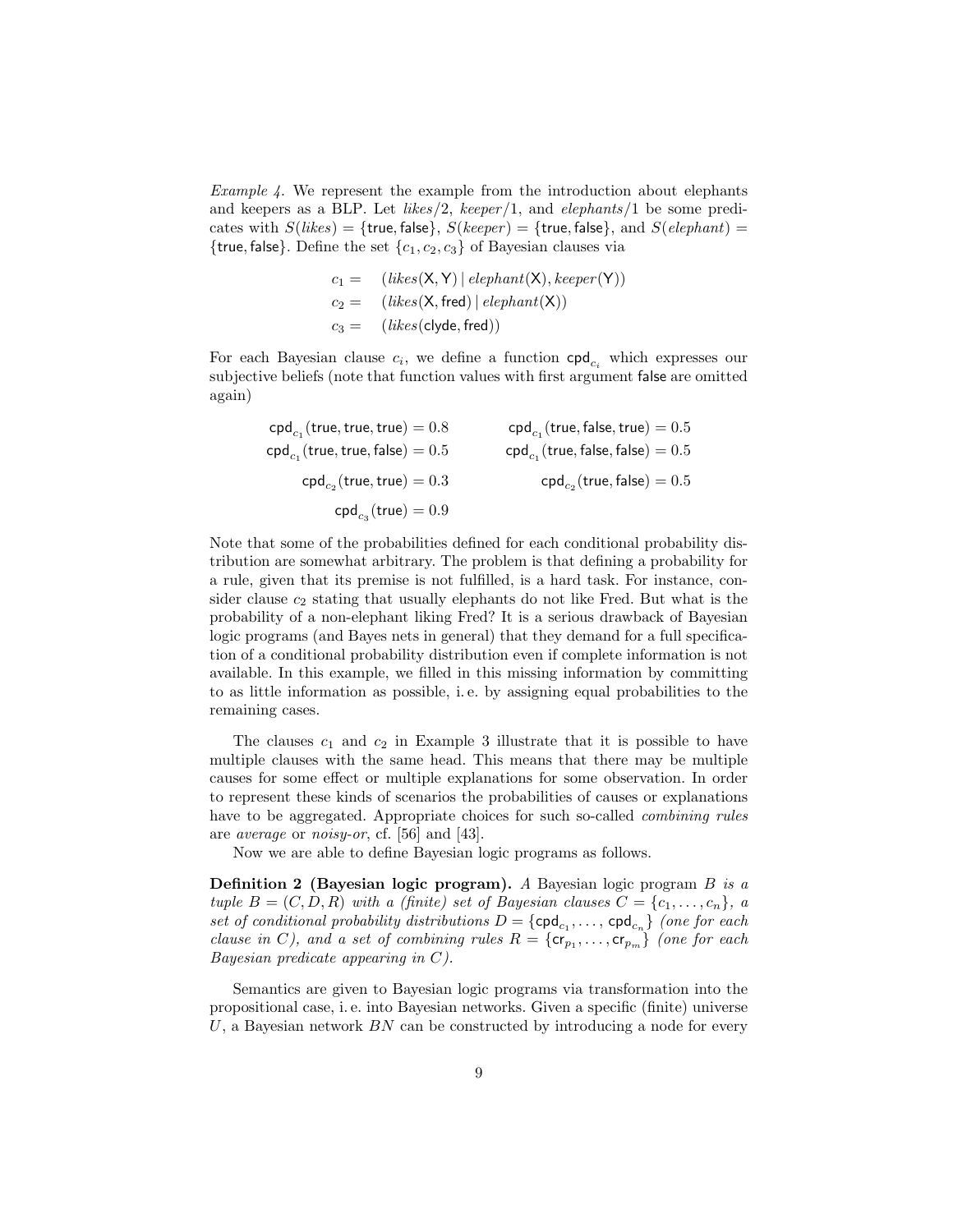grounded Bayesian atom in B. Using the conditional probability distributions of the grounded clauses and the combining rules of  $B$ , a (joint) conditional probability distribution can be specified for any node in  $BN$ . If  $BN$  is acyclic, this transformation uniquely determines a probability distribution  $P$  on the grounded Bayesian atoms of  $B$  which permits inference, i.e.  $P$  can be used to answer queries.

### 2.3 Markov Logic Networks

Markov logic [59] establishes a framework which combines Markov networks [56] with first-order logic to handle a broad area of statistical relational learning tasks. The Markov logic syntax complies with first-order logic where each formula is quantified by an additional weight value. Semantics are given to sets of Markov logic formulas by a probability distribution over propositional possible worlds that is calculated as a log-linear model over weighted ground formulas.

**Definition 3** (Markov logic network). A Markov logic network (MLN)  $L =$  $\{(F_1, w_1), \ldots, (F_n, w_n)\}\$ is a set of first-order logic formulas  $F_i$ , where each formula  $F_i$  is quantified by a real value  $w_i$ . Together with a finite set of constants C it defines a (ground) Markov network  $M_{L,C}$  as follows:

- $M_{L,C}$  contains a node for each possible grounding of each predicate appearing in L.
- $M_{L,C}$  contains an edge between two nodes iff their ground atoms appear together in at least one grounding of one formula in L.
- $M_{L,C}$  contains one feature (function) for each possible grounding of each formula  $F_i$  in L. The value of the feature for a possible world x is 1, if the ground formula is true for  $x$  (and  $\theta$  otherwise). Each feature is weighted by the weight  $w_i$  of its respecting formula  $F_i$ .

Let  $n_i(\omega)$  denote the number of true groundings of the formula  $F_i$  for a possible world  $\omega$  in the ground Markov network  $M_{L,C}$ . For a ground Markov network  $M_{L,C}$ , a probability distribution  $P_{M_{L,C}}$  over possible worlds  $\omega \in \Omega$  can be specified by the following log-linear model [16]

$$
P_{M_{L,C}}(\omega) = \frac{1}{Z} \exp\left(\sum_{(F_i, w_i) \in L} w_i n_i(\omega)\right) \tag{4}
$$

with the normalization factor

$$
Z = \sum_{\omega \in \Omega} \exp \left( \sum_{(F_i, w_i) \in L} w_i n_i(\omega) \right).
$$

In a straightforward way, the probability of an arbitrary formula A can be computed over those possible worlds satisfying A

$$
P_{M_{L,C}}(A) = \sum_{\omega \in \Omega: \omega \models A} P_{M_{L,C}}(\omega)
$$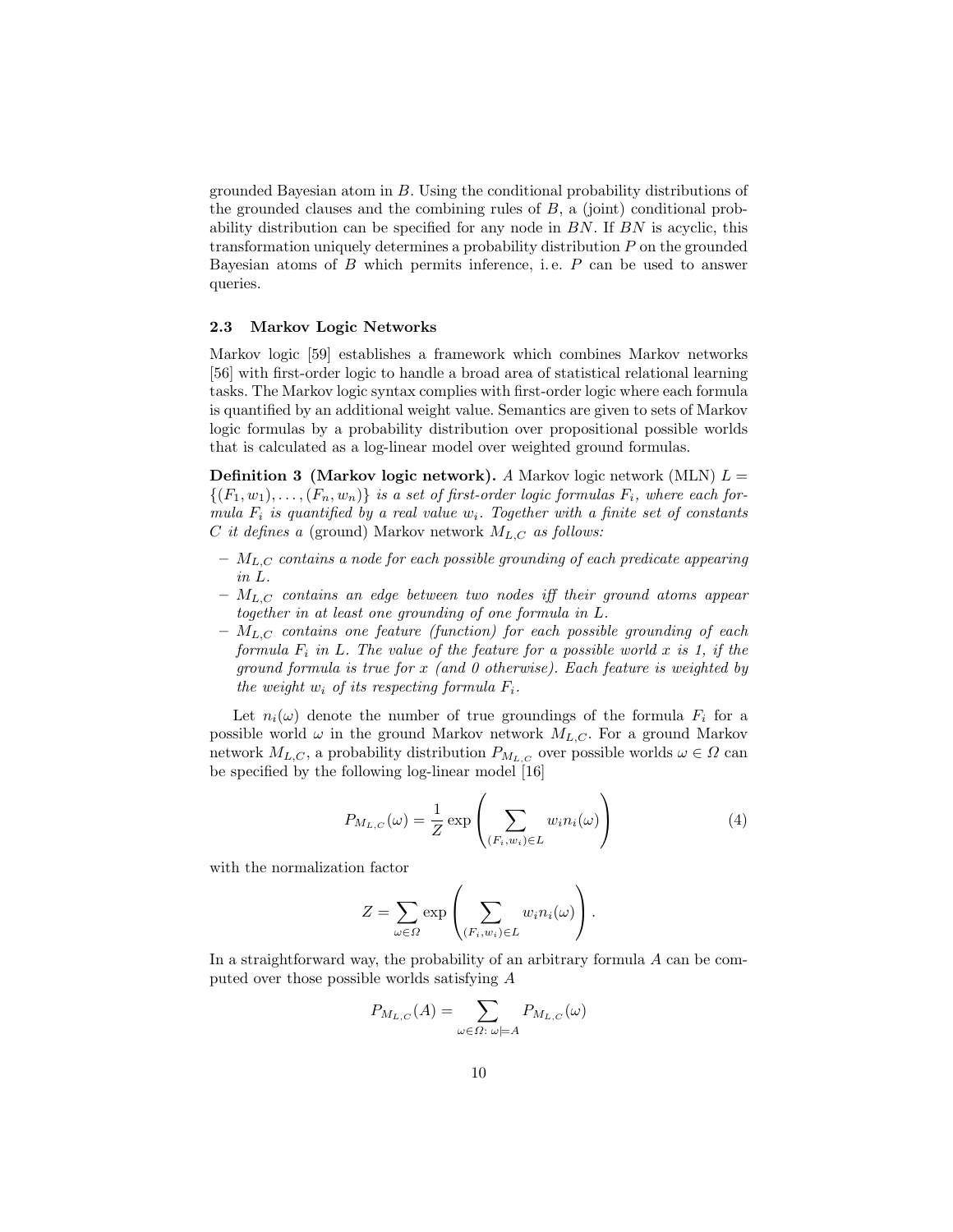where  $\omega \models A$  denotes the classical first-order satisfaction relation.

In order to represent the uncertain beliefs in a Markov logic network the weights of formulas have to be determined. In [59] it is suggested that weights of formulas have to be learned from data. Nonetheless, in [23, 59] a heuristic is discussed that determines weights of formulas from probabilities. In [59] an interpretation of the weight  $w_i$  of a formula  $F_i$  is provided as the log-odd between a world where  $F_i$  is true and a world where  $F_i$  is false, other things being equal. Considering this interpretation one might choose  $w_i = \log \frac{p}{1-p}$  as the weight of a formula  $F_i$  when p is the intended probability of F. In  $[25]$  an extension of Markov logic is introduced that allows the direct representation of probabilities and conditional probabilities. However, it has to be noted that both the heuristic of [59] and the approach of [23] do not guarantee that the resulting log-linear model  $P_{M_{L,C}}$  actually realizes the intended probabilities. That is, even if the probability  $p$  of some formula  $F$  has been specified in an MLN via the respective approach, the probability  $P_{M_{L,C}}(F)$  might be very different from p, see also [23] for a discussion.

In the following, we represent the informal scenarios underlying Examples 3 and 4 using Markov logic. In particular, we do not aim at translating the probabilistic models of Examples 3 and 4 to Markov logic but we intend to give an adequate commonsense representation of the information. Consequently, we have chosen to model rule-like knowledge using material implications. Even though this might be a quite intuitive modeling approach at first glance, it should also be mentioned that implications are (in general) a sub-optimal choice to model conditional knowledge. However, we deliberately use this approach as it is the most obvious choice.

Example 5. In the following example, we model the relations described in Example 3 as an MLN (using the Alchemy syntax [45] for MLN files). The "!" operator used in the predicate declarations of *lives in* and *nhood* enforces that the respective variables will have mutually exclusive and exhaustive values, i. e. that every person lives in exactly one town and exactly one neighborhood (in terms of ground atoms). The weights of the formulas express the subjective strength of each rule. The actual weights given below are estimated in a way such that the resulting probabilities match the intended probabilities given in Example 3. We declare the typed predicates  $alarm(Person)$ ,  $nhood(Person, hood\_state!)$ , lives in (Person, town!), burglary (Person) with the types and constants  $Person =$  ${\{james, carl\}}, \, \, {\it town} \, = \, {\{yorkshire, austin\}}, \, \, {\it hood\_state} \, = \, {\{bad, average, good\}}.$ Now consider the following weighted formulas:

> 2.2 burglary(X)  $\Rightarrow$  alarm(X) 2.2  $lives_in(X, Y) \wedge tornado(Y) \Rightarrow alarm(X)$  $-0.8 \; n \text{hood}(X, \text{good}) \Rightarrow \text{burglary}(X)$  $-0.4 \; nhood(X, average) \Rightarrow burglary(X)$ 0.4  $\operatorname{nhood}(X, \operatorname{bad}) \Rightarrow \operatorname{burglary}(X)$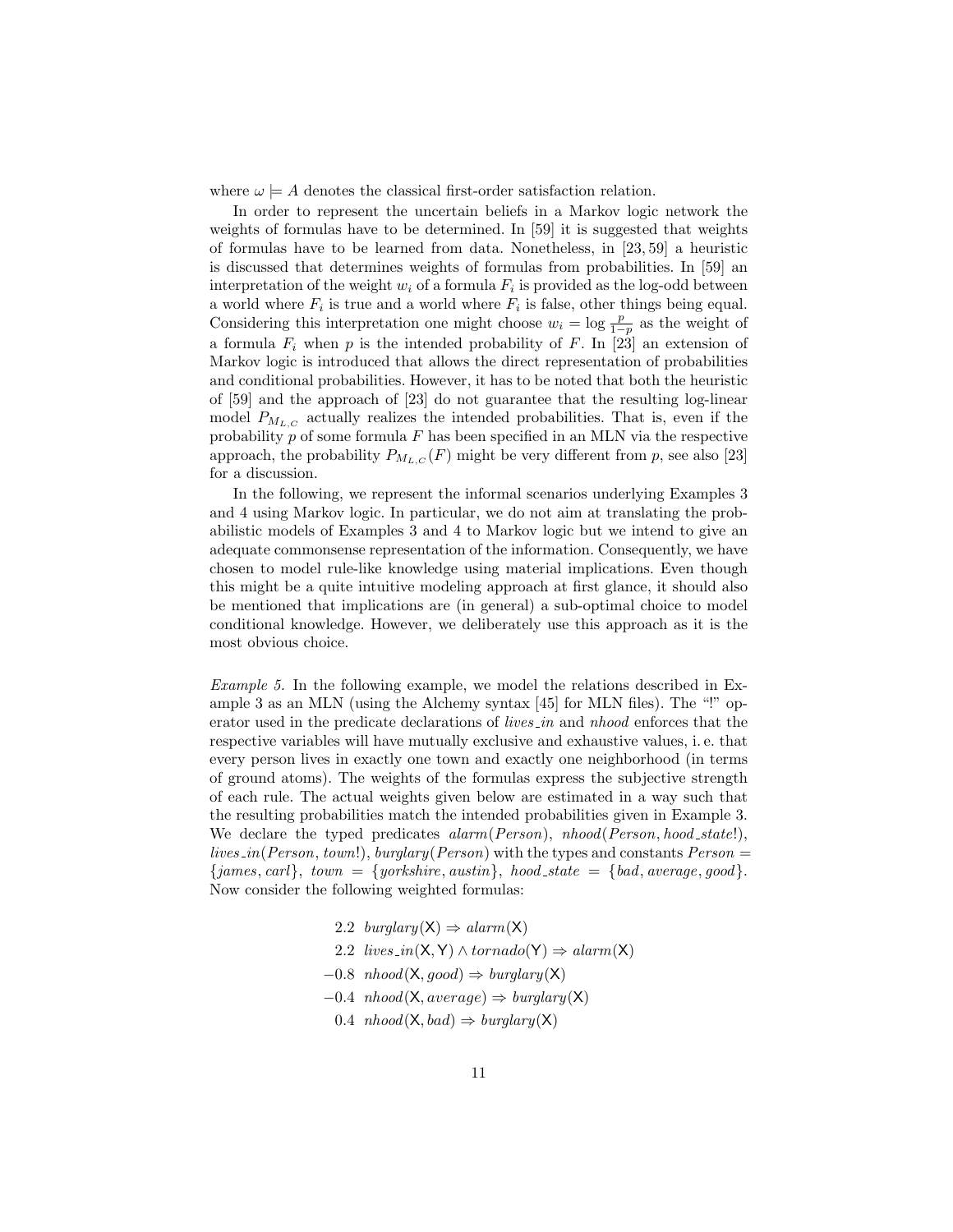Note that, the rule-like knowledge from Example 3 has been modeled as material implications.

Example 6. We continue with representing Example 4 as an MLN:

2 
$$
elephant(X) \wedge keeper(Y) \Rightarrow likes(X, Y)
$$
  
-0.8  $elephant(X) \Rightarrow likes(X, fred)$   
2.2 *likes*(clyde, fred)

As it was the case in Example 5 the rule-like knowledge of this example has been modeled using material implications.

# 3 Relational Probabilistic Conditional Logic

In the following, we present a relational probabilistic framework that extends probabilistic conditional logic to the relational case and bases its inference mechanism on the principle of maximum entropy, cf. Section 2.1. Parts of this framework have been introduced previously in [47] and [41].

As a base of our probabilistic language, we use a fragment  $\mathcal L$  of a firstorder language over a signature  $\Sigma$  containing only predicates and constants, the formulas of which are well-formed according to the usual standards, but without any quantifiers. As before, we write variables with a beginning uppercase letter and constants with a beginning lowercase letter. The language  $\mathcal L$ may be typed, i.e., the constants  $U = U_{\mathcal{L}}$  and the variables  $V = V_{\mathcal{L}}$  of  $\mathcal{L}$  are partitioned into different types, and the arguments of the predicates may be typed as well. A grounding substitution  $\theta : V_L \to U_L$  instantiates variables with constants. It is extended to formulas in the usual way, e.g., we define  $\theta(p(X, Y) \wedge q(X)) = p(\theta(X), \theta(Y)) \wedge q(\theta(X)).$  A grounding substitution  $\theta$  is legal if any variable of type  $S$  in  $r$  is mapped to a constant of type  $S$ . We extend this relational language  $\mathcal L$  to a probabilistic conditional language by introducing conditionals and probabilities.

Definition 4 (Relational probabilistic conditional). A relational probabilistic conditional r is an expression of the form  $r = (\phi | \psi) [\alpha]$  with formulas  $\phi, \psi \in \mathcal{L}$  and  $\alpha \in [0, 1]$ . The conditional and the probabilistic parts of r are denoted by  $Cond(r)=(\phi|\psi)$  and  $Prob(r)=\alpha$ , respectively.

We also allow *substitution constraints* to appear inside the conditional part of a constraint. For variables  $X, Y$  a substitution constraint is an expression  $X \neq Y$ with the intuitive meaning that variables  $X$  and Y should not be instantiated by the same constant. For example, the conditional

```
(knowEachOther(X, Y) | has_father(X, Z) \wedge has_father(Y, Z) \wedge X \neq Y)[0.9]
```
states that the probability that two different persons having the same father know each other is 0.9. Substitution constraints are extended to refer to constants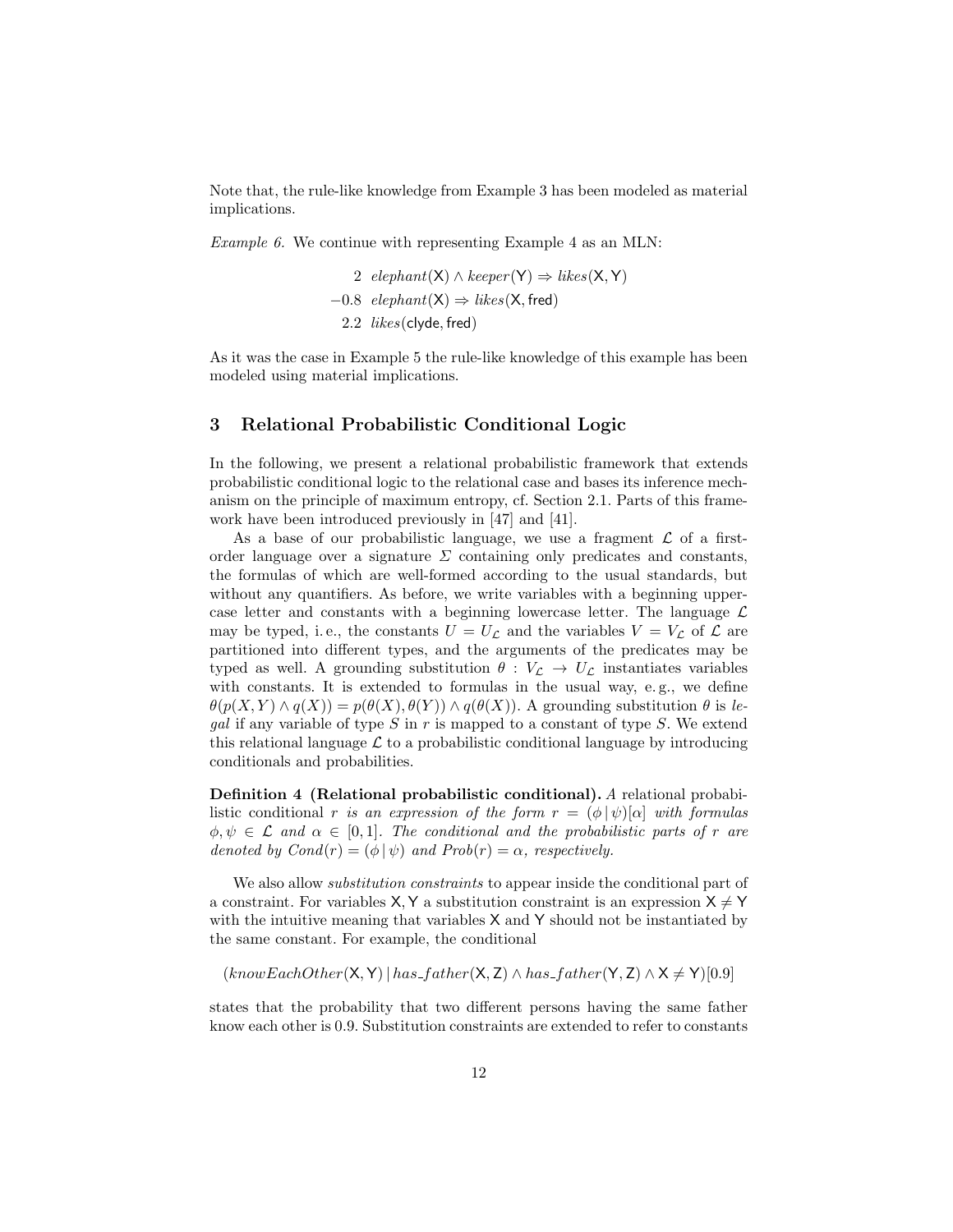as well, i.e., we allow expressions of the form  $X \neq c$  and even  $c_1 \neq c_2$  (for constants  $c, c_1, c_2$ , as, on a syntactical layer, the relation = is treated the same way as any binary predicate.

A conditional  $r$  is called *ground* iff  $r$  contains no variables. Non-ground conditionals can be grounded by legal grounding substitutions. The language of all relational probabilistic conditionals is denoted by  $(L | \mathcal{L})^{rel}$ , and the restricted language on all ground conditionals using constants from  $U$  is denoted by  $(L | L)_{U}^{rel}$ . A set  $R$  of relational probabilistic conditionals is called an  $RPCL$ knowledge base. In the following, we represent Example 3 as an RPCL knowledge base.

*Example 7.* Let  $\mathcal L$  contain the types  $S = \{Person, Town, Status\}$  with constants

$$
U_{Person} = \{james, carl\} \text{ of type } Person,
$$
  
\n
$$
U_{Toun} = \{yorkshire, austin\} \text{ of type } Town, \text{ and}
$$
  
\n
$$
U_{Status} = \{bad, average, good\} \text{ of type } Status
$$

and predicates

 $Pred = \{ alarm(Person),$ burglary(Person), lives in(Person, Town),  $nhood(Person, Status)$ .

Let  $\mathcal{R} = \{c_1, \ldots, c_7\}$  be an RPCL knowledge base given via

$$
c_1 = (alarm(X) | burglary(X)) [0.9]
$$
  
\n
$$
c_2 = (alarm(X) | lives_in(X, Y) \land tornado(Y)) [0.9]
$$
  
\n
$$
c_3 = (burglary(X) | nhood(X, bad)) [0.6]
$$
  
\n
$$
c_4 = (burglary(X) | nhood(X, average)) [0.4]
$$
  
\n
$$
c_5 = (burglary(X) | nhood(X, good)) [0.3]
$$
  
\n
$$
c_6 = (nhood(X, Z) \land nhood(X, Y) \land Y \neq Z) [0.0]
$$
  
\n
$$
c_7 = (lives_in(X, Z) \land lives_in(X, Y) \land Y \neq Z) [0.0]
$$

Notice that conditionals  $c_6$  and  $c_7$  ensure that the predicates "nhood" and "lives in" cannot assign two different states to the same individual. Observe also that—in contrast to BLPs—we do not need to specify the probability of alarm being true if no burglary takes place which is usually hard to estimate.

Note that the example on elephants and keepers as given in the introduction makes already uses the syntax of relational probabilistic conditional logic.

Regarding semantics, ground conditionals  $r \in (\mathcal{L} \mid \mathcal{L})_U^{rel}$  can be interpreted as in the propositional case [61]. That is, if  $\Omega_{\mathcal{L}}$  is the set of interpretations of  $\mathcal{L}$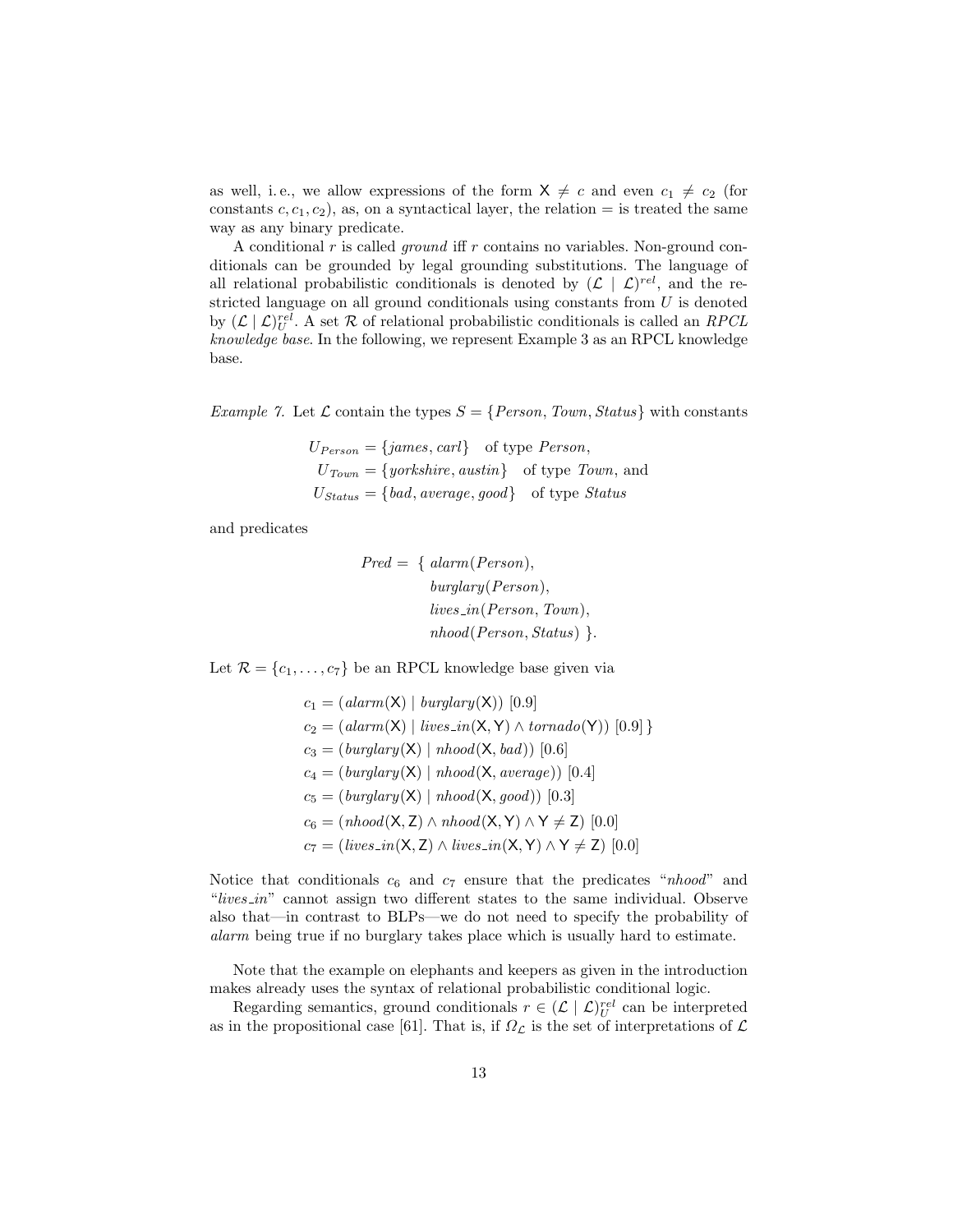and  $P: \Omega_{\mathcal{L}} \to [0,1]$  is a probability distribution on  $\Omega_{\mathcal{L}}$  then  $P \models (\phi | \psi) [\alpha]$  iff

$$
P(\phi \mid \psi) = \frac{P(\phi \land \psi)}{P(\psi)} = \alpha \quad \text{and} \quad P(\psi) > 0 \tag{5}
$$

with

$$
P(\phi) = \sum_{\omega \in \Omega_L, \omega \models \phi} P(\omega)
$$

for a ground formula  $\phi \in \mathcal{L}$ . Non-conditional formulas  $(\phi)[\alpha]$  can be considered consistently as conditionals with tautological premise  $(\phi | \top) [\alpha]$ , so that no explicit distinction between conditionals and flat formulas is necessary in the following. For a substitution expression  $c \neq c'$  with *different* constant symbols c, c' we define  $\omega \models c \neq c'$  to be true for every  $\omega \in \Omega_{\mathcal{L}}$ . Correspondingly, for a substitution expression  $c \neq c$  we define  $\omega \models c \neq c$  to be false for every  $\omega \in \Omega_{\mathcal{L}}$ .

In the general case, if r contains variables, different groundings may yield different conditional probability values. This could be handled by assigning probabilistic intervals to open conditionals in order to cover the probabilities of all instantiations, as is done e.g. in [40]. However, this approach only allows us to draw very vague inferences on the probabilities of individual instantiations. So, following our major guideline of using expressive point-wise probabilities for knowledge representation, we consider grounding strategies here.

**Definition 5 (Grounding operator).** A grounding operator (GOP)  $\mathcal{G}$  is a function  $\mathcal{G}: \mathfrak{P}((\mathcal{L} \mid \mathcal{L})^{rel}) \to \mathfrak{P}((\mathcal{L} \mid \mathcal{L})^{rel}_{U}).$ 

A GOP  $\mathcal G$  takes a general relational knowledge base  $\mathcal R$  and maps it to a ground one  $\mathcal{G}(\mathcal{R})$  by instantiating variables according to the language of the knowledge base and some strategy. By doing so we may use the propositional probabilistic semantics for the propositional case.

The actual definition of a GOP relies on grounding substitutions for variables. For a conditional r let  $\Gamma(r)$  denote the set of all legal grounding substitutions for r. If r contains substitution constraints we assume them to be respected, e. g. if r contains the constraint  $X \neq Y$  then every  $\theta \in \Gamma(r)$  obeys  $\theta(X) \neq \theta(Y)$ . The most simple approach to ground a knowledge base is universal instantiation which naively instantiates every variable with every constant of the same type (for more sophisticated grounding operators, please see [48]).

Definition 6 (Naive grounding operator). The naive grounding operator  $\mathcal{G}_U$  is defined as  $\mathcal{G}_U(\mathcal{R}) := \{ \theta(r) \mid r \in \mathcal{R}, \theta \in \Gamma(r) \}.$ 

Using the naive grounding operator we can define probabilistic satisfaction for relational probabilistic conditional logic via grounding semantics. Let P be a probability distribution as above and let r be a relational probabilistic conditional. Then  $P \mathcal{G}_U$ -satisfies r, denoted by  $P \models_{\mathcal{G}_U} r$ , iff

$$
P \models r' \quad \text{for all} \quad r' \in \mathcal{G}_U(\{r\}).
$$

Consequently, a probability distribution P  $\mathcal{G}_U$ -satisfies a knowledge base R, denoted by  $P \models_{\mathcal{G}_U} \mathcal{R}$ , iff  $P \models r'$  for all  $r' \in \mathcal{G}_U(\mathcal{R})$ .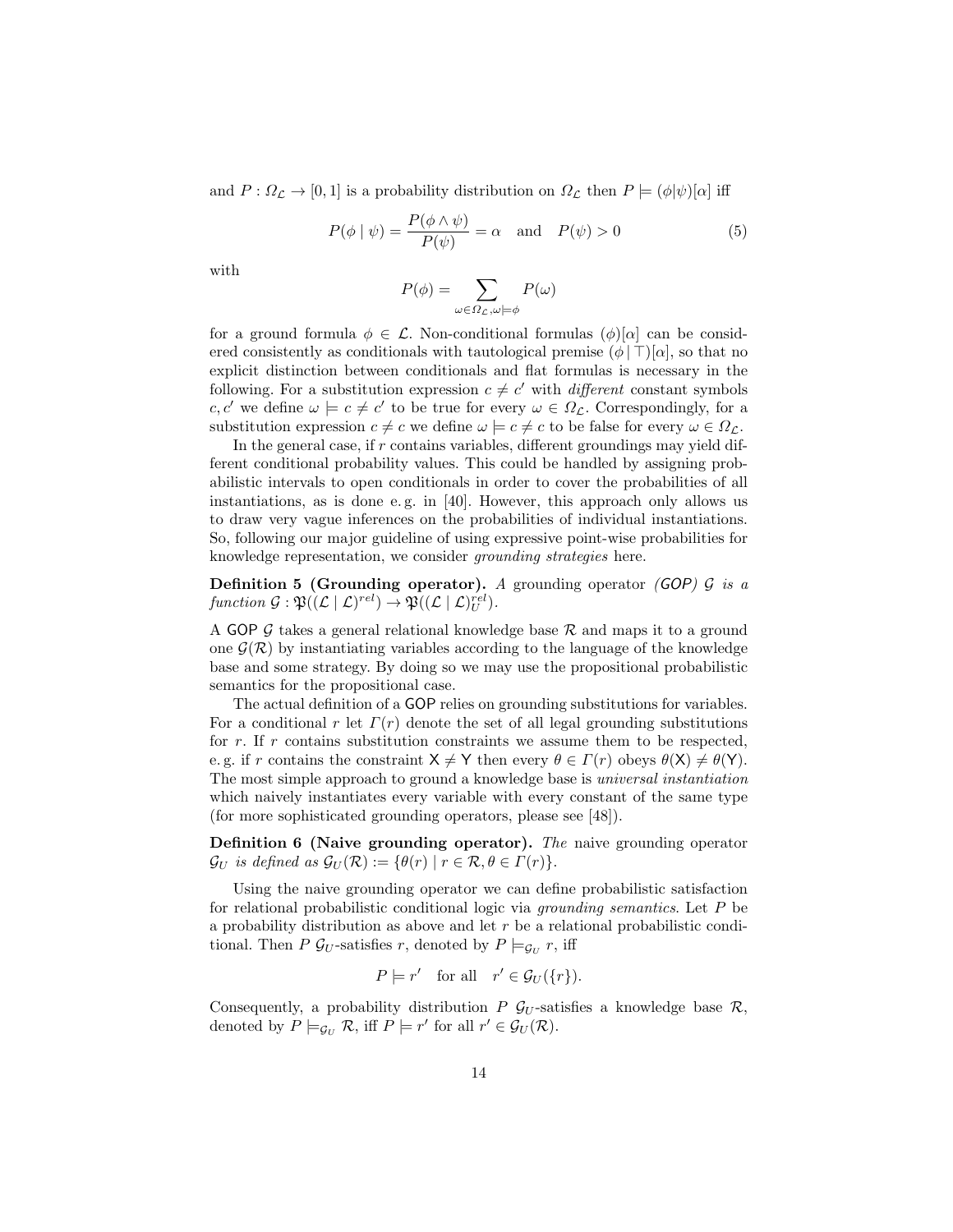Both averaging and aggregating semantics [41, 67] take a more sophisticated approach in defining probabilistic satisfaction by interpreting the intended probability x of a conditional with free variables only as a guideline for the probabilities of its instances and the actual probabilities may differ from x.

As for averaging semantics, the entailment relation  $\models_{\emptyset}$  is defined by

$$
P \models_{\varnothing} (\psi \mid \phi)[\alpha] \quad \text{iff} \quad \frac{\sum\limits_{(\psi' \mid \phi')[\alpha] \in \mathcal{G}_U((\psi \mid \phi)[\alpha])} P(\psi' \mid \phi')}{|\mathcal{G}_U((\psi \mid \phi)[\alpha])|} = \alpha \,.
$$

Intuitively spoken, a probability distribution P  $\varnothing$ -satisfies a conditional  $(\psi | \phi) [\alpha]$ if the average of the individual instantiations of  $(\psi | \phi) [\alpha]$  is  $\alpha$ .

Aggregating semantics is inspired by statistical approaches. However, instead of counting objects, or tuples of objects, respectively, that make a formula true, we sum up the probabilities of the correspondingly instantiated formulas. The entailment relation  $\models_{\bigcirc}$  is defined by

$$
P \models_{\odot} (\psi \mid \phi)[\alpha] \quad \text{iff} \quad \frac{\sum\limits_{(\psi' \mid \phi')[\alpha] \in \mathcal{G}_U((\psi \mid \phi)[\alpha])} P(\psi' \phi')}{\sum\limits_{(\psi' \mid \phi')[\alpha] \in \mathcal{G}_U((\psi \mid \phi)[\alpha])} P(\psi')} = \alpha \ . \tag{7}
$$

If  $P$  is a uniform distribution, we end up with a statistical interpretation of the conditional. However, the probabilities in this paper will be subjective, so  $\models_{\bigcirc}$ mimicks the statistical view from a subjective perspective.

Analogously as for  $\mathcal{G}_U$  before, if  $\circ$  is one of  $\varnothing$  or  $\odot$  then we say that P •-satisfies a knowledge base R, denoted by  $P \models_{\circ} R$  iff  $P \models_{\circ} r$  for all  $r \in \mathcal{R}$ . Note that all three semantics are extensions of classical probabilistic semantics for propositional probabilistic conditional logic [35].

Having properly defined models of knowledge bases, we now adopt the approach of reasoning with maximum entropy—see Section 2.1—for the relational case and define

$$
P_{\mathcal{R},\circ}^{ME} = \arg\max_{P \models \circ \mathcal{R}} \mathcal{H}(P) \tag{8}
$$

with  $\circ$  being one of  $\mathcal{G}_U$ ,  $\varnothing$ , or  $\odot$ . For our general framework of relational probabilistic conditional logic (RPCL), we abbreviate the approaches of reasoning based on the principle of maximum entropy with grounding (using the naive grounding operator), averaging, and aggregating semantics with  $ME_{\mathcal{G}_U}$ ,  $ME_{\varnothing}$ , and ME<sub> $\odot$ </sub>, respectively. We say that a formula  $(\psi | \phi) [x]$  is  $ME<sub>o</sub>$ -inferred from R iff  $P_{\mathcal{R},\circ}^{\tilde{ME}} \models_{\circ} (\psi \,|\, \phi)[x]$  with  $\circ$  being one of  $\mathcal{G}_U, \varnothing, \text{ or } \odot$ .

For a more detailed discussion of the above semantics and the properties of inference on the principle of maximum entropy we refer the reader to [47, 41].

### 4 Evaluation and Comparison Criteria

When looking at probabilistic relational modeling, there are different motivations and objectives for choosing a particular representation or a specific approach.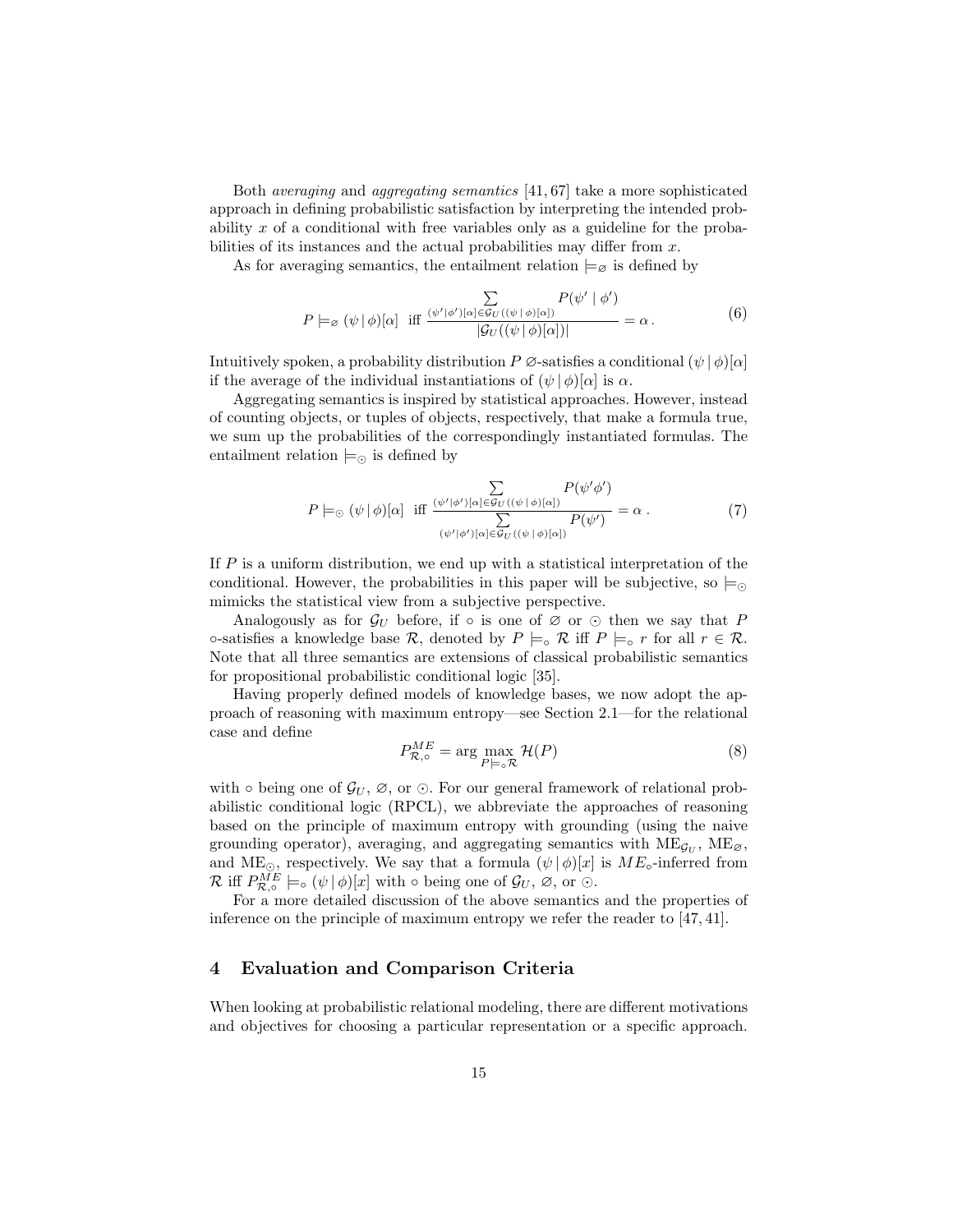In [9], a comparison between several statistical relational learning systems is done, with an emphasis on the learning aspects. Here, we will concentrate on the point of view of knowledge representation and reasoning; since primarily, BLPs and MLNs are statistical models, it is interesting to investigate them from this perspective. We formulate a series of criteria yielding some useful guidance for judging and comparing approaches to probabilistic relational knowledge representation. These criteria are organized along several themes, ranging from language aspects to aspects concerning individuals and universes; Fig. 2 gives an overview. For every criterion, we evaluate each of the five approaches discussed above—BLPs, MLNs, and the three RPCL approaches—with respect to that criterion. Most of the criteria do not lead to to simple yes/no answers, but require a more detailed elaboration. A preliminary discussion of these properties can be found in [4].

| Language Aspects:                                 | page: |         | Strict and Propositional Knowledge: |    |
|---------------------------------------------------|-------|---------|-------------------------------------|----|
| $(L-1)$ Direct expression of probabilities        | 16    |         | (SP-1) Strict Knowledge             | 23 |
| $(L-2)$ Direct expression of conditional          | 16    |         | (SP-2) Propositional Knowledge 25   |    |
| probabilities                                     |       |         |                                     |    |
| $(L-3)$ Qualitative statements                    | 17    |         | Individuals and Universes:          |    |
| $(L-4)$ Commonsense meaning                       | 17    |         | $(U-1)$ Listing of elements         | 26 |
| $(L-5)$ Closure properties                        | 19    |         | $(U-2)$ Open universe               | 26 |
| $(L-6)$ Inference                                 | 19    |         | $(U-3)$ (Proto) Typical elements    | 26 |
| $(L-7)$ Independence of syntax                    | 20    |         | (U-4) Inference for individuals     | 27 |
| $(L-8)$ Explanation capabilities for inference 22 |       | $(U-5)$ | Grounding                           | 28 |
| $(L-9)$ Expressivity                              | 22    |         |                                     |    |

Fig. 2. Themes and topics of the evaluation and comparison criteria

#### 4.1 Language Aspects

The semantics of the components of a knowledge representation language should be as declarative as possible. In particular, it should be possible to express basic concepts directly and to have an intuitive meaning for all language constructs, inference and learning results:

- (L-1) Direct expression of probabilities in the form of "A holds with a probability of  $x$ ".
- (L-2) Direct expression of conditional probabilities as in "Provided A holds, then the probability of  $B$  is  $x$ ".

Obviously,  $(L-1)$  can be viewed as a special case of  $(L-2)$  if the precondition A in (L-2) is set to be true. However, since generally, conditionals cannot be reduced to unconditional sentences, it is useful to distinguish the two cases (L-1) and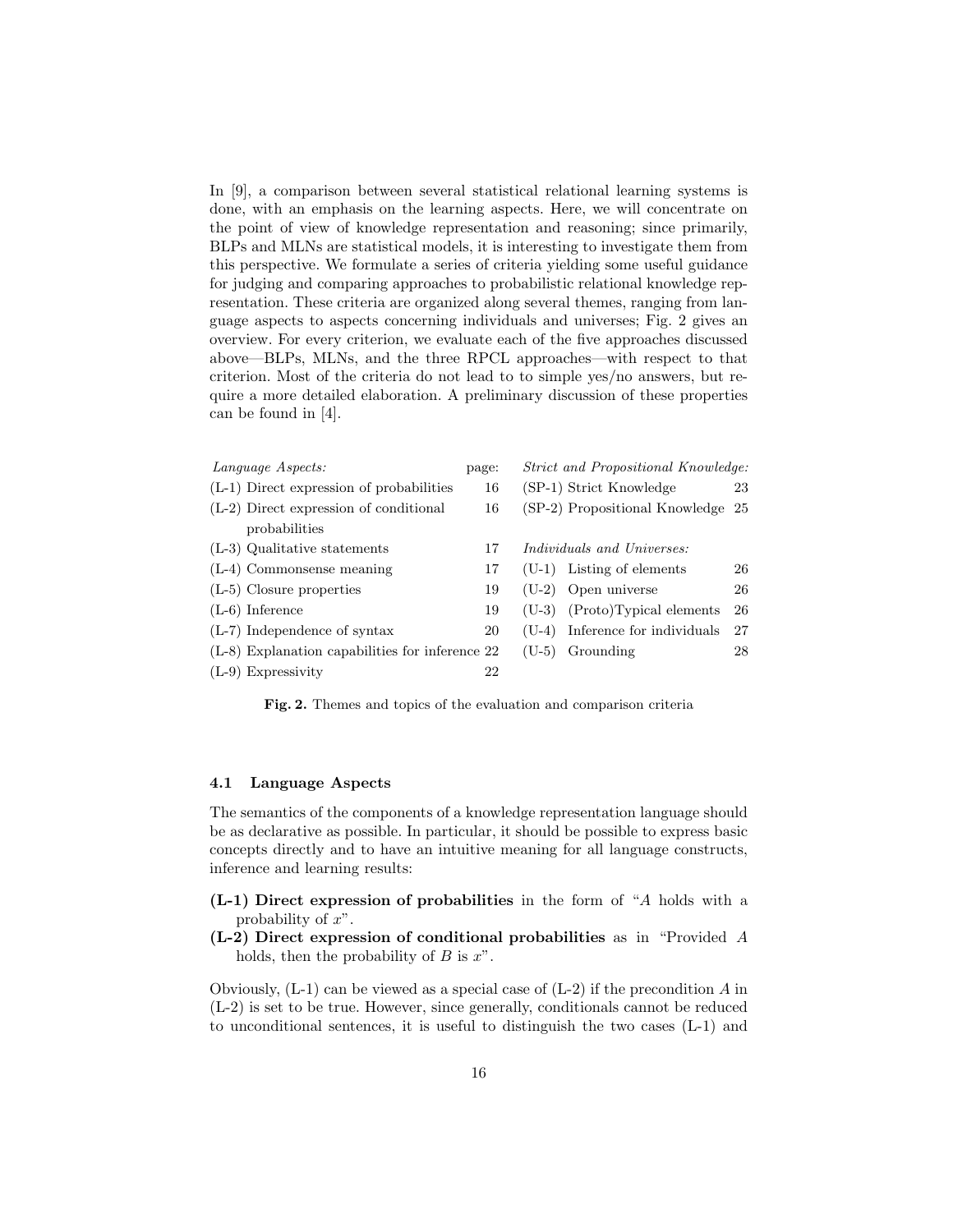(L-2) because there are approaches that do not support the direct expression of conditionals.

Since an RPCL knowledge base supports representing formulas of the form  $(B | A)[x]$  which constrain the conditional probability of B given A to x in any model,  $ME_{\mathcal{G}_U}$ ,  $ME_{\emptyset}$ ,  $ME_{\odot}$  obviously fulfill (L-1) and (L-2).

A similar observation holds for BLPs when taking into account the conditional probability distribution functions  $\mathsf{cpd}_c$  which must be defined for any Bayesian clause  $c$ . If  $B$  is a Bayesian atom with predicate  $p$ , the Bayesian clause  $c = (B | A)$  together with  $\text{cpd}_c$  satisfying  $\text{cpd}_c(B | A) = x$  ensures that in any ground model of a BLP, the conditional probability of  $B'$  given  $A'$  of all instances  $A'$  and  $B'$  of A and B is x. Note that this property requires that p does not occur in the head of any other clause in the BLP; if  $p$  occurs in multiple heads, the combining rule for  $p$  may yield a probability value different from  $x$ .

Since in an MLN there is no obvious correspondence between the weight of a clause and its corresponding probability and because conditionals are not supported, (L-1) and (L-2) are not satisfied by MLNs.

(L-3) Qualitative statements like "A is more probable than  $B$ " or "A is very probable".

While in propositional Bayes nets qualitative expressions of this kind have been encoded by the means of second-order probability distributions [34], such qualitative statements can be expressed in none of the five relational approaches investigated in this paper. Whether and how second order distributions could also be used in a relational setting has still to be investigated.

(L-4) Commonsense meaning: Probabilities are used for expressing uncertainty, and for each basic construct of the knowledge representation language there should be a clear intuitive or commonsense meaning. Examples of such meanings are a statistical interpretation of expressions (with respect to a population), or a subjective degree of belief (with respect to the set of possible worlds). In particular, for formulas containing variables, it should be possible to express an intuitive commonsense meaning of the formula in general, or for its ground instances, respectively.

First, the difference between statistical and subjective interpretations can be illustrated in the context of the elephant-keeper-example from the introduction by contrasting "Most elephants like their keepers" (statistical, as it refers to a whole population) vs. "Mostly, an elephant likes its keeper" (subjective, as it refers to situations, i.e., possible worlds). Basically, all three approaches considered look at probabilities from a subjective point of view. However, it is not possible to translate straightforwardly formal probabilistic (or weighted, respectively) expressions into commonsense probabilistic statements in each framework.

A Bayesian clause c in a BLP expresses qualitative information about the conditional probability of the clause's head given the body of the clause; the conditional probabilities given by  $\mathsf{cpd}_c$  that is applied for each instance provide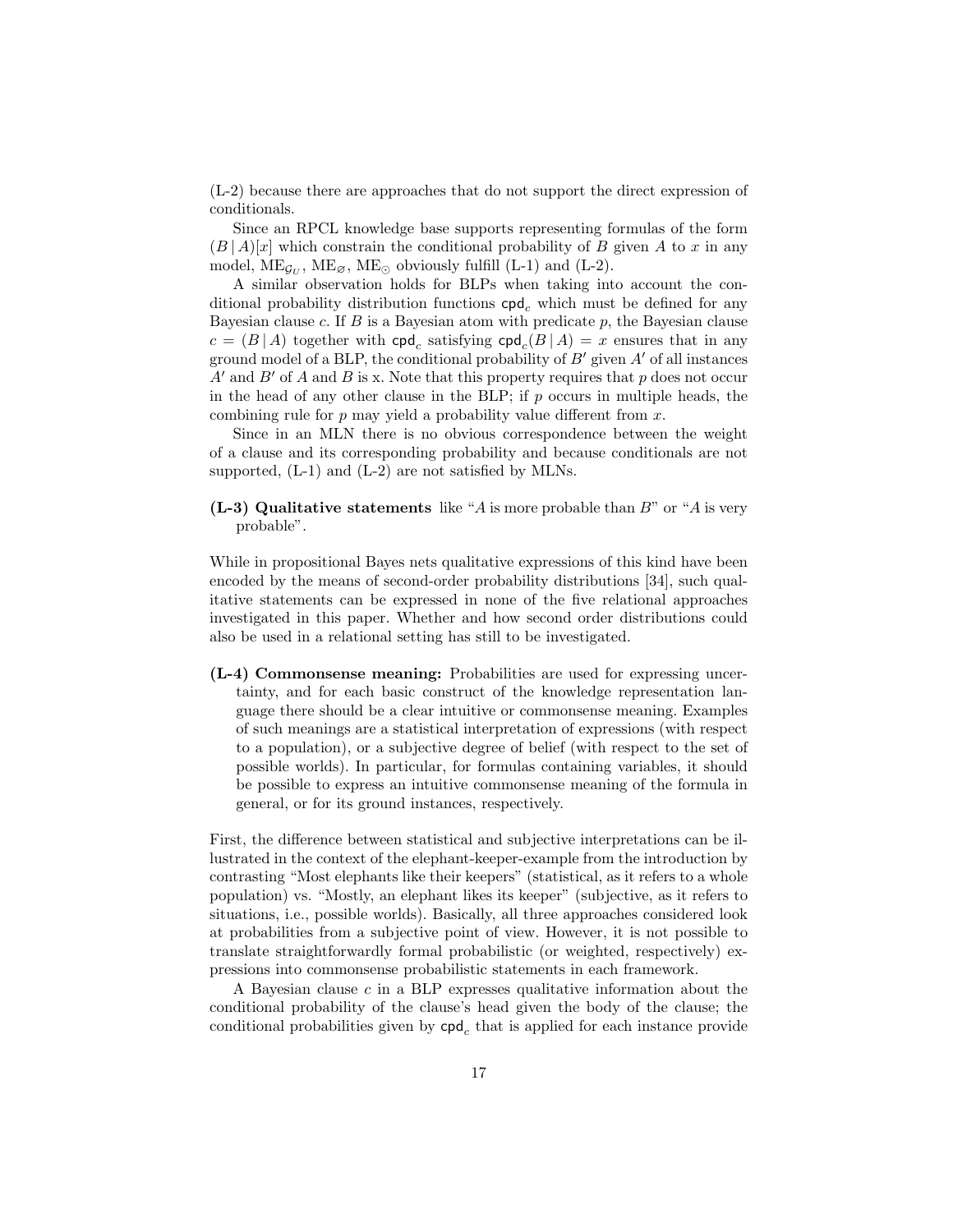inputs for computing subjective conditional probabilities by applying the combining functions and making use of the network structure. Unfortunately, the information specified in the knowledge base of a BLP may not correspond to the probabilities established in the appertaining probabilistic model. This is due to the use of the heuristic combination functions which only approximate (more or less well) probabilistic inferences. To illustrate this, in Example 3, clause  $c_1$ together with  $\mathsf{cpd}_{c_1}$  suggest that if X's house is burglarized, then the probability that the alarm will ring is 0.9. However, when instatiating  $X$  e.g. with *carl*, completely different values may result for  $P(alarm(\text{carl}) \mid burglary(\text{carl})$ , depending on the probabilites of the other atoms. So, while the Bayesian clauses look like conditional probabilities, their meaning for ground instances is not clear.

Similarly, the probabilities resulting from an MLN can be classified as subjective, as the MLN semantics is based on possible worlds. Although it can be observed that the greater the weight  $w$  of an MLN clause  $F$  the more impact F will have on the probability distribution in the resulting ground Markov network  $M_{L,C}$ , a more precise probabilistic meaning of  $(F, w)$  is not evident since the weight  $w$  expresses merely the relative strength of the formula  $F$  in the context of the other formulas specified in the MLN knowledge base.

For each ground conditional  $(B | A)[x]$  in an RPCL knowledge base, its commonsense meaning is given by the conditional probability of  $B$  given  $A$  being  $x$ for grounding, averaging, and aggregating semantics. However, the commonsense interpretation of conditionals with free variables is substantially different in these three semantics. For grounding semantics, a relational conditional is understood as a universal quantification of the subjective conditional probability of each ground instance within the range of the grounding operator. For instance, in the RPCL framework with the naive grounding operator, it is possible to assign to a conditional  $(B | A)[x]$  in the knowledge base the default commonsense meaning "For all instances  $(B' | A')[x]$  of  $(B | A)[x]$ ". For averaging and aggregating semantics, the commonsense meaning is a mixture of statistical interpretation and degrees of belief. The averaging semantics yields a statistics of subjective conditional beliefs. For instance, the first conditional from the example in the introduction with an interpretation via  $ME_{\emptyset}$  reads as "Considering a random elephant-keeper-pair, the average subjective probability that the elephant likes its keeper is 0.9." The aggregating semantics exchanges the role of statistical (or population based) and subjective view by providing a kind of subjectively weighted statistics. Here,  $c_1$  is understood as "Considering all elephant-keeperpairs, the expected subjective probability that elephants like their keepers is 0.9." In contrast to the averaging semantics, the aggregating semantics gives more weight to individuals (or tuples of individuals) that are more likely to fulfill the premise of a conditional.

By taking both statistical and subjective aspects into account, both averaging and aggregating semantics allow a more realistic approach to commonsense reasoning in a relational probabilistic context. When entering a zoo (or considering the vague population of all elephants and keepers in the world) and uttering a conditional (likes(X, Y) | elephant(X), keeper(Y)) [0.8], human beings are very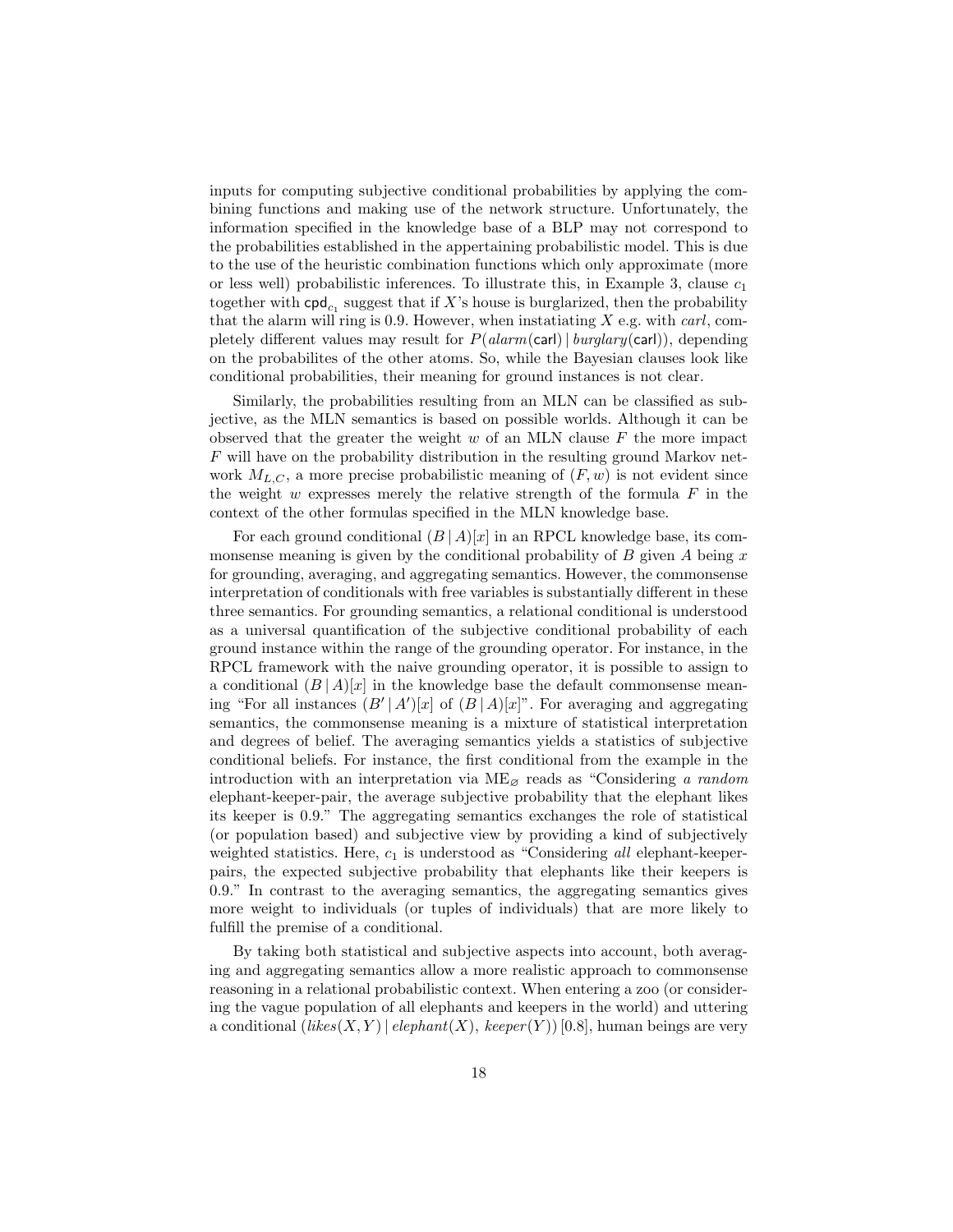likely to express something like "In (about) 80 % of all situations that involve an elephant and its keeper, I will notice that the elephant likes the keeper." This statement takes both beliefs about possible worlds and about the population into account, and it is exactly this perspective that averaging and aggregating semantics aim to represent. For a further discussion and evaluation of these semantics, see [41].

- (L-5) Closure properties: The results obtained by inference should be expressible in the knowledge representation language, thus enabling, e. g., the integration of inferred knowledge into a knowledge base. Another closure aspect refers to the query language: Can any formula being allowed in a knowledge base be used in a query?
- A language property closely related to the above is also the following one.
- (L-6) Inference: What kind of queries can be answered, and which can be answered efficiently?

As (L-5) and (L-6) address similar issues we discuss these two properties together. In Bayesian logic programming queries have the form  $Q = (H \mid B_1, \ldots,$  $B_n$ ) with ground atoms  $H, B_1, \ldots, B_n$  and the result of a query of this form to a BLP B is the probability that H is true given that  $B_1, \ldots, B_n$  are true. However, BLPs themselves consist of Bayesian clauses together with conditional probability distributions. While a query Q has the same form as a Bayesian clause the conditional probability distribution needed to parametrize this clause is given only partially by the result of querying. In particular, by a single inference step one does not obtain a piece of information that can be directly integrated into the knowledge base. However, BLP inference can be used for computing a  $\mathsf{cpd}_\mathcal{O}$ for Q by generating all possible combinations of evidence for Q, allowing one to add this information as a BLP clause.

In Markov logic the result of inference is a (restricted) first-order formula together with the probability of this formula with respect to the MLN. Since knowledge representation with MLNs bases on assigning weights to formulas, MLN inference results cannot be used directly in an MLN without altering their intended meaning. However, from a categorical point of view adding a formula with its probability to an MLN is possible. But, as the weights of an MLN do not have to be normalized, interpreting probabilities as weights may yield unintuitive results.

As RPCL is defined using an explicit model theory, inference results which are formulas of the knowledge representation formalisms themselves, can be directly integrated into an RPCL knowledge base (independently of the actual semantics).

In all five approaches it is not possible to pose any representable formula as a query. In particular, queries must be ground and taking a logic formula  $F$  from a corresponding knowledge base, every ground instance of F can be used in a query. For example, given the body of the BLP clause

 $(alarm(james)|$  burglary(james), lives  $_in(james, yorkshire)$ , nhood(average))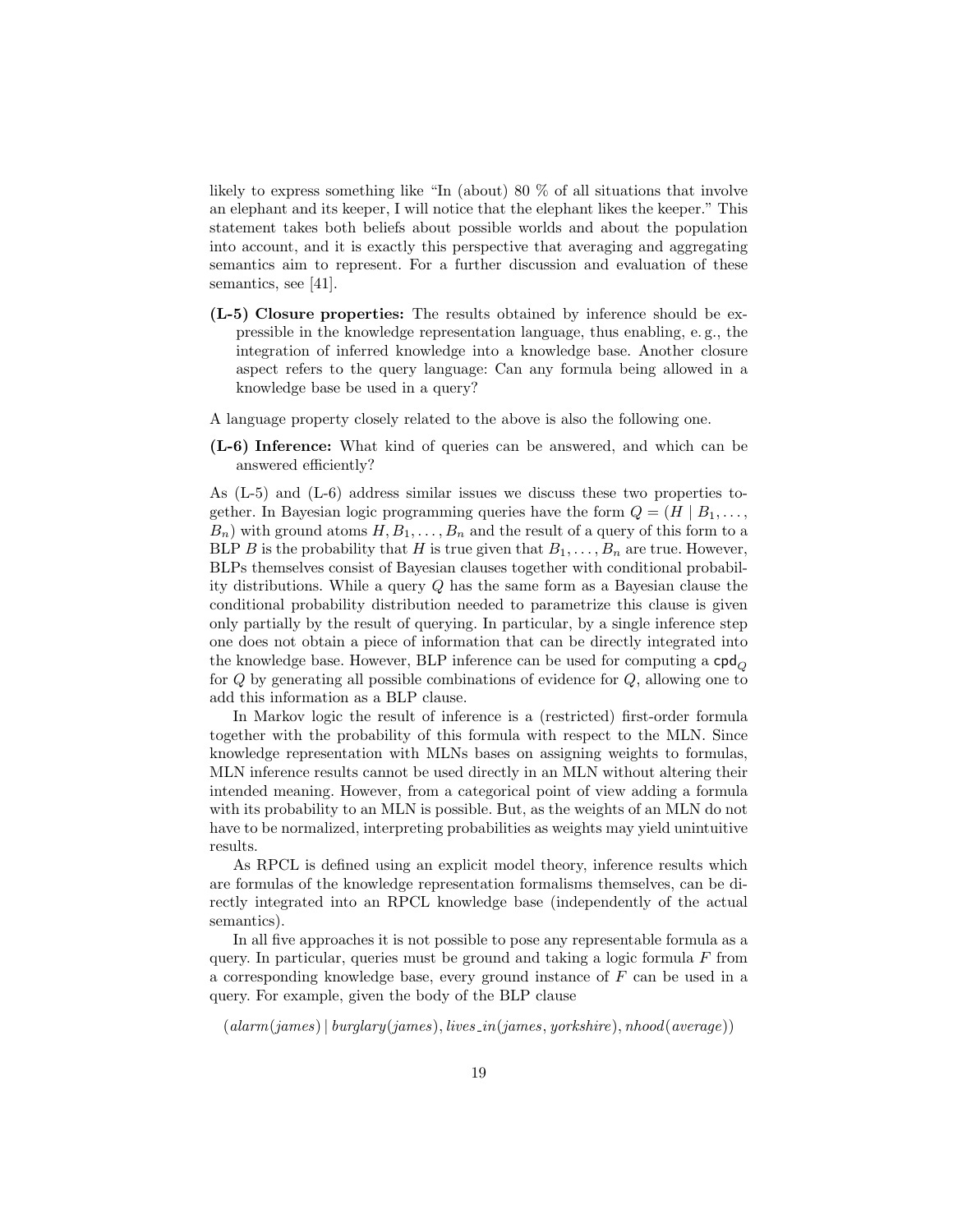as evidence, the BLP inference mechanism will determine the conditional probability of alarm(james) given the evidence. Consequently, open queries such as "What is the probability of  $alarm(X)$  given  $burglary(X)$ ?" are allowed in none of the approaches. However, this is quite clear as the interpretation of such a query is not straightforward: should this mean "What is the *average* probability of alarm $(X)$  given burglary $(X)$  for all  $X$ ?" or "Given some normal X, what is the probability of  $alarm(X)$  given  $burglary(X)$ ?", see [41] for some discussion. If a support system offers posing queries with free variables (as it is allowed e.g. in Alchemy), then such a query is being treated as an abbreviation for posing a sequence of all possible ground instantiations of that query.

We now turn to efficiency issues with respect to query answering. For MLNs, there exist several algorithms which allow to perform approximate inference efficiently. The straightforward calculation of an MLN query requires to determine and to sum up the (conditional) probabilities of all satisfying worlds. Since this direct approach is exponential in the number of ground atoms, it is unsuitable for ground Markov networks of realistic size. The approximate algorithms use efficient techniques as e. g. Markov Chain Monte Carlo methods and knowledgebased model construction to reduce the number of necessary calculations and to construct only the required part of the ground Markov network (depending on the respective query and the supplied evidence). We refer to [16] for a detailed discussion of these techniques and algorithms.

RPCL inference requires solving the numerical optimization problem (8) whose complexity grows in the number of possible groundings that have to be considered, cf. Equations (6) and (7). The expert system SPIRIT [62] provides an algorithm and data-structures to calculate the solution of optimization problem (8) efficiently in many cases. Since the algorithm works on a decomposition of the probability distribution, it can overcome the exponential size of the distribution. But how efficiently this decomposition can be performed depends on the structure of the (ground) conditionals and the respective query. Therefore, further work is needed to investigate how well this algorithm performs with the grounded conditional structures arising from  $ME_{\mathcal{G}_U}$  inference. Some criteria under which the complexity of  $ME_{\mathcal{G}_U}$  inference reduces to the complexity of reasoning under propositional maximum entropy are given in [24, 46]. Inference for aggregating semantics also requires solving the corresponding convex optimization problem (8). This can be accomplished by employing the well-known Generalized Iterative Scaling (GIS) algorithm technique [12]. An early implementation of an adjusted GIS algorithm already shows promising results [19].

With respect to the complexity of inference, further experimental and theoretical work is needed.

(L-7) Independence of syntax: A general requirement for logic-based representations applies also here: The semantics should be the same if the explicit knowledge is expressed by syntactic variants.

Each of the formalisms make use of a set of relational probabilistic formulas (i.e., a knowledge base) that allow probabilistic inferences for queries, together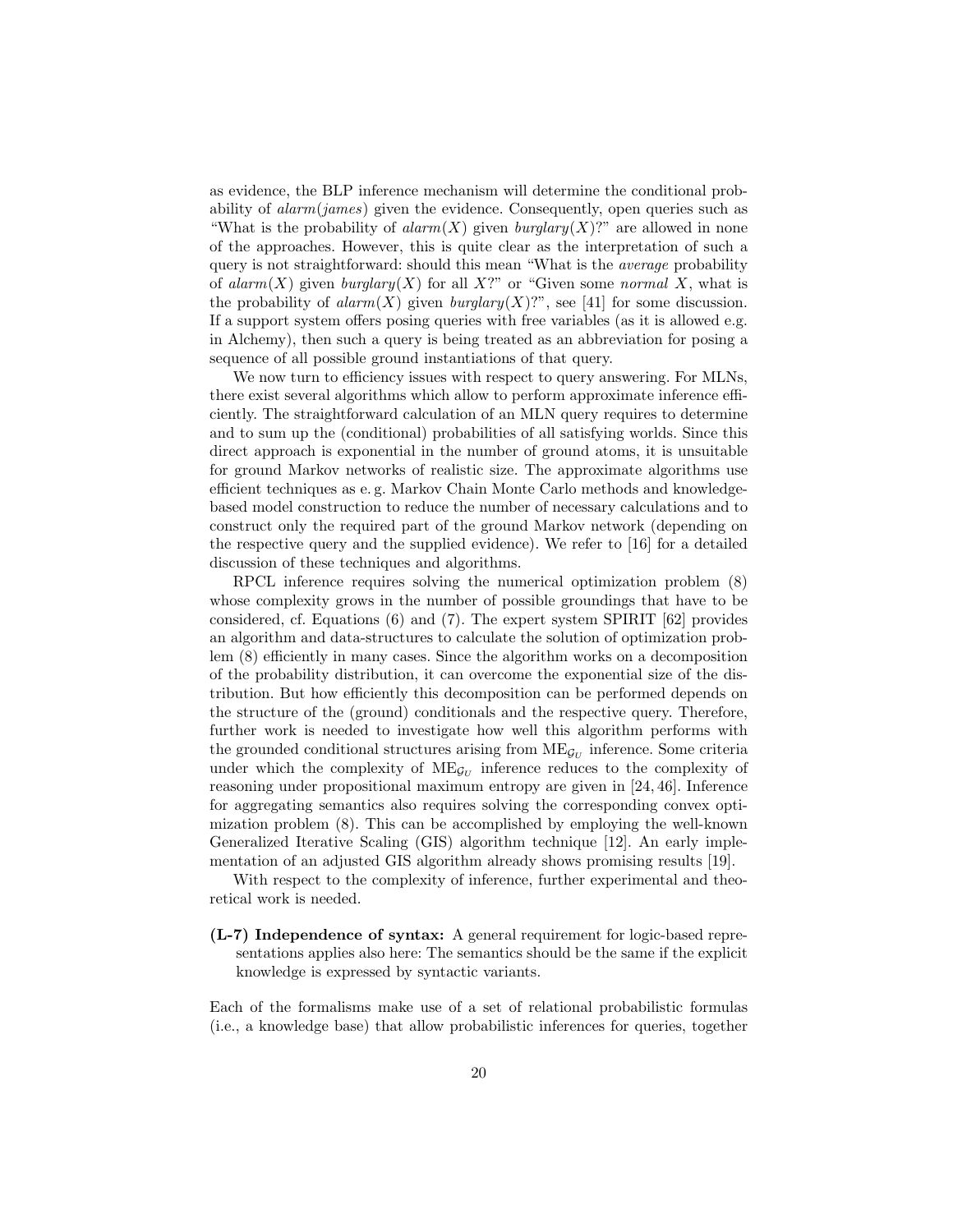with independence assumptions, combining functions, grounding operators etc. We might take this set of possible inferred sentences as the semantics of the knowledge base within the formalism. We will consider only syntactic variations that should not change inferences from a basic logical point of view, without taking complex probabilistic inferences into account.

Let KB be a knowledge base in one of the five relational approaches. Since for any variable renaming  $\sigma$ , the respective semantics of KB and  $\sigma(KB)$  coincide, semantical equivalence with respect to variable renaming holds for BLPs, MLNs, and RME. Another form of syntactic variants arises from logically equivalent formulas, e.g. A and  $A \wedge A$ . In places where such formulas are allowed, they do not give rise to a different semantics in any of the five approaches BLPs, MLNs, or the different RPCL variants.

However, it should be noted that logical equivalence of single formulas has to be distinguished carefully from the case of adding a syntactic variant of a knowledge base element to that knowledge base: If  $F \in KB$  and  $\sigma$  is a variable renaming replacing some variable in  $F$  with a new variable not occurring in KB, then in general  $KB \cup {\{\sigma(F)\}}$  has a different semantics both for BLPs and for MLNs. For instance, when using *noisy-or* as the combining function, the probability expressed by  $F$ —and thus also by  $\sigma(F)$ —will typically increase when adding  $\sigma(F)$  to KB.

Example 8. Consider a BLP consisting of the single clause  $c = (A(X) | B(X))$ with  $\mathsf{cpd}_c(\mathsf{true},\mathsf{true})=0.9$ ,  $\mathsf{cpd}_c(\mathsf{true},\mathsf{false})=0.5$  and with  $noisy\text{-}or$  being the combining rule for predicate A. Then querying this BLP with  $(A(d) | B(d))$  results (obviously) in the probability 0.9 for  $A(d)$  being true given  $B(d)$  is true. However, adding the clause  $c'$  with  $c' = (A(Y) | B(Y))$  (with  $\mathsf{cpd}_c = \mathsf{cpd}_{c'}$ ) which is a syntactical variant of c results in a probability of  $1-(1-0.9)\cdot(1-0.9) = 0.99$ as both  $c$  and  $c'$  determine a probability of 0.9 and these probabilities have to be combined by the corresponding combining function (noisy-or in this case) to obtain the final answer to the given query.

Example 9. Similarly, consider an MLN consisting of the single formula  $(B(X) \Rightarrow$  $A(X)$ , 1). Querying this MLN with  $(A(d) | B(d))$  results in the (approximated) probability 0.764974 for  $A(d)$  being true given  $B(d)$  is true. However, adding the syntactic variant  $(B(Y) \Rightarrow A(Y), 1)$  results in an (approximated) probability of 0.861964 (these probabilities have been computed with the Alchemy system).

For RPCL, the addition of syntactic variants in the sense described above does not influence the outcome of inference (for grounding, averaging, and aggregating semantics).

For BLPs, only atoms are allowed in the clauses of the knowledge base, but negation can be simulated for Boolean predicates by using the negated form as an atom and switching "true" to "false", and conversely. Doing so, we obtain a dually negated form of the BLP with the same semantics, as the conditional probability tables remain substantially the same in this case. For MLNs, the dual negation of a weighted formula  $(F, w)$  cannot even be defined in a reasonable way.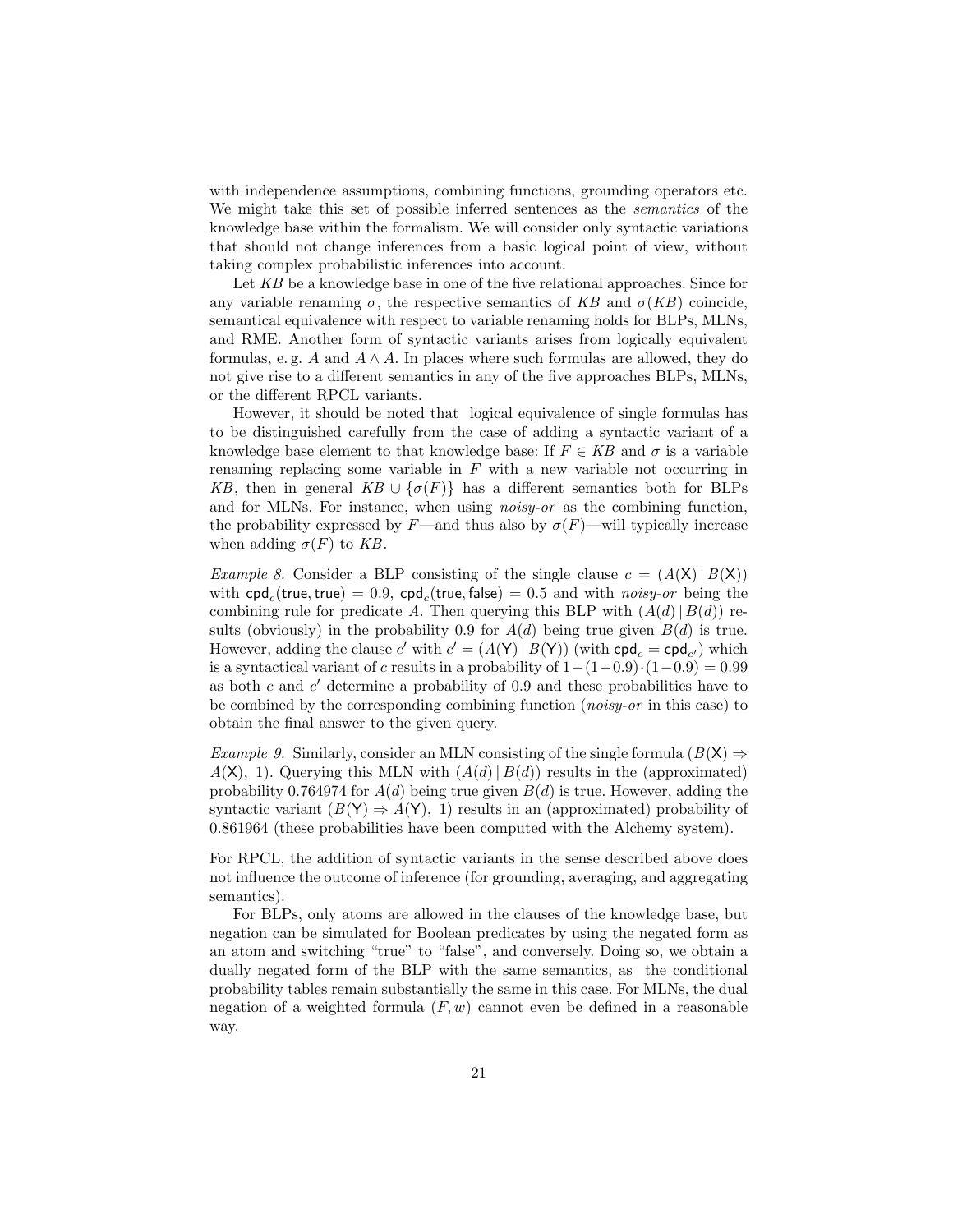(L-8) Explanation capabilities for inference: It is desirable to have explanation capabilities of inference results. Which elements of the knowledge base are to what degree responsible for an inferred result? Is it possible to identify elements which did not affect a result in any way? Can some results be derived directly from certain elements of the knowledge base or does any result essentially require the calculation of an appropriate model?

The explanation of a BLP inference result is given by the obtained local Bayes net which also encodes a (logical) derivation of the query. Therefore, it is obvious which clauses of the BLP knowledge base were involved in the calculation of the result. So the BLP approach offers some distinct level of explanation capability.

MLN inference is based on a log-linear model that has to be normalized in order to represent a probability distribution, cf. [29, Ch. 12]. The value of this normalization constant depends on the relationships among the formulas of an MLN knowledge base. Therefore, an inferred probability depends on all formulas of the knowledge base, because the weights of the formulas are relative values, where the larger the weight the greater the influence of the formula. Since MLN inference involves the construction of an appropriate ground Markov network, independencies among certain ground atoms are indicated by this network. So some independency aspects of inferred results can be explained by the net structure.

Inference in RPCL relies on solving the optimization problem (8). In some special cases (regarding the query and the conditionals in the knowledge base), the result of a query might be estimated directly considering how reasoning under the maximal entropy distribution "behaves". So in such rare cases, the inferred result can be explained by certain aspects of the knowledge base (having the principle of maximum entropy in mind). But in general, no intuitive explanation of inference results is evident for both the MLN and RPCL approaches.

(L-9) Expressivity: How is an explicit model theory given? Which models can be expressed using a particular approach, and how can they be defined?

The semantic models of BLPs and MLNs are ground Bayes and Markov nets, respectively, representing a probability distribution. Likewise, the semantics of an RPCL knowledge base also yields a probability distribution. While any of these approaches can be used to define an arbitrary probability distribution (over a finite domain), the more interesting question is *how* this can be done. Jaeger [32] proposes a schema of comparing two formalisms by using two components: A generic component that is independent of a particular universe, and a component that takes into account a universe of constants. Using this framework, [32] shows that relational Bayesian networks (RBNs) [31, 10] can encode MLN models, i. e., that RBNs are at least as expressive as MLNs; in both cases, basic versions of the respective languages are considered. No other expressivity comparison results using the framework of [32] seem to have been published. It can be expected that due to the special requirements of the respective frameworks, many pairs of probabilistic relational languages will be just incomparable; for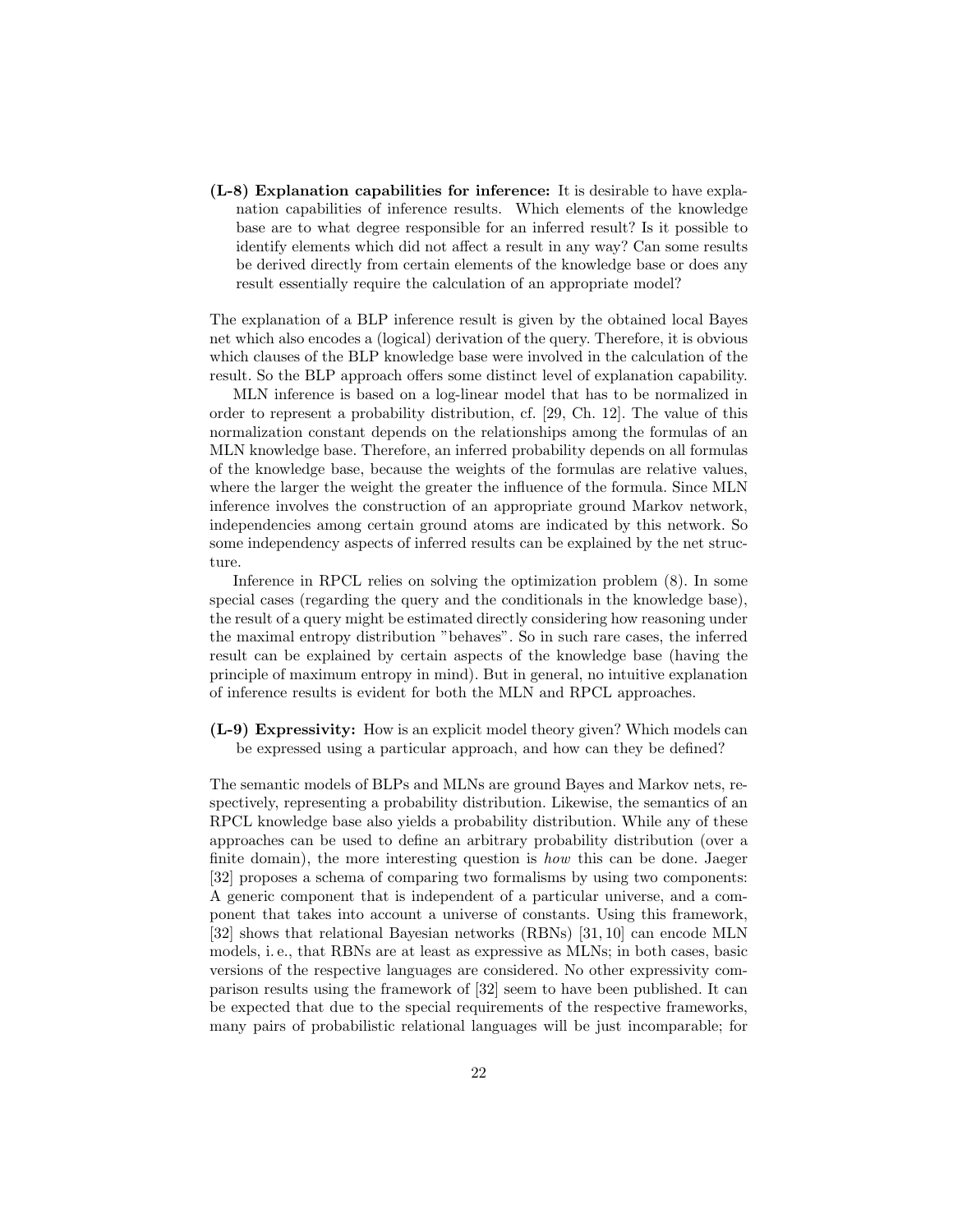instance, it is easy to see that MLNs cannot be used to encode RPCL as the strict realization of probabilities resp. conditional probabilities is not possible with MLNs, see also the discussion in Section 2.3. Furthermore, consider the MLN  $\{(A(X), w_1), (A(c), w_2)\}\$  with some constant c and  $w_1 \neq w_2$ . In the loglinear model of this MLN the actual probability of  $A(c)$  strongly depends on the size of the universe. In RPCL, given a ground conditional  $(\phi | \psi) [\alpha]$  the probability  $P(\phi | \psi)$  of every model P of  $(\phi | \psi) [\alpha]$  does not depend on the size of the universe and is always  $\alpha$ , cf. Equation (5). Assume there is a mapping  $\sigma$  that maps a weighted formula to a conditional and is independent of the (size of) the universe. Then  $\sigma((A(c), w_2))$  is the same with respect to changes to the universe and so is  $P(\sigma((A(c), w_2)))$  for every model P of the corresponding RPCL knowledge base. Consequently, RPCL can also not be used to model MLNs.

The sharp separation of generic and specific knowledge as required in the expressivity analysis proposed in [32] is problematic since it prohibits a modeling taking into account both types of knowledge in the form as it is done for instance in the example on elephants and their keepers. Further investigations on how to state and how to compare the expressive power of probabilistic relational languages is needed.

### 4.2 Strict and Propositional Knowledge

In any probabilistic relational modeling language two essential dimensions are present that distinguish the respective approach from propositional logic: The probabilistic and the relational dimension. Therefore, from a knowledge representation point of view, the following questions arise naturally. What happens if one cuts down any of these two dimensions? Which kind of logic does one obtain?

(SP-1) Strict Knowledge: Suppose one restricts the sentences occurring in a knowledge base such that only strict probabilistic knowledge can be expressed. What is the representation level of this degenerated case, and what are its semantics and inference properties? In particular, what is its relationship to classical non-probabilistic logic?

Among the formalisms BLP, MLN, and RPCL, only MLNs allow for existential quantifiers (which in the Alchemy system are replaced by corresponding finite disjunctions over instantiations with the elements of the underlying universe). Looking at the language of logical MLN formulas we thus have the same as first-order logic. In order to express that a particular formula  $F$  represents strict knowledge, the weight of  $F$  must be set to infinity [16]; in the MLN system Alchemy, the corresponding representation is to write down the formula as in "F.", i. e. without any weight. In this case, all possible worlds violating the strict formula are assigned zero probabilities by the MLN, and the probabilities of the satisfying worlds sum up to 1. Hence, the formulas that can be inferred with probability 1 from such an MLN knowledge base  $\mathcal F$  containing only strict formulas together with a set of constants C are the same as the formulas that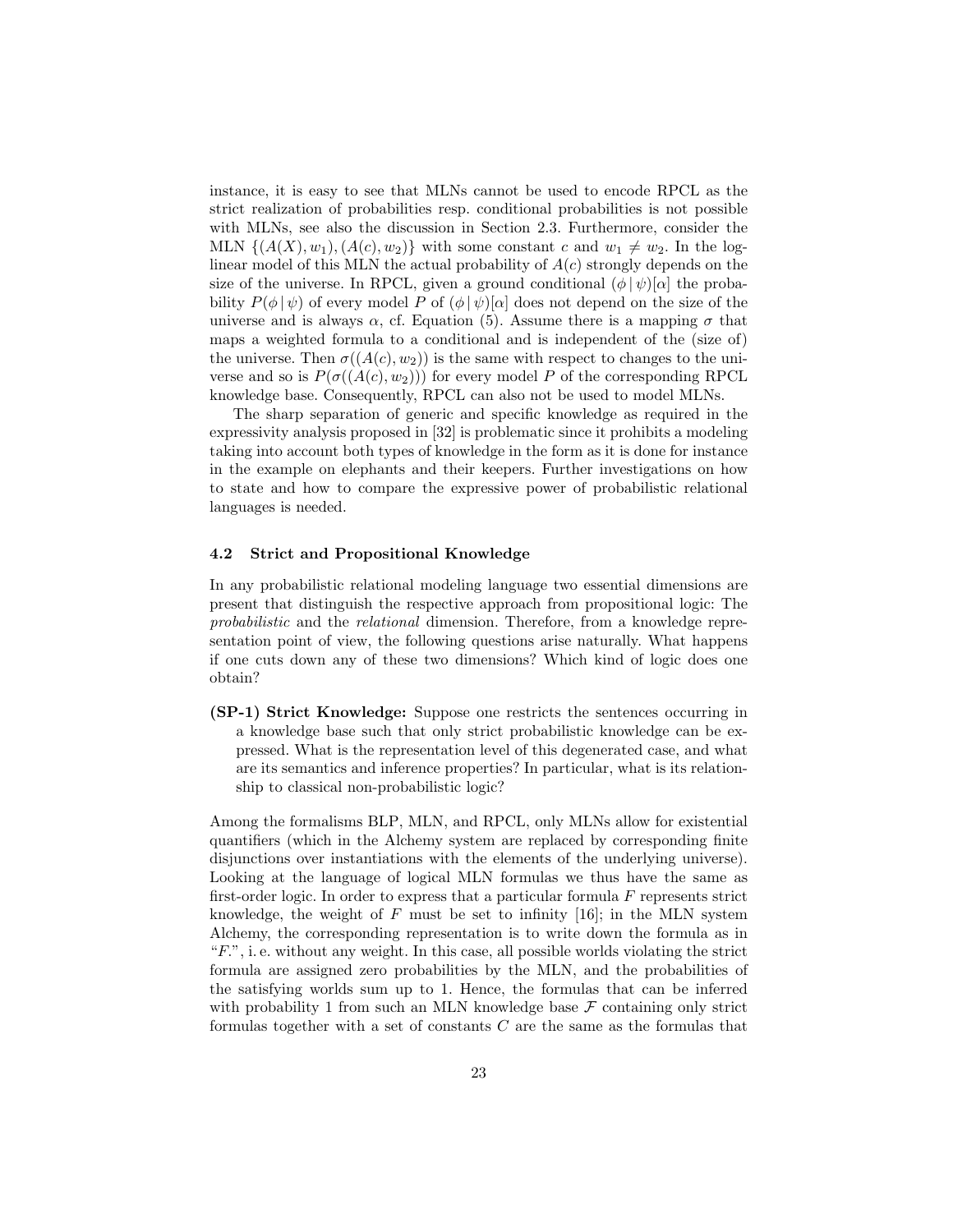can be derived from  $\mathcal F$  in a classical way where the universe of the underlying signature is identified with C. However, note that inference in Markov logic requires that the set of constants  $C$  is finite. Therefore, this "classical inference" is restricted to finite domains and does not feature the full expressivity of firstorder inference.

Strict knowledge can be expressed by a BLP containing only conditional probabilities with values 0 and 1. In this case, also BLP semantics and BLP inference match semantics and inference in first-order logic, see below. Similarly, a strict knowledge base in RPCL is also obtained by allowing just the two extreme probabilities 0 and 1. In the following, we will look at the relationship of the obtained logics to first-order logic for BLPs and RPCL in some more detail.

Let  $FOL<sub>\forall</sub>$  be the subset of first-order formulas that are quantifier-free but all variables are assumed to be universally quantified. For a set  $\Phi \subseteq \text{FOL}_{\forall}$ and  $\phi \in \text{FOL}_{\forall}$  let  $\Phi \models \phi$  be the classical inference relation, i.e.,  $\Phi \models \phi$  is true if for all variable assignments VA the set  $\Phi$  classically entails  $VA(\phi)$ . Let  $\beta$  be the set of BLPs containing only conditional probabilities with values 0 and 1. For a Bayesian clause  $c = (H | B_1, \ldots, B_n)$  with  $\mathsf{cpd}_c(\mathsf{true}, \ldots, \mathsf{true}) = 1$  $(\text{cpd}_c(\text{true}, \dots, \text{true}) = 0)$  consider the transformation

$$
\Gamma(c) = B_1 \wedge \ldots \wedge B_n \Rightarrow (\neg)H.
$$

Then the set

$$
\Gamma(\mathcal{B}) = \bigcup_{B \in \mathcal{B}} \bigcup_{c \in B} \{\Gamma(c)\}
$$

is obviously a subset of  $FOL_{\forall}$ . It is easy to see that for  $B \in \mathcal{B}$ , a ground query  $c = (H | B_1, \ldots, B_n)$  has probability 1 in B if and only if  $\Gamma(B) \models \Gamma(c)$ . However, note that  $\Gamma(\mathcal{B}) \neq \text{FOL}_{\forall}$  as e.g. the formula  $A \vee B \in \text{FOL}_{\forall}$ —which is not a Horn clause—is not in the image of Γ. Consequently, the restriction of BLPs to strict knowledge neither represents full first-order logic nor FOL∀.

For strict RPCL we obtain an almost complete correspondence to  $FOL$ (independently of the semantics actually used for RPCL). Let  $\mathcal{R}$  be the set of RPCL knowledge bases where every conditional has probability 1 or 0. Let  $\Phi \subseteq \text{FOL}_{\forall}$  be a set of formulas and consider the transformation  $\Delta$  given via

$$
\Delta(\Phi) = \{ (\phi \mid \top) [1] \mid \phi \in \Phi \}
$$

containing only strict formulas. Then obviously  $\Delta(\Phi) \in \mathcal{R}$  and also (if  $\Phi$  is consistent)  $\Phi \models \phi$  if and only if  $\Delta(\Phi) \models_{\mathcal{G}_U}^{ME} \Delta(\{\phi\})$  for every  $\phi \in \text{FOL}_{\forall}$ ; analogous observations hold for averaging and aggregating semantics. Looking at the other direction, let  $KB \in \mathcal{R}$  be a strict RPCL knowledge base and consider the transformation Λ given via

$$
A(KB) = \{ \neg A \lor B \mid (B \mid A)[1] \in KB \} \cup \{ A \land \neg B \mid (B \mid A)[0] \in KB \} .
$$

Then clearly  $\Lambda(KB) \in \text{FOL}_{\forall}$ . If KB is consistent using grounding operator  $\mathcal{G}_U$  then also  $KB \models_{\mathcal{G}_U}^{ME} r$  if and only if  $\Lambda(KB) \models \Lambda(\lbrace r \rbrace)$  for all conditionals  $r$  with probability 1. Moreover, if  $KB$  is consistent with respect to averaging or aggregating semantics, the inference in  $KB$  and  $\Lambda(KB)$  is the same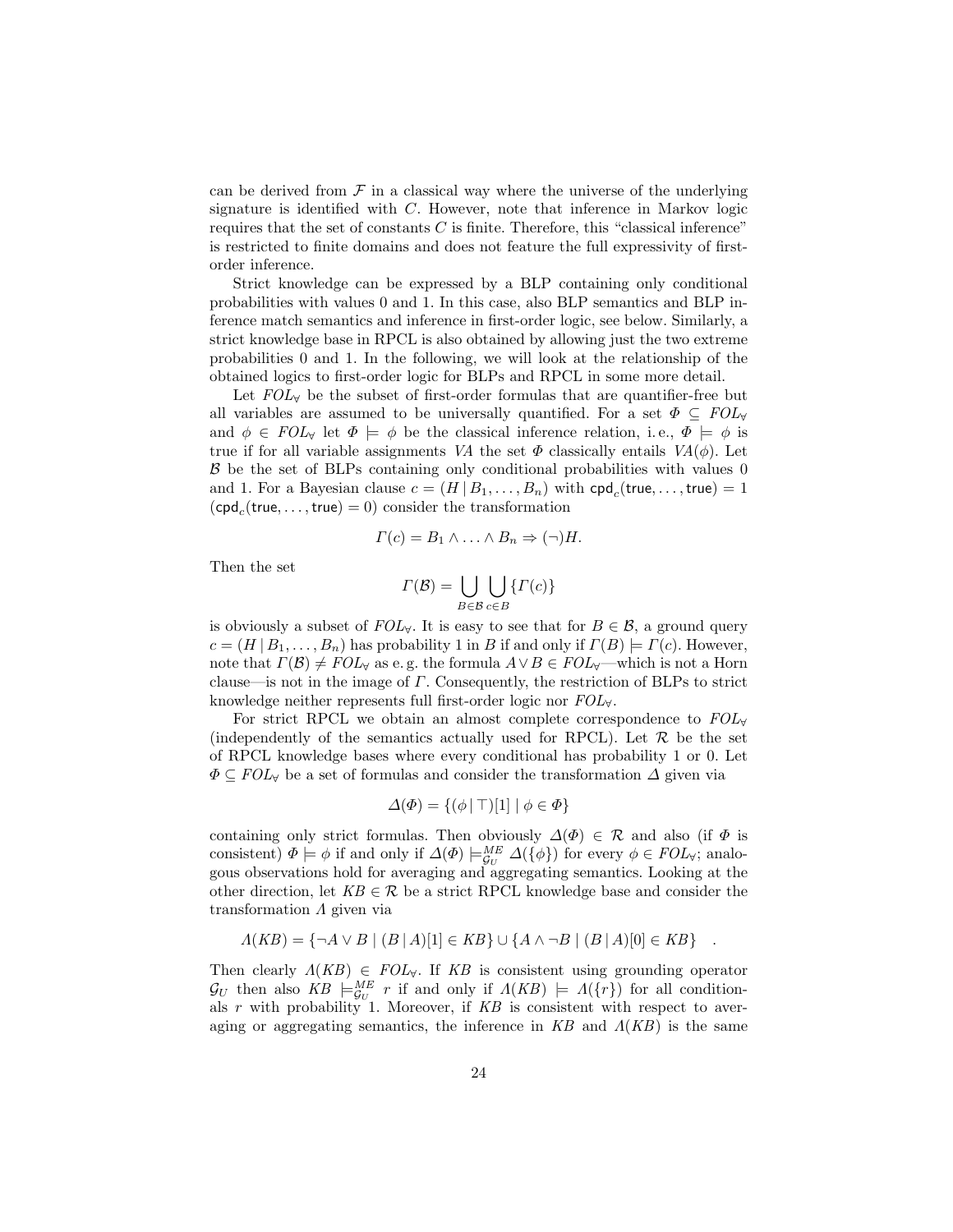also for these semantics. However, for the strict RPCL knowledge base  $KB' =$  $\{(B | A) [1], (A | T) [0]\}$  we observe that  $KB'$  has no models since a probability distribution P can satisfy a conditional  $\{(B | A)|x|$  only if  $P(A) > 0$ , independently of the actual semantics, cf. (5). On the other hand,  $KB'_{FOL\gamma} = {\neg A \lor B, \neg A}$ does have a model. Thus, reducing a conditional to material implication may not be adequate even in the case of only strict probabilistic conditionals, see also [5]. However, for the subset  $\mathcal{R}^c \subseteq \mathcal{R}$  of consistent knowledge bases and the subset  $FOL_{\forall}^c \subseteq FOL_{\forall}$  of consistent sets of formulas we obtain complete correspondences.

Likewise, we can look at the degenerated knowledge representation formalism obtained by cutting out any relational representation aspects.

(SP-2) Propositional Knowledge: What kind of logic does one obtain if a knowledge base contains only ground knowledge? What are its semantics and inference properties, and in particular, what is its relationship to propositional probabilistic logic?

Let  $BN$  be a Bayesian network. Then obviously  $B$  can be represented as a Bayesian logic program with predicates of arity zero. For the other direction, let B be a BLP where every Bayesian clause is ground. It may be the case that B contains multiple clauses with the same head. However, a combined conditional probability distribution for the joint conditional probability can be compiled directly by using the combining rules of the predicate of the head. Therefore  $B$  can be transformed into a BLP  $B'$  such that  $B'$  does not contain multiple clauses with the same head and  $B$  and  $B'$  have the same inference behavior. Then, obviously  $B'$  corresponds to a propositional Bayesian network.

If  $L$  is an MLN containing only ground atoms, then for any set  $C$  of constants the corresponding ground Markov net (see Definition 3) is independent of C. Consequently, L represents a unique probability function  $P$  and Equation  $(4)$ simplifies to

$$
P_{M_{L,C}}(\omega) = \frac{1}{Z} \exp \left( \sum_{(F_i, w_i) \in L, \omega \models F_i} w_i \right)
$$

with the normalization factor

$$
Z = \sum_{\omega \in \Omega} \exp \left( \sum_{(F_i, w_i) \in L, \omega \models F_i} w_i \right).
$$

and is therefore equivalent to a propositional Markov net.

For a ground RPCL knowledge base, grounding, averaging, and aggregating semantics coincide with classical probabilistic semantics in probabilistic conditional logic [61, 36] and inference based on the principle of maximum entropy is the same as in the propositional case, cf. [67].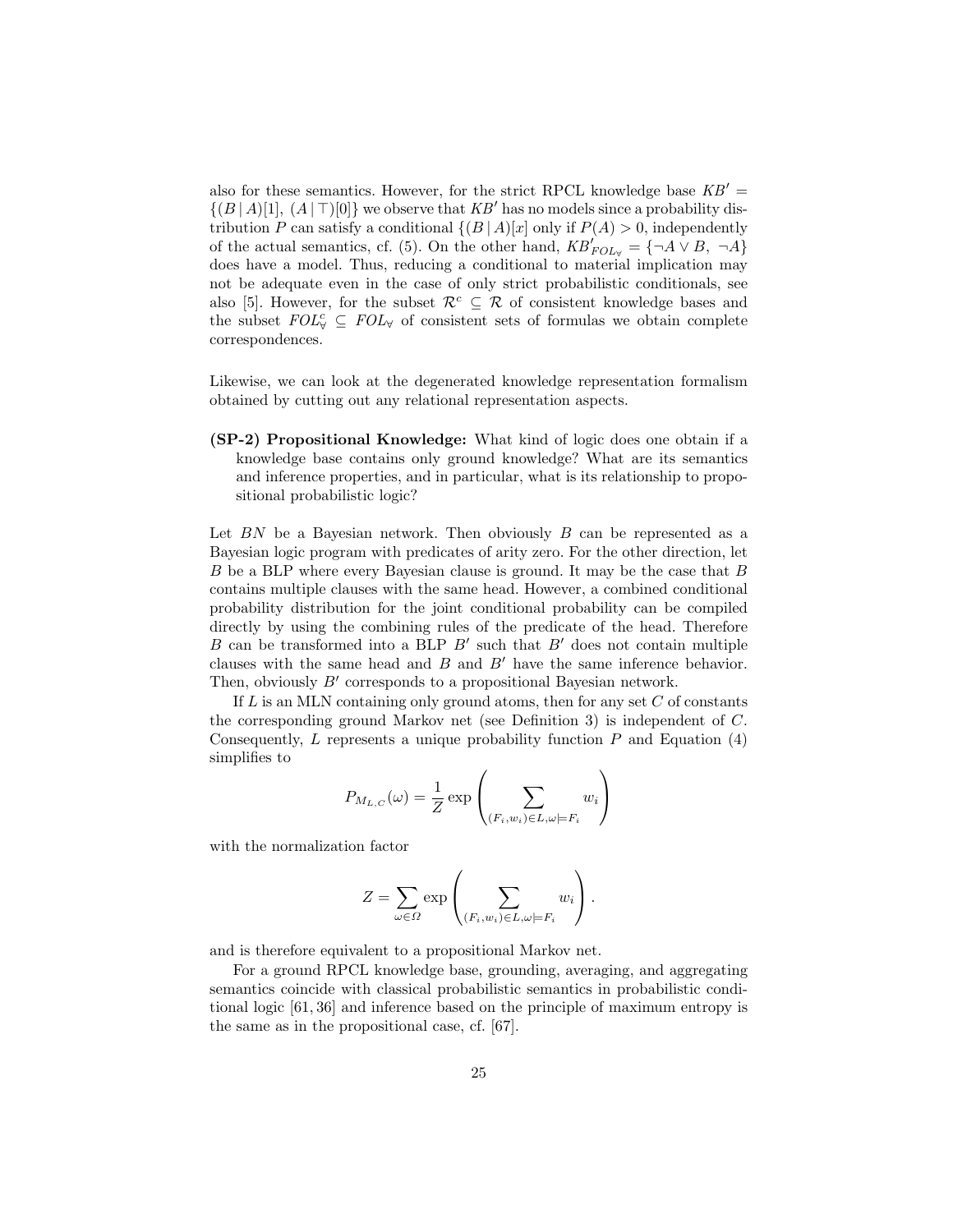#### 4.3 Individuals and Universes

The core idea of relational knowledge representation is to talk about a set of elements (a universe) and the relations among them. Thus, methods are needed for specifying elements belonging to the universe, to refer to elements in the universe, and to reason about elements and their properties and relationships. In general, relational approaches may differ according to whether and how they support any of the following criteria.

(U-1) Listing of elements: Can (or must) a universe be specified by explicitly listing all its elements?

The given facts in a BLP must all be ground; they determine the specific context of the BLP, thus allowing to list all elements of a universe by mentioning them in the atoms of the BLP. So the constants of a BLP are implicitly introduced by respective ground atoms occurring in the Bayesian clauses of the knowledge base or in a distinct query. When defining an MLN, an explicit listing of all constants C must be given, and the semantics of an MLN requires that different constants denote different elements and that there are no elements other than the ones denoted by constants. Although it is possible [59] to extend the definition of an MLN in order to allow different constants to stand for the same element, the set of all constants must be explicitly listed and each element of the universe has to be denoted by at least one constant. Similarly, all constants in an RPCL knowledge base denote different elements, and there are no other elements.

(U-2) Open universe: Is it possible to have an open universe whose number of elements is not a-priori known?

In BLP, MLN, and RPCL it is not possible to specify such open universes directly. Just to the contrary, the grounding of formulas with constants from the universe is an essential part of each formalism. For instance, the constants occurring in a query  $Q$  together with the constants in a BLP  $P$  determine the Herbrand universe used to construct the ground Bayesian network for answering Q. However, in all approaches the extensional part—i. e. the ground atoms resp. the given constants—can be exchanged while reusing the given generic knowledge.

(U-3) (Proto)Typical elements: Can (proto)typical elements within a universe be specified or identified?

A universally quantified variable  $X$  in a relational statement expresses that this statement applies to all elements of the considered universe. However, as the example on elephants and keepers demonstrates, there is the need to also express knowledge about individuals, referred to by specific constants; in any of the five approaches, generic statements using variables may be combined with statements about individuals. In the elephant-keeper example, asking about a keeper jim will return the same probability as asking the same question about a keeper tom since the respective knowledge bases do not contain any specific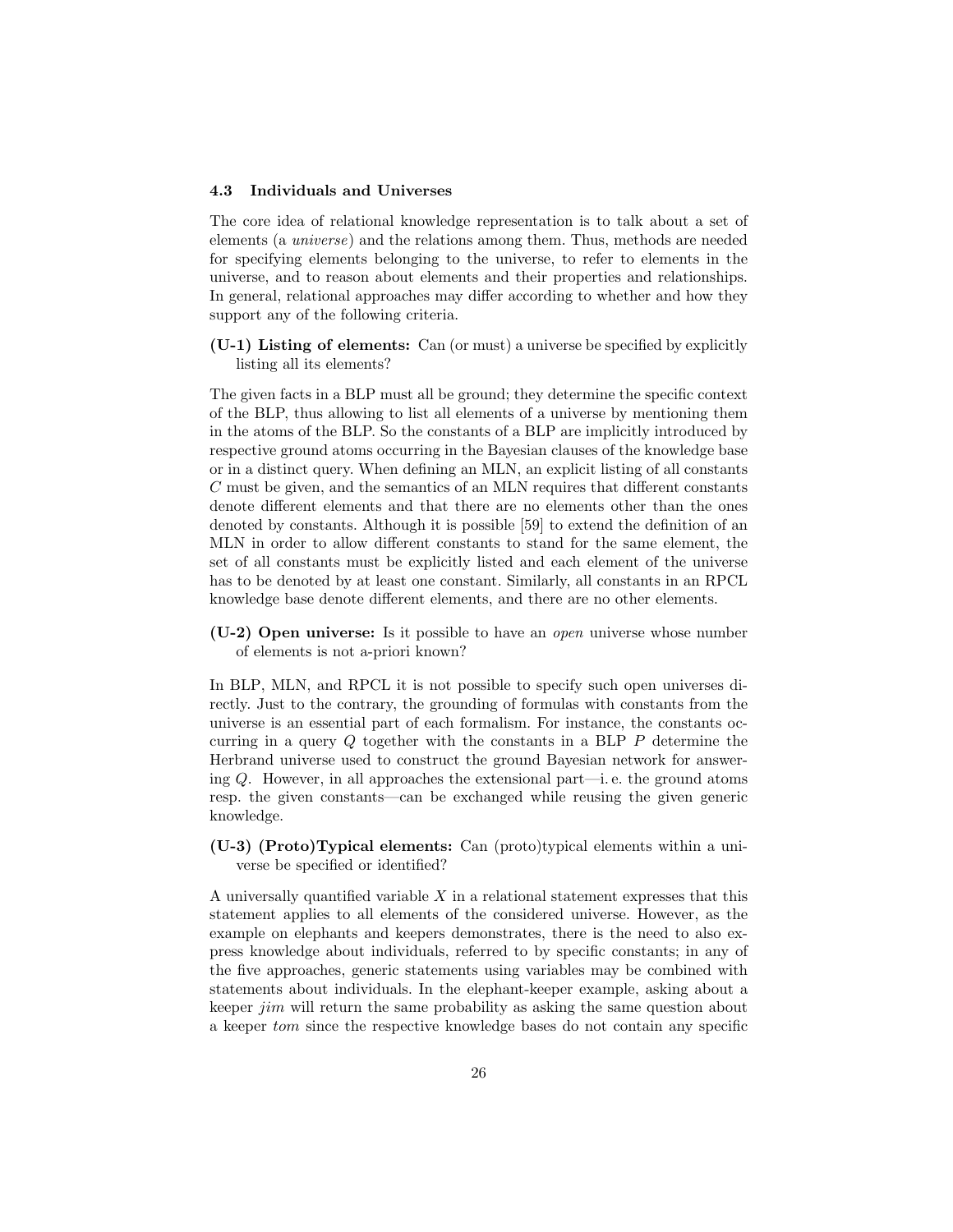information neither about *jim* nor about *tom*. So, besides named individuals which are mentioned in the knowledge base, the universe will usually contain individuals on which no specific information is explicitly expressed and which hence may serve as *typical* individuals. More precisely, let  $C_{\mathcal{R}}$  be the set of constants occurring in a set of rules  $R$  and let  $C_U$  be the set of all constants under consideration. (Note that for MLN and RPCL,  $C_U$  is given explicitly, and that for a BLP,  $C_U$  is determined when a query is posed.) Then the elements in  $C_{typical} = C_U \backslash C_{\mathcal{R}}$  cannot be distinguished by any query asked with respect to R: If  $d_1, d_2 \in C_{typical}$  and Q is a query containing  $d_1$ , then the query Q' obtained from Q by replacing  $d_1$  by  $d_2$  (and possibly also  $d_2$  by  $d_1$ ) yields the same probability as Q. This observation holds for all of the five approaches. So, if typicality is interpreted in terms of being indistinguishable and least specific, then all five approaches can identify and represent typical elements. On the other hand, no approach supports the immediate identification of prototypical individuals as most appropriate personification of a given concept. For this, criteria to make a qualitative distinction between individuals would be required which are not provided by any of the approaches. In the context of qualitative default reasoning, an approach similar to probabilistic aggregation semantics has been presented recently which provides further properties that allow to identify prototypical individuals (for more details, please see [42]).

(U-4) Inference for individuals: There should be a well-defined inference mechanism to infer probabilities for particular individuals (either prototypical individuals or specific, named individuals). Does such inference depend on the number of elements in a universe, and if so, what is the dependency?

Obviously, all approaches provide for querying about specific individuals. For example, given a BLP, a ground Bayes net can be constructed to infer probabilities for some ground query involving arbitrary constants. Similarly, this holds for MLNs and the approaches based on maximum entropy. Further, the number of elements in the universe might influence the probability of a query in all approaches. Consider the BLP B containing the clauses  $(D(X) | A(X, Y))$  and  $(A(X, Y))$ . Given the query  $D(c)$  for some constant c the probability of  $D(c)$ depends on the number of instances of  $D(c, Y)$ , i.e., on the number of constants in the universe. If noisy-or is the combining rule for  $D$  then the probability of  $D(c)$  tends towards one when the number of constants in the universe tends towards infinity, independently of the actual conditional probability distributions of  $(D(X) | A(X, Y))$  and  $(A(X, Y))$ . A similar observation can be made for MLNs and RPCL.

Another dependency of the number of elements in the universe and probabilities of queries arises for RPCL under averaging and aggregating semantics. Consider now the conditional  $(D | A)[x]$  and averaging semantics. If  $(D' | A')$  is an instance of  $(D | A)$  that does not mention any constants in the knowledge base then it is easy to see that the probability of  $(D' | A')$  tends towards x if the number of elements in the universe tends towards infinity, cf. [41].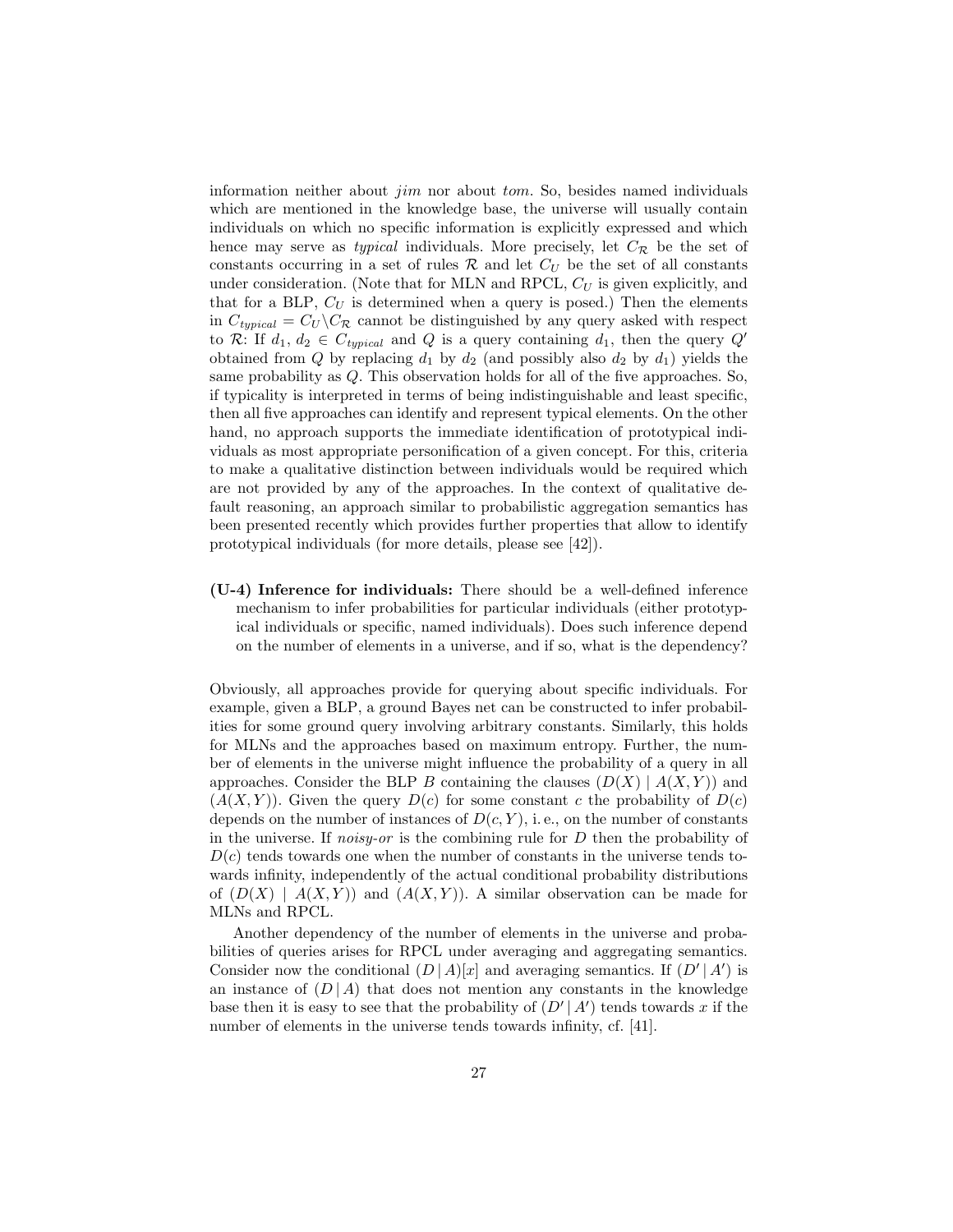## (U-5) Grounding: Is there a mechanism for (consistent) grounding of a knowledge base?

The semantics of a BLP or an MLN knowledge base is defined via complete groundings with respect to a given finite universe  $L$  of constants, yielding a (ground) Bayesian network or a (ground) Markov net, respectively. In a BLP, the logic part consists of Horn clauses which do not allow the specification of negated conclusions, so that inconsistencies on the logical level are avoided. Conflicting specifications on the quantitative level may arise e. g. when having syntactical variants of a clause such as  $(B(X) | A(X))$  and  $(B(Y) | A(Y))$  with different cpd's. Such conflicts are resolved via the combining rules like *noisy-or* (cf. Sec. 2.2).

An MLN might contain both  $(F, w)$  and  $(\neg F, w)$ , thus assigning equal weights to the contradicting formulas F and  $\neg F$ . Due to the specification of the probability distribution depending on the weights given in an MLN (cf. Equation. (4)), the grounded MLN semantics is still consistent and well defined.

Also for RPCL, a universe  $L$  of constants must be given. As mentioned before, naive complete grounding with respect to  $L$  might generate an inconsistency, yielding a situation where the instantiated knowledge base does not have any model.

Another important aspect connected to the notion of relational knowledge and universes is the question of whether probabilities are interpreted statistically or as subjective degrees of belief, cf. the discussion in the context of (L-4).

After our discussion on formal criteria on relational probabilistic models, we continue with investigating the practical side of contrasting relational probabilistic approaches by presenting various systems and applications.

# 5 Implementations for Relational Probabilistic Knowledge Representation

Relational probabilistic models such as BLPs, MLNs, and RME are quite complex models and formal comparisons are not always sufficient for an in-depth understanding and evaluation. An important aspect for comparison is an analysis of the computational behaviors of the models on e. g. benchmark examples. Furthermore, while prototypical implementations of specific approaches to relational probabilistic knowledge representation (and approaches for any problem in general) are essential for validating results and evaluation, these software solutions are often very hard to use and differ significantly in their usage. The KREATOR system provides a common interface to different formalisms for relational probabilistic models and we continue by giving a brief overview on its architecture and usage.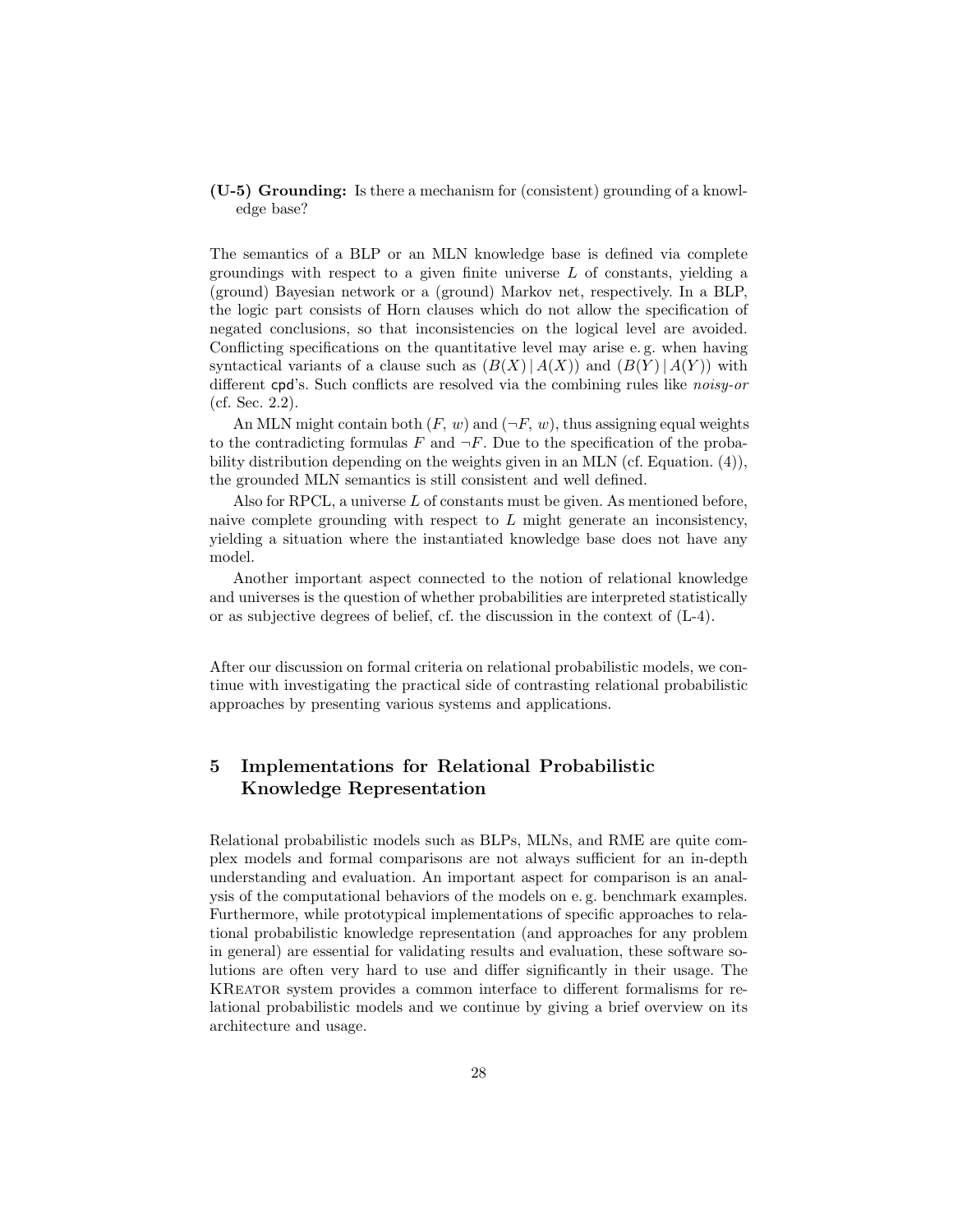### 5.1 The KReator System

KREATOR is an integrated development environment for representing, reasoning, and learning with relational probabilistic knowledge.<sup>3</sup> KREATOR aims at providing a versatile toolbox for researchers and knowledge engineers in the field of statistical relational learning. KReator's intuitive graphical user interface provides an easy access to its core functionalities, e. g., to specify knowledge bases, ask queries to knowledge bases, and to learn knowledge bases from data (see Fig. 3 for a screenshot of the KReator user interface). KReator supports these tasks for different knowledge representation formalisms by a flexible plugin architecture. A plugin for a specific formalism encapsulates all its data structures and algorithms and connects them by a standardized interface to the KREATOR framework. At this time, plugins for Bayesian logic programs, Markov logic networks, relational maximum entropy, as well as Relational Bayesian Networks [31, 10] and Probabilistic Prolog [58] are already supplied with KREATOR. Plugins for other formalism, e. g. P-log [1] and PRL [28], are currently under development.



Fig. 3. Graphical user interface of the KREATOR system

<sup>&</sup>lt;sup>3</sup> The development of KREATOR is part of the KREATE project, cf. www. fernuni-hagen.de/wbs/research/kreate/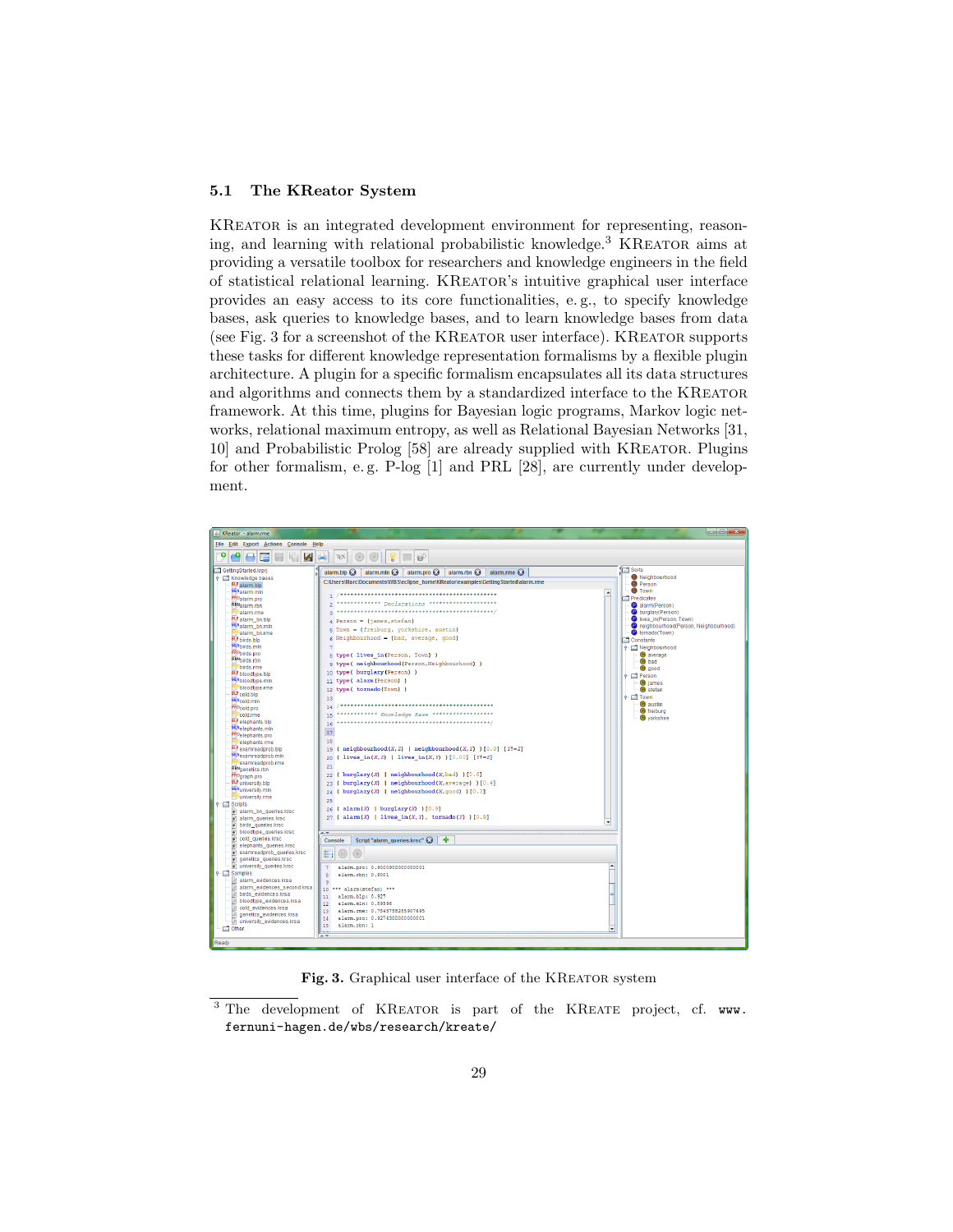Some of these KREATOR plugins make use of other software systems to accomplish their tasks: Performing inference on MLNs is done using the Alchemy software package 2 [45], a console-based tool for processing Markov logic networks. To process ground RME knowledge bases, KREATOR uses a so-called ME-adapter to communicate with a MaxEnt-reasoner. Currently, such adapters are supplied for the SPIRIT reasoner [63] and for MEcore [20] which are tools for processing propositional conditional probabilistic knowledge bases using maximum entropy methods (see Sec. 5.3 for a description of these systems).

The main advantage of using KREATOR (instead of using prototypical implementations of each formalism) is to address knowledge engineering tasks to different formalisms in a common and unified way. Besides this, KREATOR offers several convenience features, e. g. project management, scripting, syntax highlighting, or L<sup>A</sup>TEX output, which ease the work on knowledge representation, reasoning, and learning.

Since KREATOR is written in JAVA [30], it is platform independent, i.e. it runs on any system with a JAVA runtime environment. KREATOR's design follows the object-oriented programming paradigm and facilitates several architectural and design patterns [26] such as model-view control, abstract factories, multithreading, and command patterns. Central aspects of the design of KReator are modularity, extensibility, usability, and its intended application in scientific research; see [22] for a thorough discussion.

### 5.2 The ProbCog System

To our knowledge, there is only one software system which takes an approach comparable to KREATOR in the sense that it combines different formalisms within one system. The *ProbCog* (Probabilistic Cognition for Cognitive Technical Systems) system<sup>4</sup> [33] is a software suite for statistical relational learning. ProbCog currently supports three knowledge representation approaches: Bayesian Logic Networks (BLNs), Adaptive Markov Logic Networks (AMLNs), and Markov Logic Networks (MLNs). For each approach, ProbCog provides several learning and inference algorithms, implemented either in Java or Python. ProbCog provides a sophisticated framework for relational data, which features, amongst others, a unified data model (which allows data conversion for all integrated approaches ) and the generation of synthetic data (for learning experiments). The main focus of the ProbCog suite is on providing a comprehensive library of algorithms and powerful data structures for statistical relational learning, but it also includes some graphical interfaces for learning and querying, respectively.

ProbCog and KREATOR share some similarities with respect to their general approach to gather different knowledge representation approaches within one software framework, e. g. both systems feature some sort of unified data model for evidence or sample data. But the primary application focus of both systems differs significantly: ProbCog is developed for its intended practical application

 $^4$  http://ias.cs.tum.edu/research-areas/knowledge-processing/probcog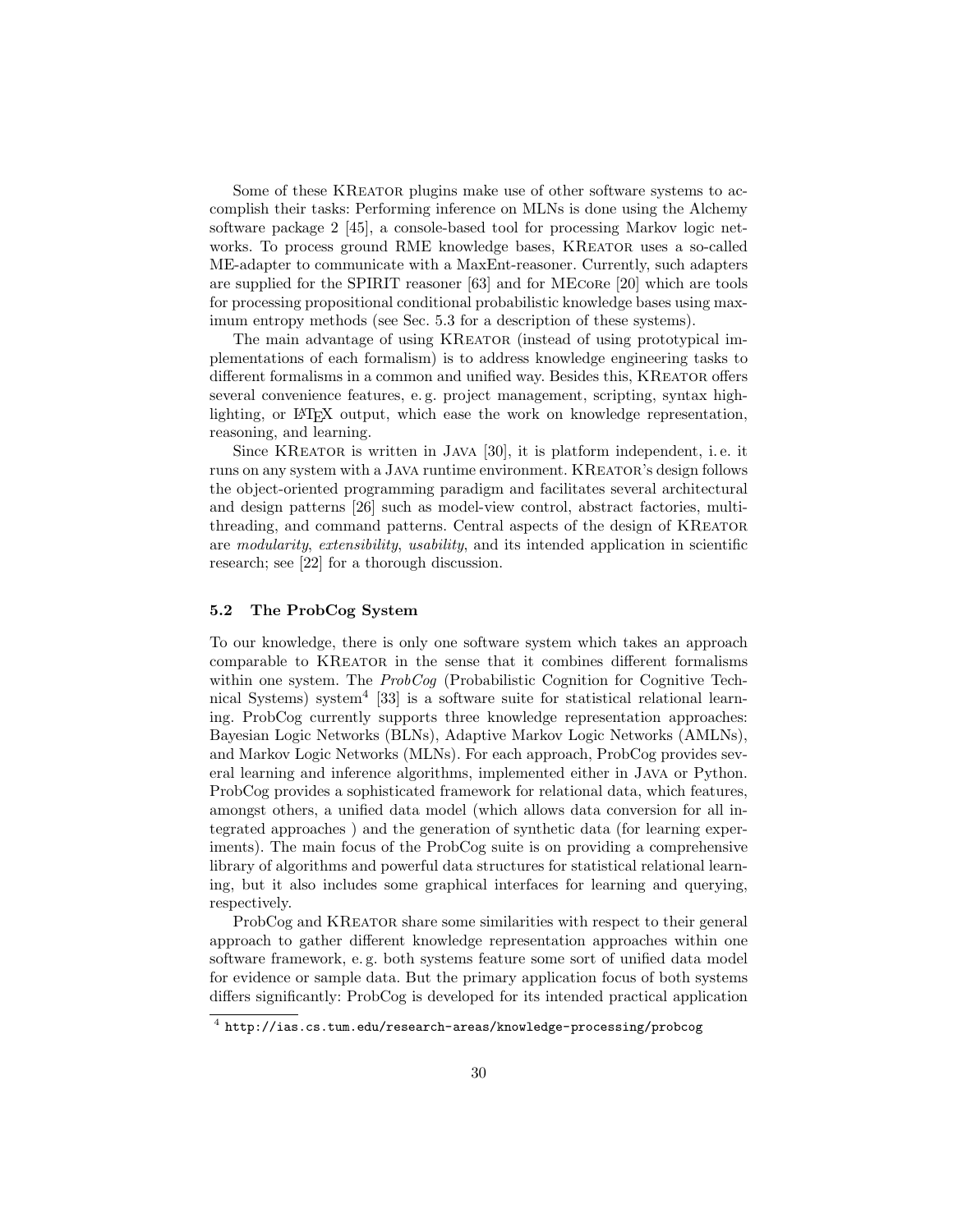and integration in cognitive technical systems. So its primary focus is on providing a versatile and efficient framework for that specific purpose, therefore some sort of unified graphical user interface to the framework is not needed. In contrast, KREATOR's focus is on the typical workflow of a knowledge engineer, researcher, or developer. Therefore, KREATOR gathers different approaches in an integrated graphical development environment to provide easy access to typical tasks and provides a plugin interface to support the study and development of further approaches.

### 5.3 Related Systems

For many knowledge representation formalisms, there exist prototypical software implementations, where each particular implementation is specialized for a certain formalism, e.g. Balios<sup>5</sup> for BLPs, Alchemy for MLNs, or Primula<sup>6</sup> for relational Bayesian networks.

Reasoning in probabilistic conditional logic by employing the principle of maximum entropy [54, 35] requires solving the numerical optimization problem  $P^* = \arg \max_{P \in \mathcal{R}} H(P)$  (cf. Sec 2.1). **SPIRIT** [63] is an expert system shell<sup>7</sup> implementing maximum entropy reasoning and solving this optimization problem. In order to tame the complexity of the optimization task which grows exponentially in the number of variables, SPIRIT generates a junction-tree of variable clusters, allowing to represent the global probability distribution by a product of marginal distributions. SPIRIT has been used successfully in various application domains, like medical diagnosis, project risk management, or credit scoring. Apart from its graphical user interface, SPIRIT also features a software interface (in terms of a Java API) which allows to access its functionalities from external programs.

MEcore [20] is another system implementing reasoning for propositional probabilistic conditional logic under maximum entropy. While it does not employ a junction-tree modelling, but a straight-forward representation of the complete probability distribution, its focus is on flexibly supporting different basic knowledge and belief management functions like revising or updating probabilistic beliefs, or hypothetical reasoning in what-if mode. All functionality of MEcore can be controlled by a text command interface or by script files containing command sequences (see Sec. 6.1 for some practical applications). MEcore features an expressive command language which allows, e. g., to manipulate knowledge bases, and to automate sequences of updates and revisions. Besides this, a Java software interface allows to integrate MECoRe in other programs.

The Alchemy system <sup>8</sup> [45] implements Markov logic. Alchemy provides a wide range of functionalities for statistical relational learning and probabilistic logic inference. In particular, the consequences of a Markov logic network L

 $^5$  http://people.csail.mit.edu/kersting/profile/

 $\frac{6}{5}$  http://www.cs.aau.dk/~jaeger/Primula/index.html

<sup>7</sup> http://www.fernuni-hagen.de/BWLOR/spirit/index.php

 $^8$  http://alchemy.cs.washington.edu/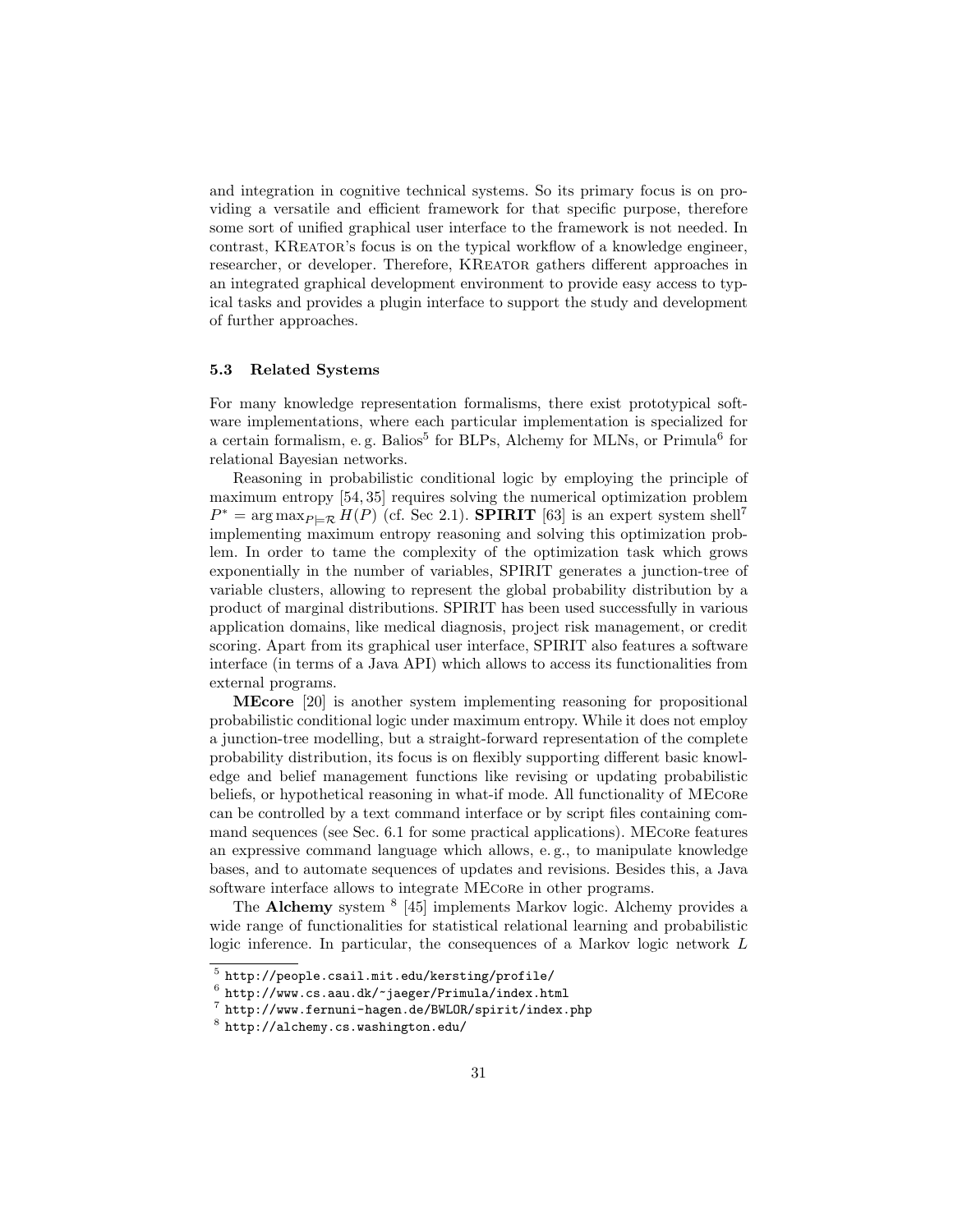defined via the ground Markov network  $M_{L,C}$  (cf. Sec. 2.3) can be determined. With respect to learning, both weight learning as well as learning the structure of an MLN is supported. Applications of MLN realized with Alchemy include classification tasks and social network modelling. In Sec. 6, we will report on some experiments using MLNs and Alchemy in medical diagnosis.

# 6 Applications

In the following subsections, we will present three practical application scenarios of some of the afore described systems. All three applications cover settings from the medical domain. The first one illustrates ME-reasoning using a fictitious example, whereas the other ones describe learning experiments involving Markov logic networks and real-world data from medical studies.

### 6.1 Knowledge Processing with the MEcore system

In this section, we will illustrate how the MEcore system [20] (cf. Sec. 5.3) can process incomplete, uncertain knowledge expressed by a probabilistic knowledge base using a fictitious example from the medical domain. This example is taken from [20] and discusses the general treatment of a patient who suffers from a perilous bacterial infection. The infection will probably cause permanent neurological damage or even death if it is not treated appropriately. There are two antibiotics available that might be capable of ending the infection, provided that the bacteria are not resistant to the specific antibiotic. It must also be considered that each antibiotic might cause a life-threatening allergic reaction that could be especially dangerous for an already weakened patient. The resistance of the bacteria to a specific antibiotic can be tested, but each test is very time-consuming.

Building Up the Knowledge Base The construction of the knowledge base starts with the definition of some binary variables that describe aspects concerning antibiotic A:

med A: The patient is treated with antibiotic A. effect A: Antibiotic A is effective against the bacteria. allergic A: The patient is allergic to antibiotic A. resistance A: The bacteria are resistant to antibiotic A. posResT A: The test result suggests a resistance to antibiotic A.

Analogously, there are also five variables concerning antibiotic B. A three-valued variable outcome describes the three possible outcomes of the treatment:

outcome=healthy: The infection is treated successfully and the patient is healthy again.

outcome=impaired: The patient overcomes the infection but suffers a permanent damage to the nervous system.

outcome=dead: The infection is not treated effectively and the patient dies.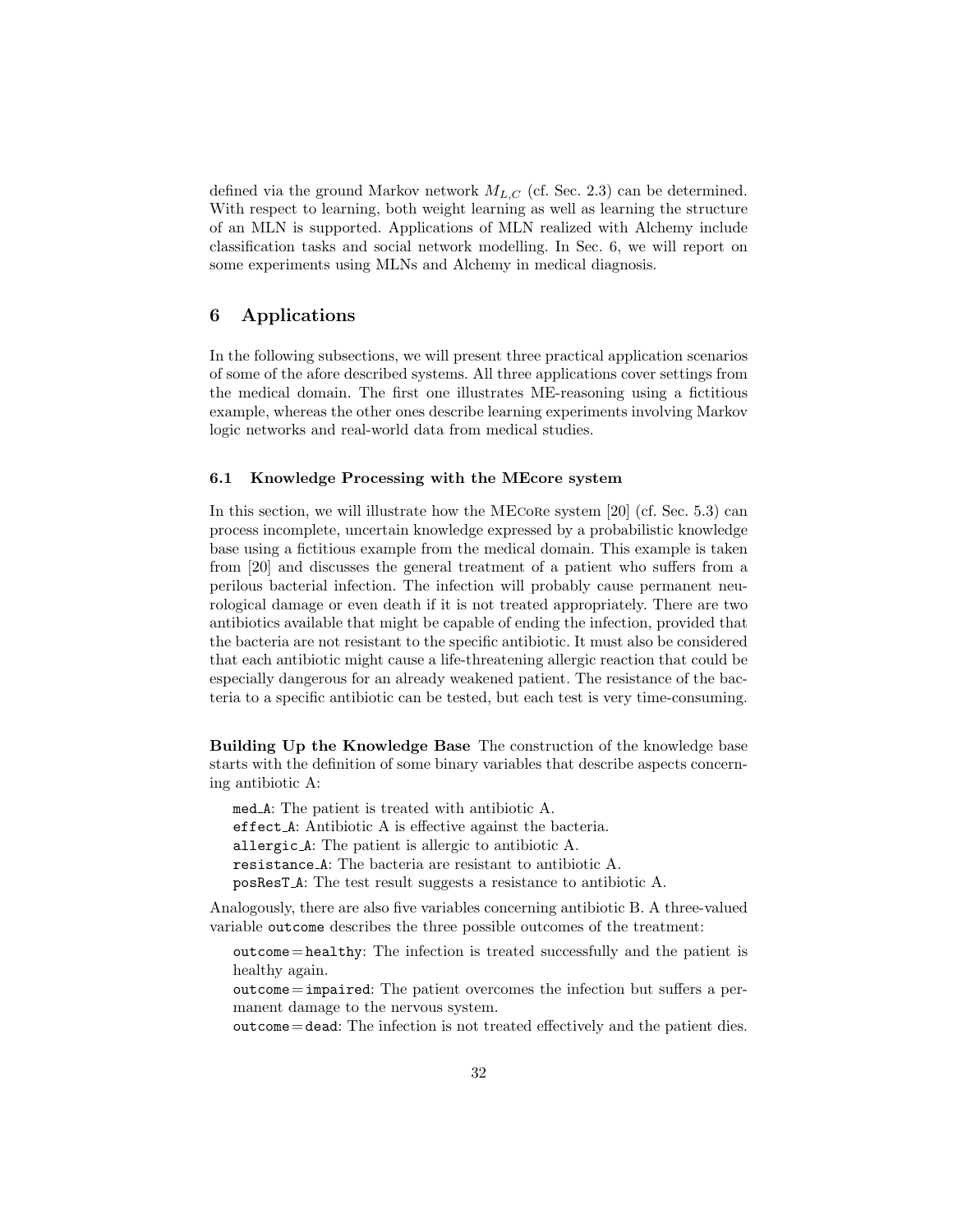The available knowledge summarizing the previously made experiences about the infection and the two antibiotics is modeled by the knowledge base medKB  $=$  $\{R_1, \ldots, R_{22}\}\)$  consisting of the probabilistic rules given in Fig. 4.

```
R_1: (¬effect_A | ¬med_A \vee resistance_A)[1.00]
R_2: (\negeffect_B | \negmed_B \vee resistance_B)[1.00]
R_3: (effect_A \Leftrightarrow med_A | ¬resistance_A)[1.00]
R_4: (effect B \Leftrightarrow med B | \negresistance B)[1.00]
R_5 : (allergic_A)[0.10]
R_6: (allergic_B)[0.20]R_7 : (resistance \Delta)[0.01]
R_8: (resistance B)[0.09]R_9 : (med_A \land med_B)[0.00001]
R_{10}: (outcome=dead | ¬med_A \land ¬med_B)[0.10]
R_{11}: (outcome=healthy | ¬med_A \land ¬med_B)[0.10]
R_{12}: (posResT_A | resistance_A)[0.97]
R_{13}: (\negposResT_A | \negresistance_A)[0.99]
R_{14}: (posResT_B | resistance_B)[0.90]
R_{15}: (\negposResT_B | \negresistance_B)[0.80]
R_{16}: (outcome=dead | med_A \land allergic_A)[0.99]
R_{17}: (outcome=dead | med_B \land allergic_B)[0.40]
R_{18}: (outcome=healthy | effect_A)[0.8]
R_{19}: (outcome=healthy | effect_B)[0.7]
R_{20}: (allergic_A | med_A)[0.10]
R_{21}: (outcome=dead | effect_B)[0.09]
R_{22}: (outcome=healthy | med B \land allergic B)[0.001]
```
Fig. 4. Probabilistic rules in the knowledge base medKB

The first four rules express very obvious correlations between the variables:  $R_1$  and  $R_2$  say that if a certain antibiotic is not administered or the bacteria are resistent to it, then this antibiotic has no effect.  $R_3$  and  $R_4$  assure that if the bacteria are not resistant to a certain antibiotic, then this antibiotic is effective if—and only if—it is administered. The facts  $R_5$  to  $R_9$  integrate statistical information available for antibiotic A and antibiotic B, i. e. some a priori probabilities, into the knowledge base: antibiotic B is twice as likely as antibiotic A to cause an allergic reaction  $(R_5, R_6)$ ; and the resistance to antibiotic B is nine times higher compared to antibiotic A  $(R_7, R_8)$ . It has occurred very rarely that somebody administers both antibiotics to the patient  $(R_9)$ .  $R_{10}$  and  $R_{11}$ model the prognosis for the patient if no antibiotic is administered. The result of a resistance-test, testing the resistance of the bacteria to an antibiotic, always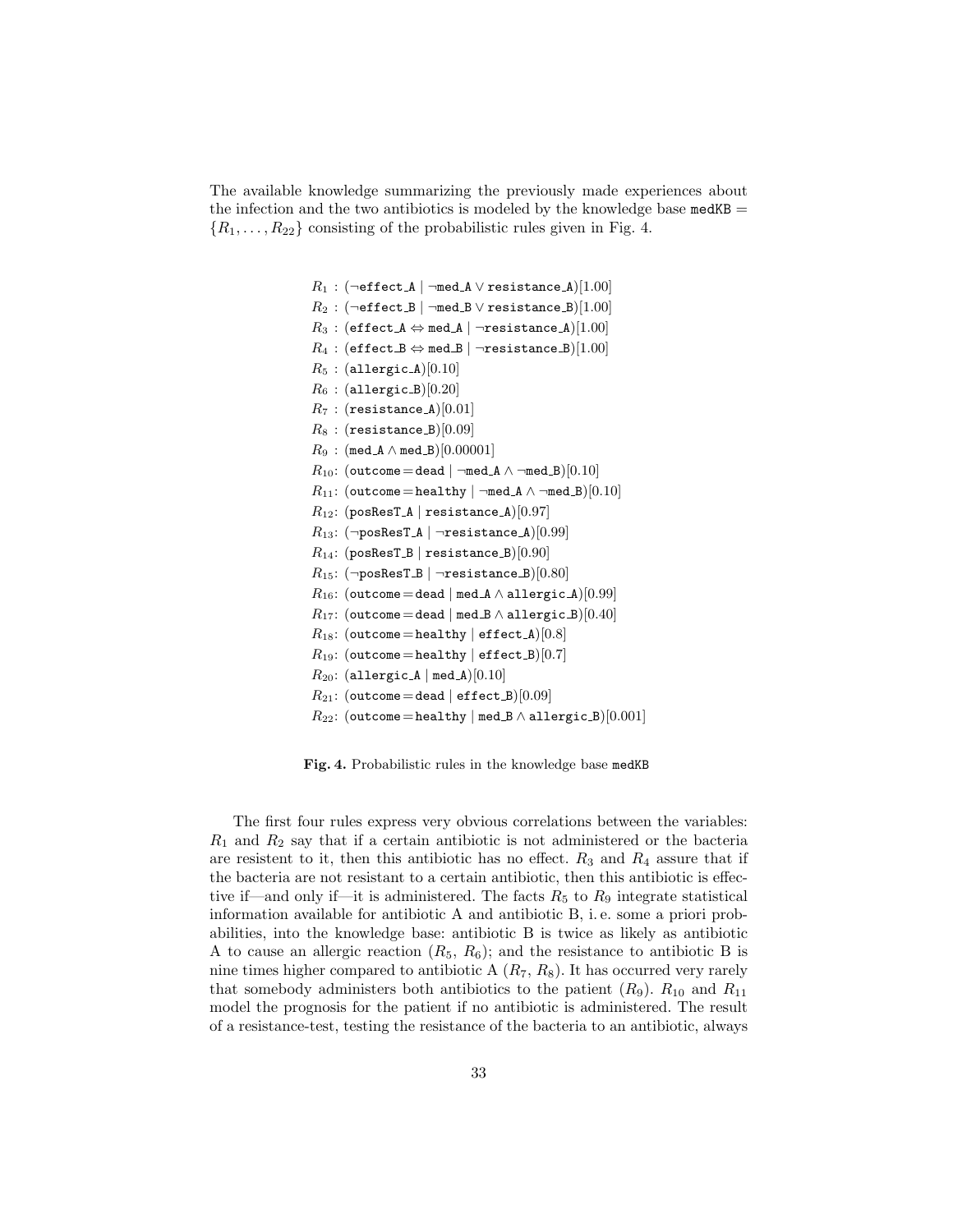includes some error, but the test regarding antibiotic A is very reliable  $(R_{12},$  $R_{13}$ ); whereas the test concerning antibiotic B has a somewhat lower sensitivity  $(R_{14})$  and a considerably lower specificity  $(R_{15})$ .

The rules  $R_{16}$  to  $R_{19}$  express special knowledge about antibiotic A and antibiotic B, respectively: The allergic reaction caused by antibiotic A is most likely lethal  $(R_{16})$ , whereas the chance of surviving an allergy to antibiotic B is more likely than to die of it  $(R_{17})$ . If antibiotic A is effective, then the patient has a good chance to become healthy again  $(R_{18})$ , whereas the effectiveness of antibiotic B is somewhat lower  $(R_{19})$ . The following knowledge is available for antibiotic A only:  $R_{20}$  makes clear that the a priori probability of an allergy to antibiotic A (expressed by  $R_5$  with equal probability) is not affected by the administration of antibiotic A. There is also some exclusive knowledge about antibiotic B: If antibiotic B is effective, there still remains some risk to die of the infection  $(R_{21})$ . If the patient survives an allergic reaction caused by antibiotic B, it is very unlikely that he will become healthy again  $(R_{22})$ .

Computing an Initial Epistemic State In MEcore, the computation of an epistemic state incorporating the knowledge expressed by the knowledge base medKB can be initiated by the command:

(1) currState := epstate.initialize(medKB);

The calculated epistemic state currState represents the incomplete knowledge expressed by medKB inductively completed in an entropy-optimal way.

A closer look at medKB reveals that some additional rules can be logically deduced from the existing rules since they hold in all models satisfying medKB. For instance, a literal of the three-valued variable outcome makes up the conclusion of several rules. Hence, two rules with identical premise and an outcome literal as conclusion directly imply a corresponding third rule, e.g.  $R_{10}$  and  $R_{11}$  imply (outcome=impaired |  $\neg$ med A  $\land \neg$ med B)[0.8]. Appropriate queries to MECoRe in currState yield these expected probabilities since reasoning at optimum entropy is compatible with classical probabilistic consequences.

Query Suppose we want to know the patient's chances in each case of treatment, i. e. for each of the four possible options of medical administration: no antibiotic, antibiotic A only, antibiotic B only, both antibiotics. This can be expressed by a set of twelve query formulas (i. e. conditionals of the form e. g. (outcome=healthy | med  $A \wedge \neg \text{med} B$ )) which we will denote by medQueries. While using classical probabilistic consequences does not yield informative answers for medQueries, MECoRe infers the following probabilities from currState:

|                                  | healthy impaired dead |      |
|----------------------------------|-----------------------|------|
| no antibiotic $\vert 0.10 \vert$ | 0.80                  | 0.10 |
| only A $\big  \, 0.79$           | 0.06                  | 0.15 |
| only $B   0.65$                  | 0.23                  | 0.12 |
| A and B $\vert$ 0.94             | 0.02                  | 0.04 |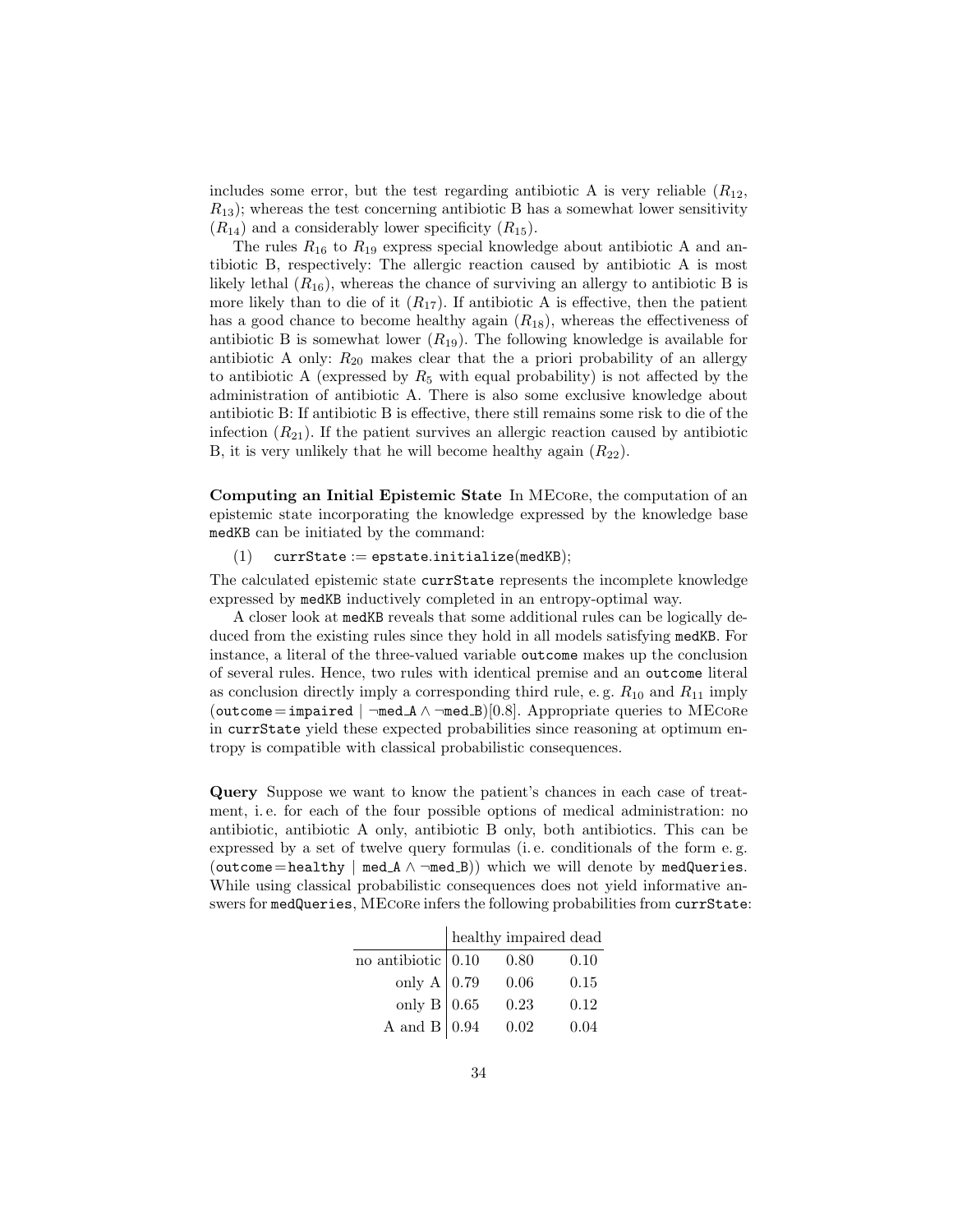These results clearly suggest that the combined administration of both antibiotics would be the best treatment. It offers a high chance of healing accompanied by a minimal risk of permanent neurological damage or death. However, a closer look at the knowledge base reveals that it implies that there is almost no possible drug interaction. For instance, asking for the degree of belief for the conditional

```
C_{int}: (dead | med_A \land med_B \land \negallergic_A \land \negallergic_B)
```
in currState yields the inferred drug interaction probability 0.01.

Incorporation of New Knowledge Suppose that later on, the doctors learn from an outside source that there is a severe risk (0.25) of a deadly drug interaction between both antibiotics. Executing

(2) currState.update(medKB,  $C_{int}[0.25]$ );

incorporates this new knowledge into the current epistemic state as if it had been available already in medKB. In fact, this kind of belief change is a *genuine* revision (cf. [37]) which in MECoRe can also be more easily expressed by

 $(2')$  currState.revise( $C_{int}[0.25]$ );

Now, asking the medQueries again, the probabilities have changed considerably (cf. Fig. 5(a)): With the knowledge about a deadly drug interaction, the probabilities show that the administration of antibiotic A maximizes the patient's chance to become healthy again.

| (a)                                |      | healthy impaired dead |      | $\mathbf{b}$                       |      | healthy impaired dead |      |
|------------------------------------|------|-----------------------|------|------------------------------------|------|-----------------------|------|
| no antibiotic $\vert 0.10 \rangle$ |      | 0.80                  | 0.10 | no antibiotic                      | 0.10 | 0.80                  | 0.10 |
| only A                             | 0.79 | 0.06                  | 0.15 | only A                             | 0.79 | 0.06                  | 0.15 |
| only B                             | 0.65 | 0.23                  | 0.12 | only B                             | 0.69 | 0.21                  | 0.10 |
| A and $B \mid 0.70$                |      | 0.02                  | 0.28 | A and $B \mid 0.76$                |      | 0.02                  | 0.22 |
|                                    |      |                       |      |                                    |      |                       |      |
| (c)                                |      | healthy impaired dead |      | (d)                                |      | healthy impaired dead |      |
| no antibiotic $\vert 0.10 \rangle$ |      | 0.80                  | 0.10 | no antibiotic $\vert 0.10 \rangle$ |      | 0.80                  | 0.10 |
| only A                             | 0.43 | 0.15                  | 0.42 | only A                             | 0.43 | 0.15                  | 0.42 |
| only B                             | 0.65 | 0.23                  | 0.12 | only B                             | 0.54 | 0.26                  | 0.20 |

Fig. 5. Probabilities for medQueries inferred by MECoRe

What-If-Analysis It has to be noticed that the knowledge used for generating the epistemic state currState says that no resistance tests have been performed, i. e. for neither of the antibiotics any resistance test results are available. A what-if-analysis can be used to analyze what changes would occur if a negative resistance-test result concerning antibiotic B was known. That is, could this test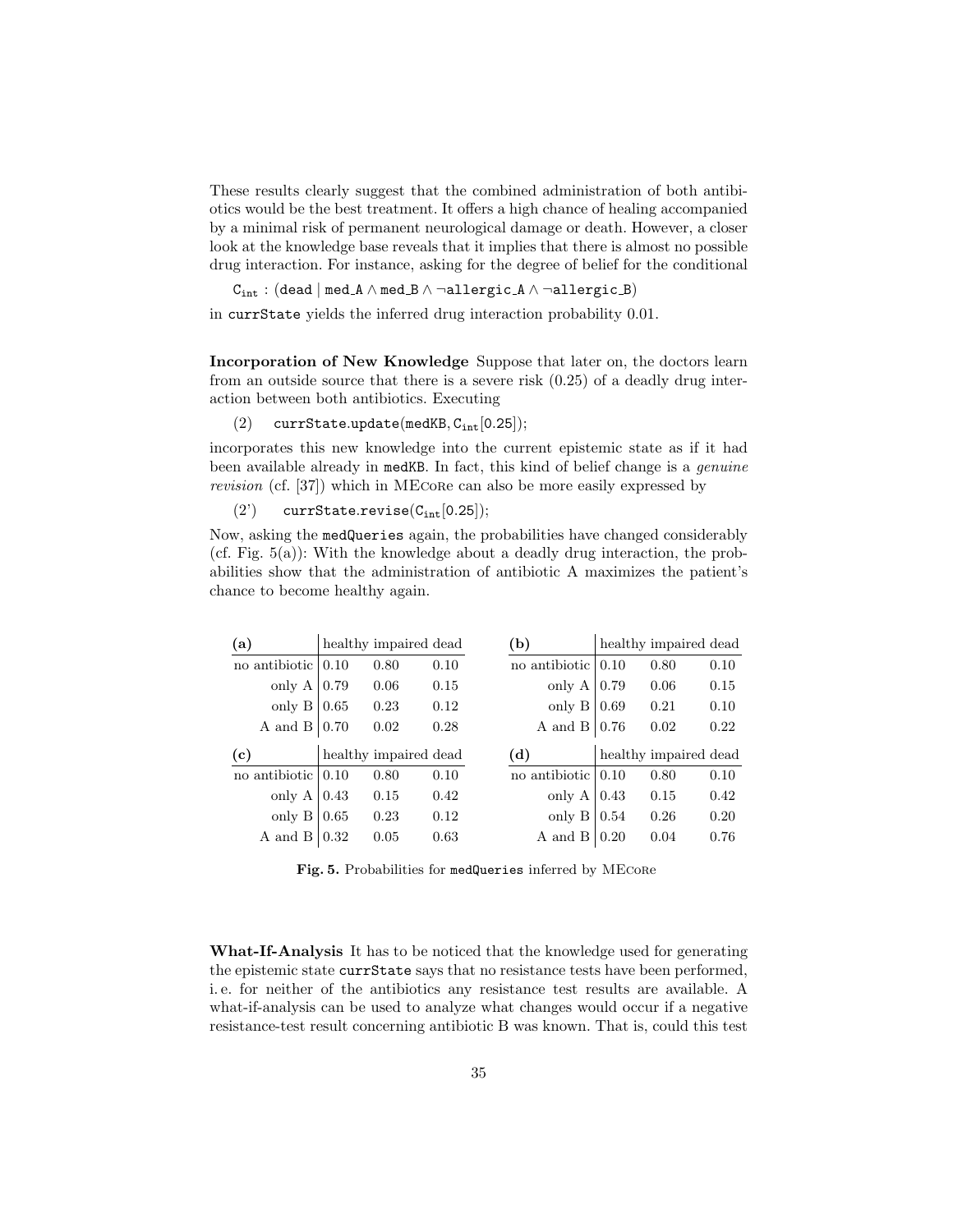result make antibiotic B the better choice for treatment? In MEcore, such a what-if-analysis is accomplished by

(3) currState.whatif $((\neg posResT_B)[1.0], medQueries);$ 

delivering the results shown in Fig. 5(b). The probabilities show that even a negative resistance-B test would not change the general decision to administer antibiotic A. This result is, amongst others, caused by the low resistance-B test specificity.

Another what-if-analysis revealing the effects of a positive resistance-A-test

(4) currState.whatif((posResT\_A)[1.0], medQueries);

yields the probabilities given in Fig. 5(c). This shows that a test-result suggesting the resistance to antibiotic A would change the situation: In this case, a treatment with antibiotic B becomes the only choice that offers a realistic healing chance. This is not surprising, because a resistance-test result concerning antibiotic A is very reliable. So it is clearly advisable to perform the time-consuming resistance-A test.

In case of a positive resistance-A-test result, would it also be helpful to test the resistance to antibiotic B? That is, could an additional positive resistance-B-test change the decision to administer antibiotic B? Hypothetical reasoning

(5) currState.whatif( $((posResT_A)[1.0],(posResT_B)[1.0]), medQueries);$ 

yields the results shown in Fig.  $5(d)$ , indicating that even a positive resistance-B-test would not change the decision to administer antibiotic B. So it is not helpful to perform a resistance-B test in any situation, since its result would never change the decision that had been made without knowing the test result.

### 6.2 Diagnosis of Lung Cancer

This section is based on [21], reporting on a case study of using probabilistic relational modelling and learning as provided by MLNs and the MLN system Alchemy [45] (cf. Sec. 5.3) in the field of biomedical diagnosis. We employ different algorithms to learn MLNs from sample data. Each MLN induces a probabilistic model and thereby allows probabilistic reasoning. The idea behind this diagnostical setting is to support diagnosis of bronchial carcinoma on the basis of the substances a person exhales [3, 2]. In this setting, the focus is on the early detection of bronchial carcinoma by ion mobility spectrometry, a noninvasive diagnostic method which delivers results within a few minutes and can be applied at low costs.

Ion Mobility Spectrometry In order to determine chemical substances in gaseous analytes, ion mobility spectrometry (IMS) can be used [3]. This method relies on characterizing substances in gases by their ion mobility. After ionisation, ion swarms enter the drift region through an ion shutter. The time needed to pass the drift region is called drift time, and the ion mobility is inversely proportional to the drift time. An ion mobility spectrum is obtained by mapping the drift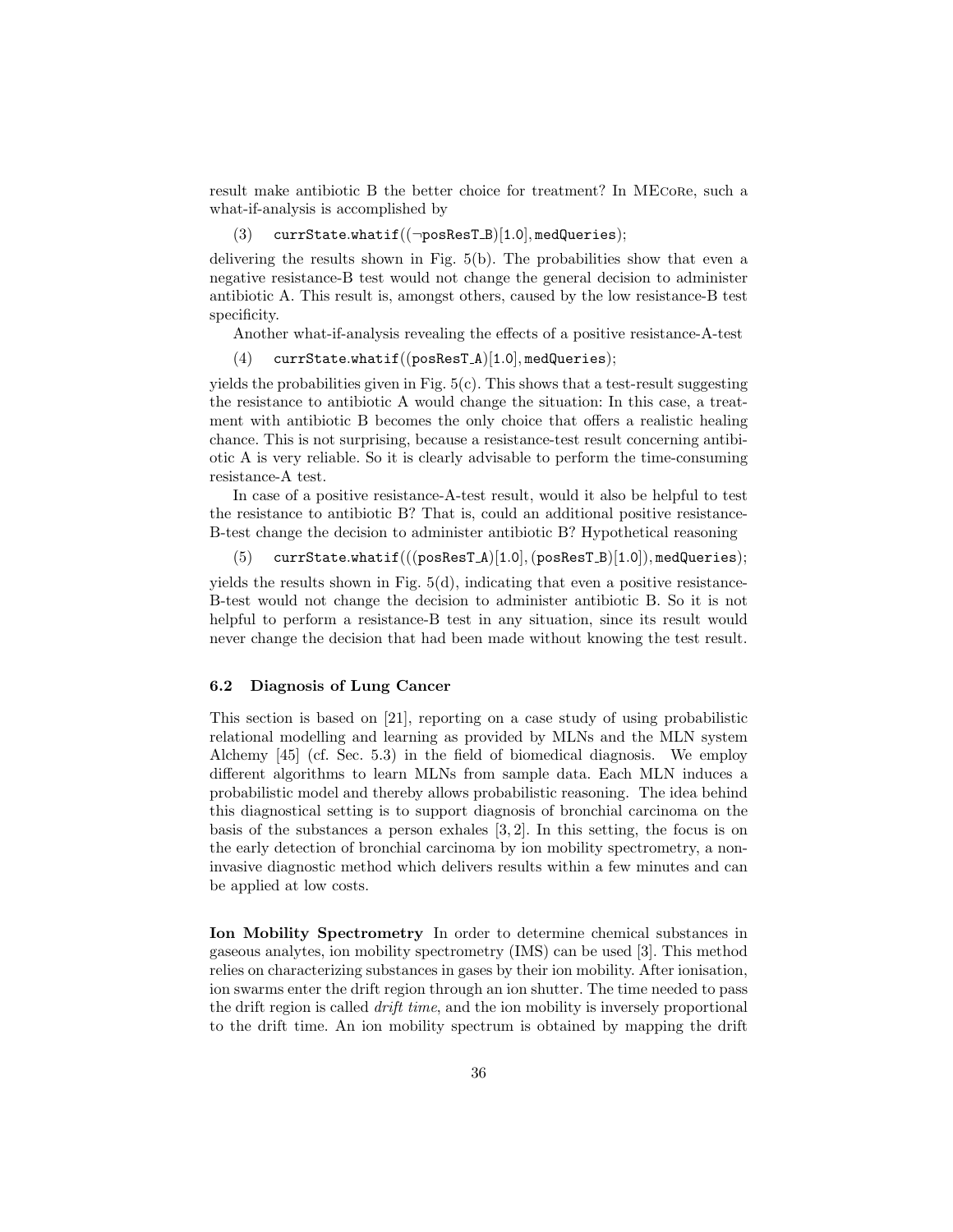time to the signal intensity measured at the Faraday plate. If the gaseous analyte contains various substances, they may reach the Faraday plate at the same time. In order to avoid this, a multi capillary column is used for the pre-separation of different substances [3] so that they enter the spectrometer at different time points, called retention times; for more detailed descriptions of ion mobility spectrometry and its working principle we refer to [2] or [3].

Thus, applying ion mobility spectrometry to gaseous analytes yields IMS spectra where a peak in such a spectrum corresponds to a particular substance. The determination of peaks in a measurement requires sophisticated processing of the raw spectra, see [3, 6] for details. Peak objects taken from two different measurements that correspond to the same substance occur at corresponding areas in their respective so-called heat maps, and in order to identify such corresponding peaks, they can be mapped to *peak clusters*  $[3, 21]$ . In our case study, we investigated an IMS database consisting of 158 measurements obtained from screening the breath of 158 patients out of which 82 had lung cancer (bronchial carcinoma, bc), yielding a database  $D_{bc}$  with 33 peak clusters, in the following referred to by the identifiers  $pc0, \ldots, pc32$ . For each peak cluster  $pc_i$ ,  $P(bc|pc_i)$ denotes the conditional probability that a measurement having a peak belonging to  $pc<sub>i</sub>$  stems from a person having bronchial carcinoma. For applying methods of probabilistic relational modelling and learning to  $D_{bc}$ , we use a logic representation of  $D_{bc}$  (for convenience, also referred to as  $D_{bc}$ ) involving the predicates  $bc(M)$  indicating that measurement M belongs to a person having lung cancer and  $pclnM (PC, M)$  stating that peak cluster PC occurs in measurement M.

In the following, we present different setups to learn MLNs from the data set  $D_{bc}$ . Our goal is to calculate the probability that a certain measurement m is from some person with a bronchial carcinoma, given the information for each of the 33 peak clusters whether or not it is contained in measurement  $m$ . That is, we want to calculate the conditional probability of  $bc(m)$ , given the truth values of the literals  $pclnM(pcl, m), \ldots, pclnM(pcl, 2, m)$ . This conditional probability helps to classify patients with respect to suffering from lung cancer. The corresponding classification task can be realized with MLNs. We use the software package Alchemy [45] which provides several sophisticated algorithms to perform (structure and parameter) learning and inference of MLNs. A learned MLN is validated in terms of classification accuracy, defined as the proportion of the correctly predicted (positive and negative) results on the total number of measurements in a testing set; these values are determined as the average accuracy of all tests in a 10-fold cross-validation.

Learning Logic Rules with the ILP System Aleph In a first learning setup, we use the inductive logic programming (ILP) system *Aleph* [65] for learning firstorder logic rules from the data set. Besides other parameters, Aleph allows to make detailed specifications about which atoms may appear in the body or head of a rule. As we want to predict whether or not the measurement M belongs to a patient having bronchial carcinoma, we require that heads of the rules learned by Aleph must contain the bc predicate, whereas their body must consist of one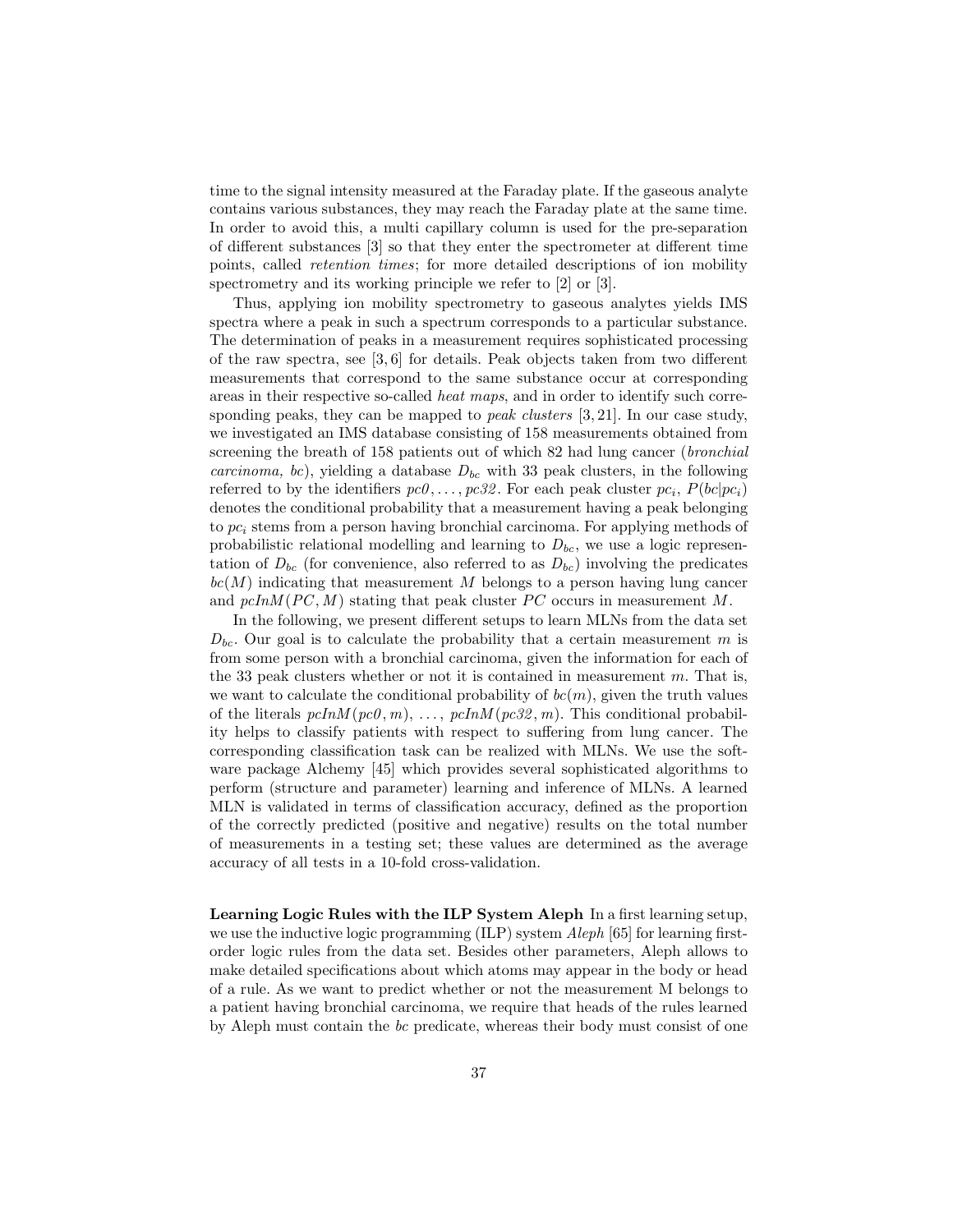or more atoms of the pcInM predicate, with a constant in the first argument. This way, the rules predict the value of  $bc(M)$ , given the values of some of the  $pcInM(pc_i, M)$ . The two rules

$$
R_1: pclnM(pc5, M) \wedge pclnM(pc8, M) \Rightarrow bc(M)
$$
  
\n
$$
R_2: pclnM(pc7, M) \wedge pclnM(pc17, M) \wedge pclnM(pc31, M) \Rightarrow bc(M)
$$

are examples of the 11 rules learned with Aleph [21]. The premises of all 11 rules consist of conjunctions of at most three positive pcInM literals. From the 33 different peak clusters found in the data set, only 18 occur in the rule set, so the other 15 peak clusters seem to carry no useful information with regard to lung cancer according to the Aleph result.

Learning Weights of Aleph Formulas with Alchemy In a subsequent step, we take the Aleph implications as logical base structure of an MLN and learn appropriate weights for them from the data set using Alchemy. For instance, the resulting weights for the rules  $R_1$  and  $R_2$  above are 4.596 and 6.004, respectively. Evaluating the MLN prediction performance results in an accuracy of 78%.

If we take the implications as if-then-rules, we can determine the conditional probabilities of these rules under the distribution induced by the MLN, i. e. we use Alchemy to calculate the conditional probability of a rule's consequent ground atom given its premise ground atoms as evidence. E. g., for rule  $R_1$ , Alchemy determines the probability  $P(bc(m)|pclnM(pcf, m) \wedge pclnM(pc\delta, m)) =$ 0.9800 in the MLN; for  $R_2$  we get 0.996. In fact, the conditional probabilities of all rules are not exactly 1.0, as expected, but rather close to it (see [21]). This is due to the fact that Alchemy performs approximate inference.

The learned MLN allows to draw some conclusions between peak clusters (i. e. the occurrence of substances in a measurement) and bronchial carcinoma. E.g., formula  $R_2$  relates the combined occurrence of peak clusters pc7, pc17, and  $pc31$  in a measurement M to the presence of bronchial carcinoma. Because of the positive (and relatively high) weight of this formula, the combined occurrence of these peak clusters can be interpreted as an indicator for bronchial carcinoma. Likewise, there are also formulas relating the combined occurrence of peak clusters to the absence of bronchial carcinoma.

Simple Classification with MLNs In a further learning setup, we predefine the formula structure of a quite simple MLN: The MLN consists of the 33 implications  $pclnM(pc0, M) \Rightarrow bc(M), \ldots, pclnM(pc32, M) \Rightarrow bc(M)$ . Since the Alchemy syntax allows to express such "partially grounded" formulas in a compact way, the whole predefined structural Alchemy input merely consists of a single line. With this MLN structure, we follow a straightforwardly modelled classification approach: To classify the bc state of a measurement, we consider each peak cluster separately, leaving out any connections or dependencies among them. To some extent, this approach resembles Naive Bayes classification, where explicit independence assumptions among classifying attributes are made. The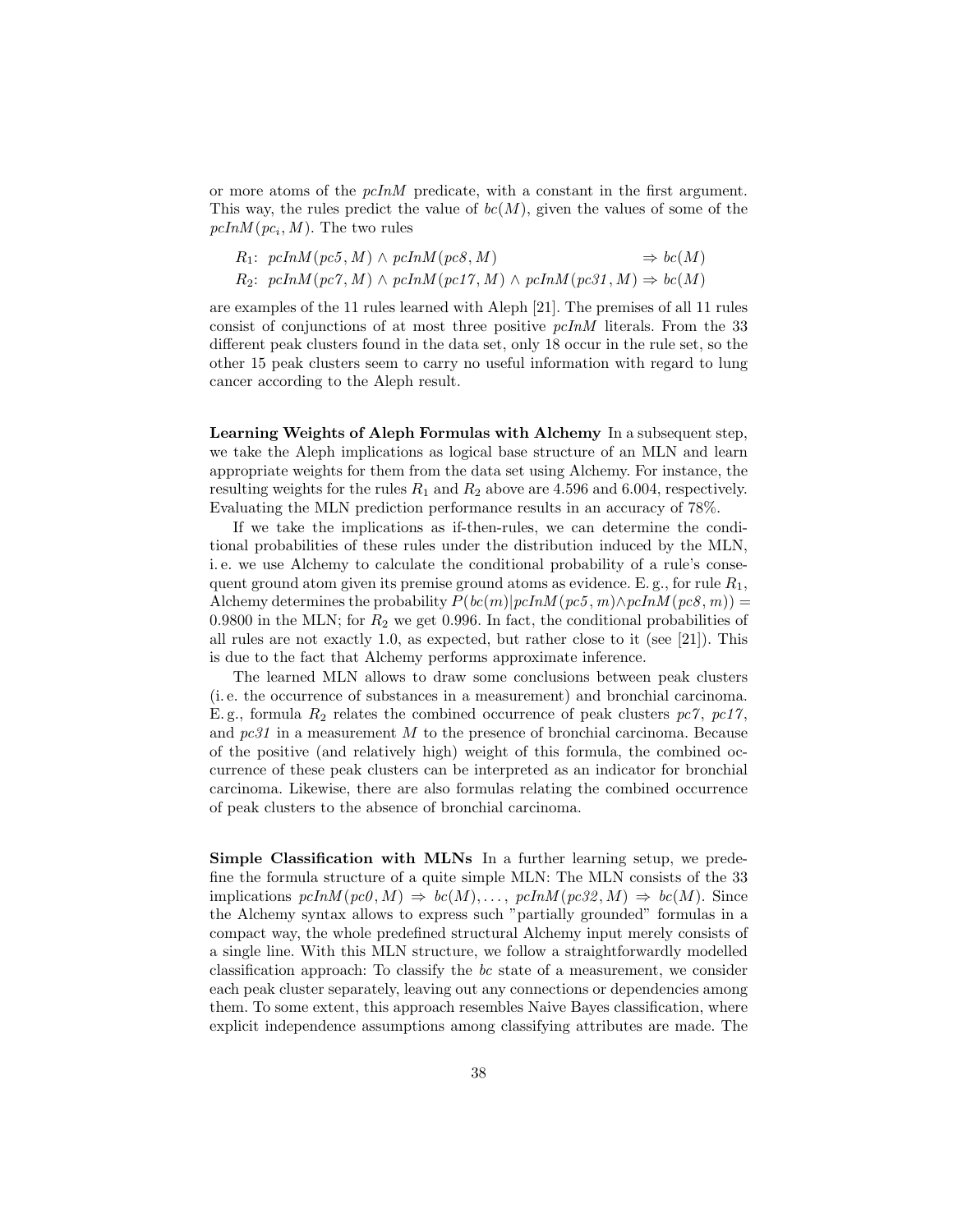evaluation of the learned MLN revealed quite a high accuracy of 88% [21], although the enforced MLN structure lacks any connections between peak clusters, suggesting that those connections are not of great importance for classifying the measurements regarding bc.

MLN Structure Learning In this learning setup, we make use of Alchemy's structure learning feature to learn an MLN from scratch. Alchemy does not allow to make detailed specifications about the formulas to be learned, i. e. we cannot impose the requirement that the  $pcInM($ ,  $)$  atoms have a constant in the first argument. As a consequence, Alchemy's structure learning algorithm produces no useful results when applied to  $D_{bc}$  without any further information. So we modify the relational modelling in some aspect by replacing the binary predicate  $pcInM(PC, M)$  by 33 unary predicates  $pc0(M), \ldots, pc32(M)$ .

Using this setup, the structure (and weight) learning with Alchemy starts from an empty MLN and computes within a few minutes an MLN with 89 formulas (including 34 atomic formulas for all 34 predicates) [21]. The evaluation of this MLN shows an accuracy of 90%. Compared to the previous results, this MLN models much more connections among the peak clusters and their combined influence regarding  $bc(M)$ . Only 13 of the 55 non-atomic formulas involve a bc literal, so the other 42 formulas express connections among the peak clusters regardless of the  $bc(M)$  state, and the formulas contain both positive and negative peak cluster literals. Consequently, this MLN exhibits more complex and subtle connections among the occurrences of peak clusters and the  $bc(M)$ state. Here are two examples for the learned formulas:

$$
R_{61}: \quad (\neg pc10(M) \land pc14(M) \land \neg pc18(M) \land pc21(M) \Rightarrow bc(M), \quad 7.15)
$$
\n
$$
R_{44}: \quad (pc17(M) \land pc28(M) \Rightarrow pc21(M), \quad 5.05)
$$

 $R_{61}$  relates the combined occurrence of peak clusters  $pc14$  and  $pc21$  and the explicit absence of peak clusters  $pc10$  and  $pc18$  in a measurement to bronchial carcinoma. With a lower, but still relatively high weight,  $R_{44}$  implies that a measurement containing peak clusters pc17 and pc28 also contains peak cluster pc21 . In other words, the system has learned the relationship that the occurrence of the two substances indicated by peak clusters  $pc17$  and  $pc28$  in a measurement M leads to the presence of the substance identified by  $pc21$  in the same measurement. Such a relation can provide interesting insights into the general composition of substances in typical measurements.

### 6.3 Predicting Allergic Diseases of Children

In this section, another application of MLNs for modelling and learning in the medical domain is presented. In  $[64]$ , MLNs were employed to analyze the correlations between allergic diseases of children and certain environmental factors. The data used in this analysis has been extracted from the KiGGS study of the Robert Koch-Institut [60]. The KiGGS study is a long term study which covers the health situation of 17.000 children (and adolescents) in Germany. It considers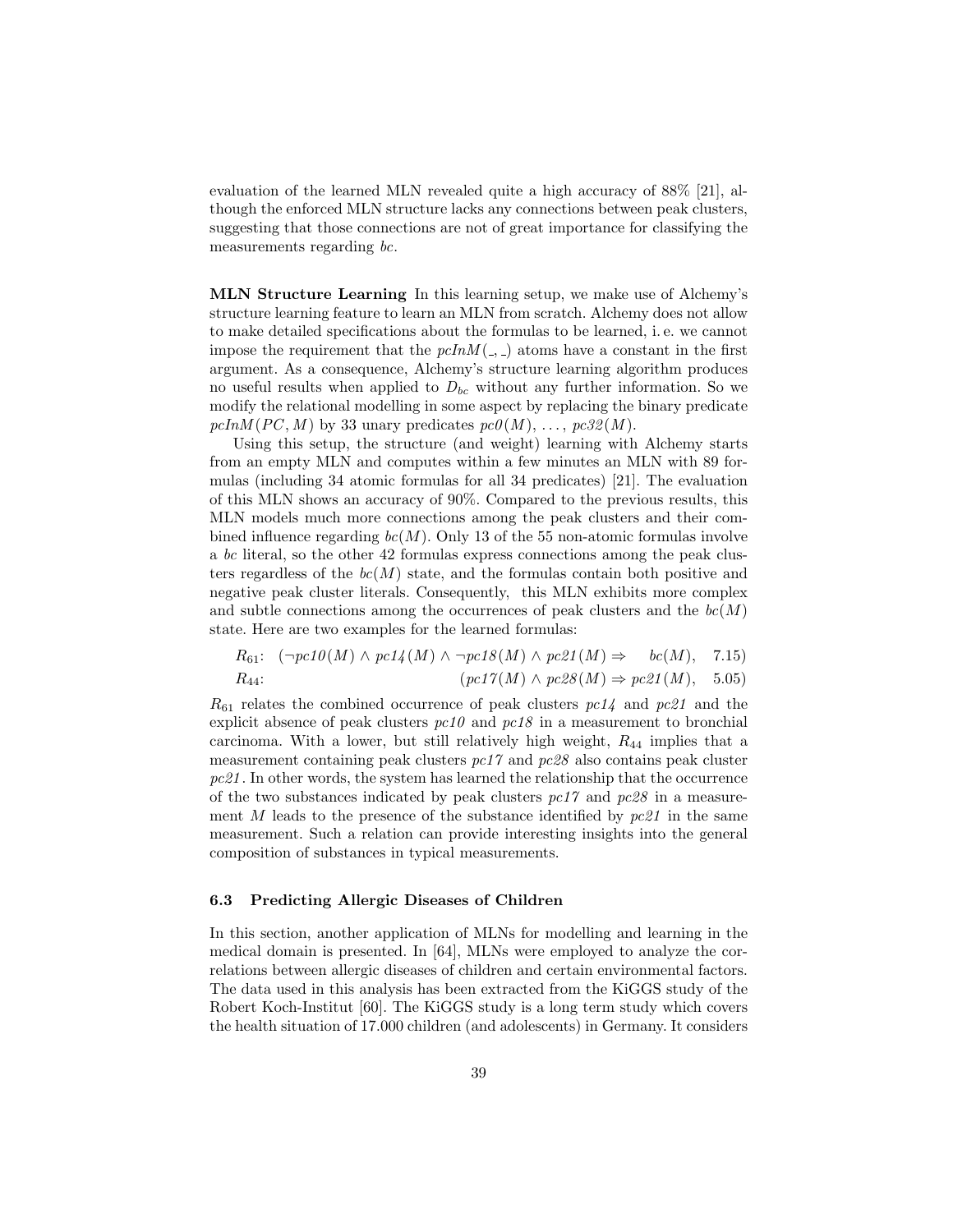a multitude of attributes for every child concerning medical or social aspects. For the experiments described in [64], 13 of these attributes had been chosen which represent well-known risk factors for allergies, e.g. "the child has a pet at home", "the child lives in an urban environment", or "a parent suffers from an allergy". Each such attribute was modelled by a corresponding MLN predicate, e. g.  $hasPet(X)$ ,  $urban(X)$ . Together with the information whether or not a child is allergic (represented by an  $isAllergic(X)$  predicate) this allowed to model the data from the study as MLN learning data, i. e. as data samples in terms of ground atoms. The extracted and preprocessed learning data from the study consisted of about 8.000 data samples, covering allergic respectively non-allergic children in equal parts. In all experiments, subsets of these data samples were used as actual training and testing data (performing a 5-fold cross-validation).

Several learning experiments were performed on this learning data using the algorithms of the Alchemy software package [45] (cf. Sec. 5.3) for learning and inference. The goal of all experiments was to learn an MLN which can predict the risk of a child to be allergic given the presence (or absence, respectively) of each of the 13 risk factors. The learning experiments included parameter (i. e. weight) learning using a predefined MLN formula structure which consisted of 13 implications of the form e.g.  $hasPet(X) \Rightarrow isAllerqic(X)$ . In another experiment, Alchemy's structure learning algorithm was applied to learn an MLN (formulas and weights) from scratch. The evaluation of the learned MLNs was carried out by using several of Alchemy's (approximate) inference algorithms. Additionally, the software PyMLNs (which is part of the ProbCog suite [33]) was used to perform exact inference on some MLNs in order to evaluate the deviation compared to the approximate results. The experiments showed that the results of the various Alchemy algorithms were quite similar and that there were no significant differences compared to the exact results.

Overall, the quality of the learned MLNs in terms of classification accuracy turned out to be not as good as expected. For various experiment settings, the MLNs resulting from structure as well as from parameter learning provide an accuracy of about 61% in predicting a child to be allergic. This could be improved by focusing on formulas the probabilities of which were significantly different from 0.5. However, further investigations into the evaluation of the quality of learned MLNs for prediction tasks in this domain will be necessary.

# 7 Conclusions and Future Work

This paper gives a brief overview on the state of the art in probabilistic reasoning, and illustrates the relevance of probabilistic methods for expert systems by describing their applications in various scenarios. The main advantage of probabilistic formalisms is a semantically clear and expressive handling of uncertainty which pervades all real world problems. Degrees of uncertainty can be conveniently obtained from statistical data and processed via probabilistic networks. Moreover, we go into more details on novel approaches combining probability theory and first-order logic which provide more expressive frameworks for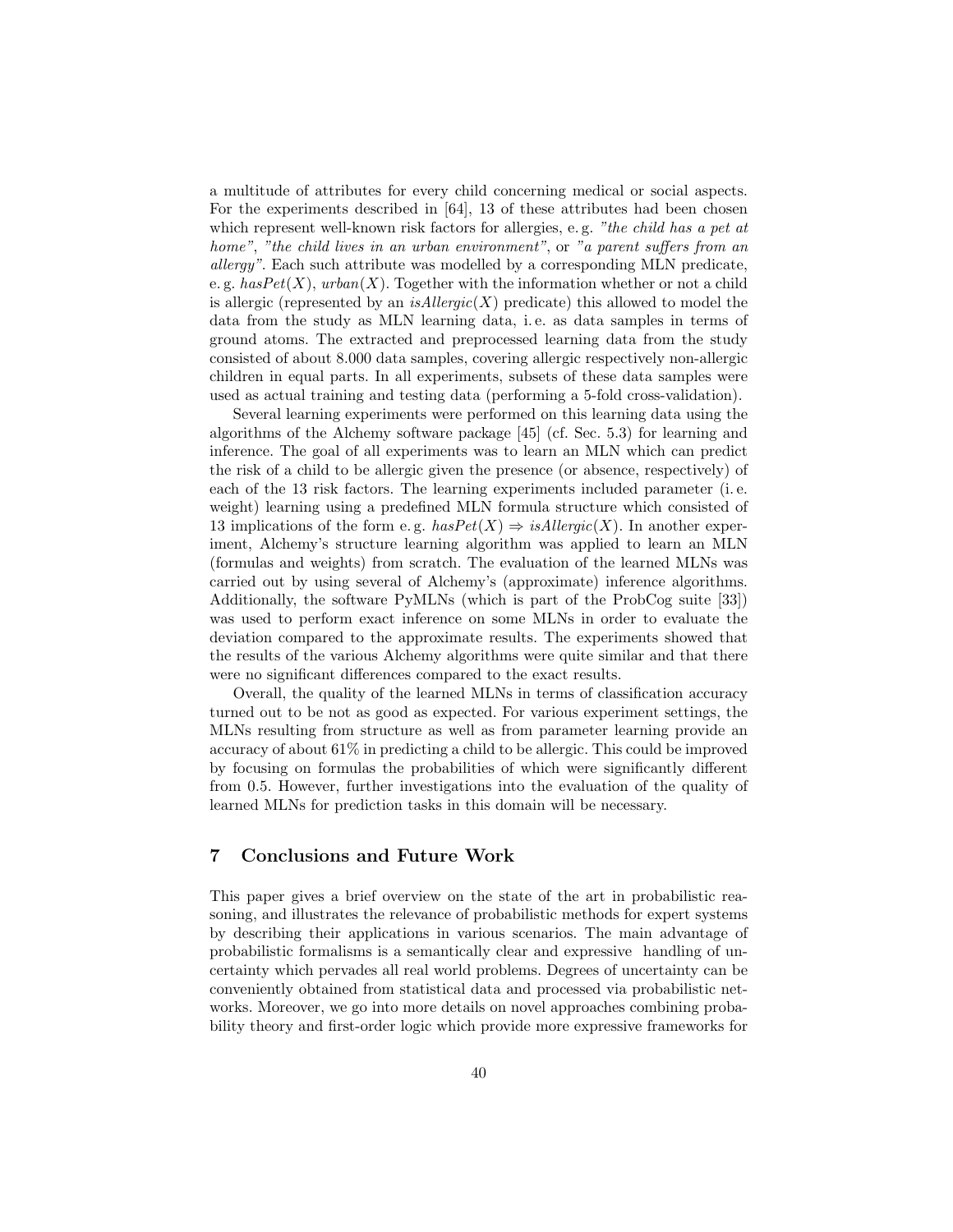probabilistic reasoning. Using observations from theoretical foundations, implemented support systems, and a range of applications, we argue that probabilistic frameworks provide suitable and rich environments for learning, modelling, and reasoning in expert systems.

In particular, in this paper we discussed the problem of comparing formalisms for relational probabilistic knowledge representation from both a conceptual and a pragmatical point of view. This discussion was led by several focal aspects. First, we presented the framework of relational probabilistic conditional logic (RPCL) with grounding, averaging, and aggregating maximum entropy semantics, providing novel approaches to relational probabilistic knowledge representation and reasoning. This framework extends the information-theoretic principle of maximum entropy, that elegantly addresses the problem of incomplete knowledge, from propositional probabilistic conditional logic to the relational case. Secondly, we proposed a series of comparison and evaluation criteria for relational probabilistic models. These criteria describe, in an abstract fashion, diverse properties by which approaches to relational probabilistic reasoning can be distinguished. The criteria are focused on representation and reasoning issues, and we discussed them in an exemplary manner on BLPs, MLNs, and the three maximum entropy approaches  $ME_{\mathcal{G}_U}$ ,  $ME_{\varnothing}$ , and  $ME_{\odot}$ . Furthermore, we gave an overview of the KREATOR system which is a versatile toolbox for probabilistic relational reasoning. KREATOR alleviates the researcher's and knowledge engineer's work with different approaches to statistical relational learning by providing a unified and simple interface. Finally, using examples from the medical and biomedical domains, we illustrated the use of probabilistic knowledge representation and in particular of maximum entropy methods in application scenarios.

We expect that the discussion on comparing different approaches to relational probabilistic reasoning motivates further research and leads to application of the evaluation criteria to other formalisms. While the comparison and evaluation criteria formulated in this paper focus on the knowledge representation point of view, there are other important aspects. We already mentioned the area of learning which we deliberately left out in this paper. When knowledge bases grow larger, there should be the possibility to modularize them. Inference and learning on modularized knowledge bases should be able to reflect and exploit the modular structure. Moreover, different sources of knowledge as well as the integration of background knowledge could be supported; again, both inference and learning must take this into account. As part of our future work, we will elaborate detailed comparison and evaluation criteria for these additional aspects.

The KREATOR system already supports many scientific tasks in the area of relational probabilistic reasoning. Due to the open architecture of KREATOR and the ability to perform many tasks on abstract notions of e. g. knowledge bases, the task of implementing learning algorithms—which are already available for BLPs and MLNs—for different representation formalisms benefits from many commonalities of these algorithms. Most approaches on learning statistical relational models from data rely on established work from propositional learners.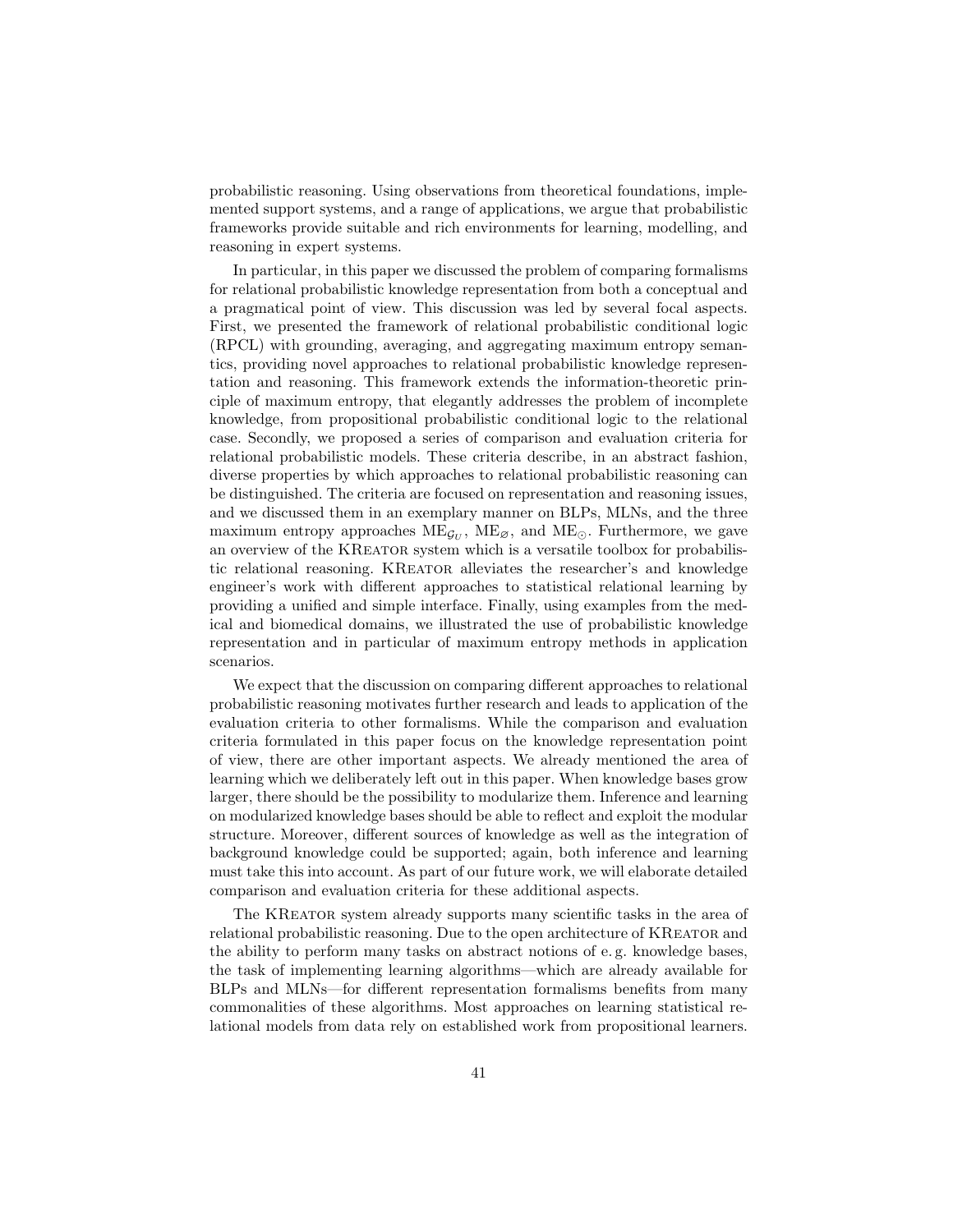Learning the structure of relational probabilistic models can be done using standard inductive logic programming systems like CLAUDIEN [57] or MACCENT [14]. Learning the values (probabilities) of the models can be performed using e. g. the EM-algorithm (expectation maximization, see [15]). These common components simplify implementing the ability to learn different knowledge bases from data within KREATOR. In order to gain the ability to learn RPCL knowledge bases (which differ significantly from other relational models which mostly rely on graphical notions and probabilistic dependence/independence assumptions) we plan to integrate an extended version of the CondorCKD system [25, 39]. CondorCKD is a propositional learning system for conditionals that relies on an algebraic characterization of interrelationships between conditionals in a knowledge base, cf. [36]. Our future work also comprises using KREATOR as a testbed to evaluate other approaches to relational probabilistic reasoning under maximum entropy [41].

KReator is available under the GNU General Public License and can be obtained from http://kreator.cs.tu-dortmund.de/.

# References

- 1. C. Baral, M. Gelfond, and N. Rushton. Probabilistic Reasoning with Answer Sets. Theory and Practice of Logic Programming, 9:57–144, 2009.
- 2. J. Baumbach, A. Bunkowski, S. Lange, T. Oberwahrenbrock, N. Kleinbölting, S. Rahmen, and J. I. Baumbach.  $IMS^2 - An$  integrated medical software system for early lung cancer detection using ion mobility spectometry data of human breath. J. of Integrative Bioinformatics, 4(3), 2007.
- 3. J. I. Baumbach and M. Westhoff. Ion mobility spectometry to detect lung cancer and airway infections. Spectroscopy Europe, 18(6):22–27, 2006.
- 4. C. Beierle, M. Finthammer, G. Kern-Isberner, and M. Thimm. Evaluation and comparison criteria for approaches to probabilistic relational knowledge representation. In J. Bach and S. Edelkamp, editors, KI 2011, volume 7006 of LNCS, pages 63–74. Springer, 2011.
- 5. C. Beierle and G. Kern-Isberner. The relationship of the logic of big-stepped probabilities to standard probabilistic logics. In S. Link and H. Prade, editors, Foundations of Information and Knowledge Systems (FoIKS 2010), LNCS, Vol. 5956, pages 191–210. Springer, 2010.
- 6. B. Bödeker, W. Vautz, and J. I. Baumbach. Peak finding and referencing in MCC/IMS-data. International Journal for Ion Mobility Spectrometry, 11(1-4):83– 87, 2008.
- 7. J. S. Breese. Construction of Belief and Decision Networks. Computational Intelligence, 8(4):624–647, 1992.
- 8. M. Broecheler, G. I. Simari, and V. S. Subrahmanian. Using histograms to better answer queries to probabilistic logic programs. In Logic Programming, 25th International Conference, ICLP 2009. Proceedings, volume 5649 of LNCS, pages 40–54. Springer, 2009.
- 9. M. Bruynooghe, B. De Cat, J. Drijkoningen, D. Fierens, J. Goos, B. Gutmann, A. Kimmig, W. Labeeuw, S. Langenaken, N. Landwehr, W. Meert, E. Nuyts, R. Pellegrims, R. Rymenants, S. Segers, I. Thon, J. Van Eyck, G. Van den Broeck, T. Vangansewinkel, L. Van Hove, J. Vennekens, T. Weytjens, and L. De Raedt.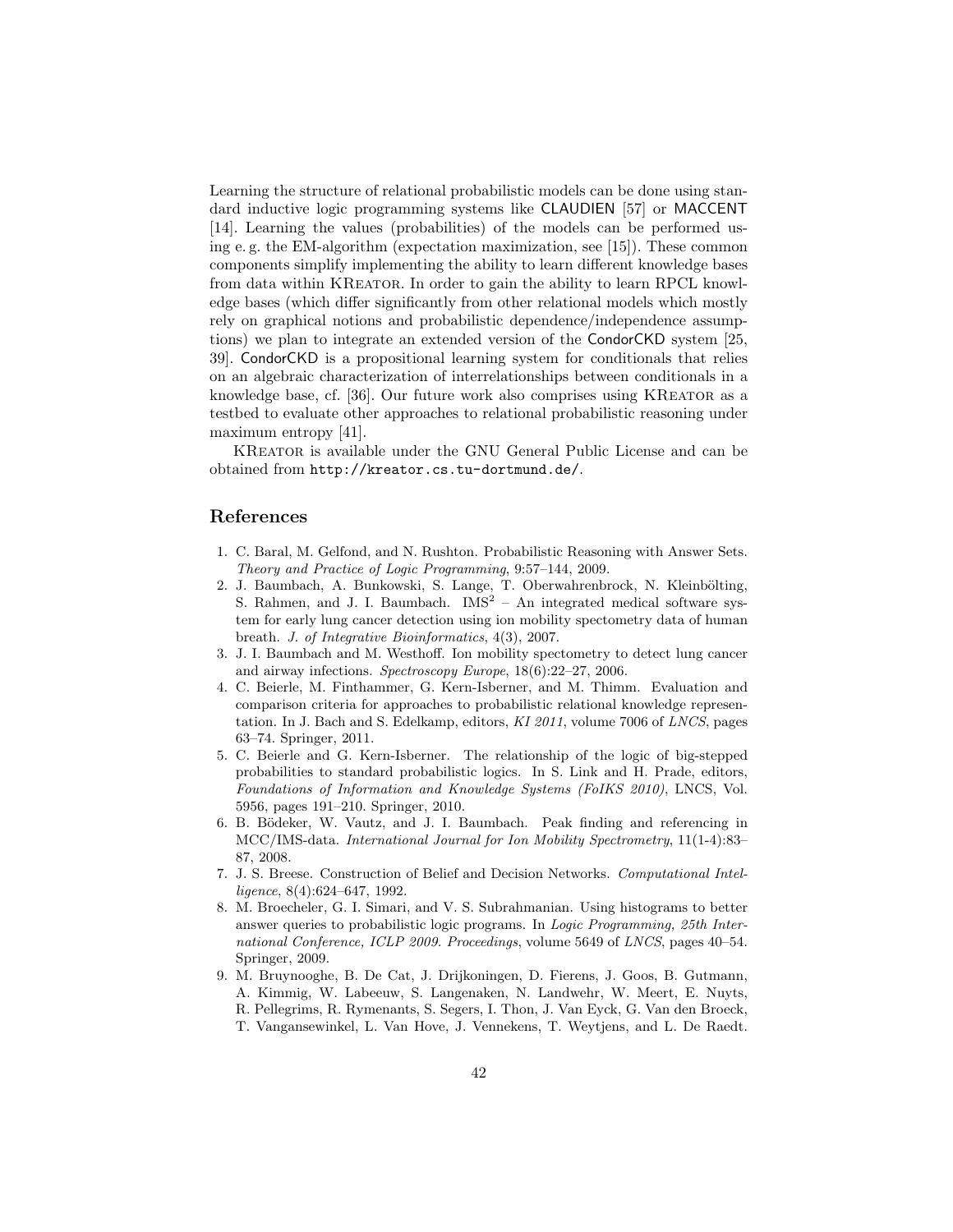An Exercise with Statistical Relational Learning Systems. In P. Domingos and K. Kersting, editors, International Workshop on Statistical Relational Learning (SRL-2009), Leuven, Belgium, 2009.

- 10. M. Chavira, A. Darwiche, and M. Jaeger. Compiling relational Bayesian networks for exact inference. International Journal of Approximate Reasoning,  $42(1-2)$ :  $4-20$ , May 2006.
- 11. J. Cussens. Logic-based formalisms for statistical relational learning. In L. Getoor and B. Taskar, editors, Introduction to Statistical Relational Learning. MIT Press, Cambridge, MA, 2007.
- 12. J. N. Darroch and D. Ratcliff. Generalized iterative scaling for log-linear models. In Annals of Mathematical Statistics, volume 43, pages 1470–1480. Institute of Mathematical Statistics, 1972.
- 13. L. De Raedt and K. Kersting. Probabilistic inductive logic programming. In L. D. Raedt, K. Kersting, N. Landwehr, S. Muggleton, and J. Chen, editors, Probabilistic Inductive Logic Programming, volume 4911 of Lecture Notes in Computer Science, pages 1–27. Springer, 2008.
- 14. L. Dehaspe. Maximum Entropy Modeling with Clausal Constraints. In Proceedings of the 7th International Workshop on Inductive Logic Programming, volume 1297 of Lecture Notes in Artificial Intelligence, pages 109–125. Springer, 1997.
- 15. A. P. Dempster, L. N. M., and D. B. Rubin. Maximum-likelihood from Incomplete Data via the EM Algorithm. Journal of the Royal Statistical Society, Series B, 39(1):1–38, 1977.
- 16. P. Domingos and D. Lowd. Markov Logic: An Interface Layer for Artificial Intelligence. Synthesis Lectures on Artificial Intelligence and Machine Learning. Morgan and Claypool, San Rafael, CA, 2009.
- 17. R. Fagin and J. Y. Halpern. Reasoning about knowledge and probability. J. ACM, 41(2):340–367, 1994.
- 18. D. Fierens. Learning Directed Probabilistic Logical Models from Relational Data. PhD thesis, Katholieke Universiteit Leuven, 2008.
- 19. M. Finthammer. An iterative scaling algorithm for maximum entropy reasoning in relational probabilistic conditional logic. In Scalable Uncertainty Management, 6th International Conference, Proceedings, LNAI. Springer, 2012. (to appear).
- 20. M. Finthammer, C. Beierle, B. Berger, and G. Kern-Isberner. Probabilistic reasoning at optimum entropy with the MEcore system. In H. C. Lane and H. W. Guesgen, editors, Proceedings 22nd International FLAIRS Conference, FLAIRS'09. AAAI Press, Menlo Park, California, 2009.
- 21. M. Finthammer, C. Beierle, J. Fisseler, G. Kern-Isberner, and J. I. Baumbach. Using probabilistic relational learning to support bronchial carcinoma diagnosis based on ion mobility spectrometry. International Journal for Ion Mobility Spectrometry, 13:83–93, 2010.
- 22. M. Finthammer and M. Thimm. An Integrated Development Environment for Probabilistic Relational Reasoning. International Journal of the IGPL, 2011. . (to appear).
- 23. J. Fisseler. Toward Markov Logic with Conditional Probabilities. In D. C. Wilson and H. C. Lane, editors, Proceedings of the 21st International FLAIRS Conference (FLAIRS'08), pages 643–648. AAAI Press, 2008.
- 24. J. Fisseler. Learning and Modeling with Probabilistic Conditional Logic, volume 328 of Dissertations in Artificial Intelligence. IOS Press, Amsterdam, 2010.
- 25. J. Fisseler, G. Kern-Isberner, C. Beierle, A. Koch, and C. Müller. Algebraic Knowledge Discovery using Haskell. In Practical Aspects of Declarative Languages, 9th In-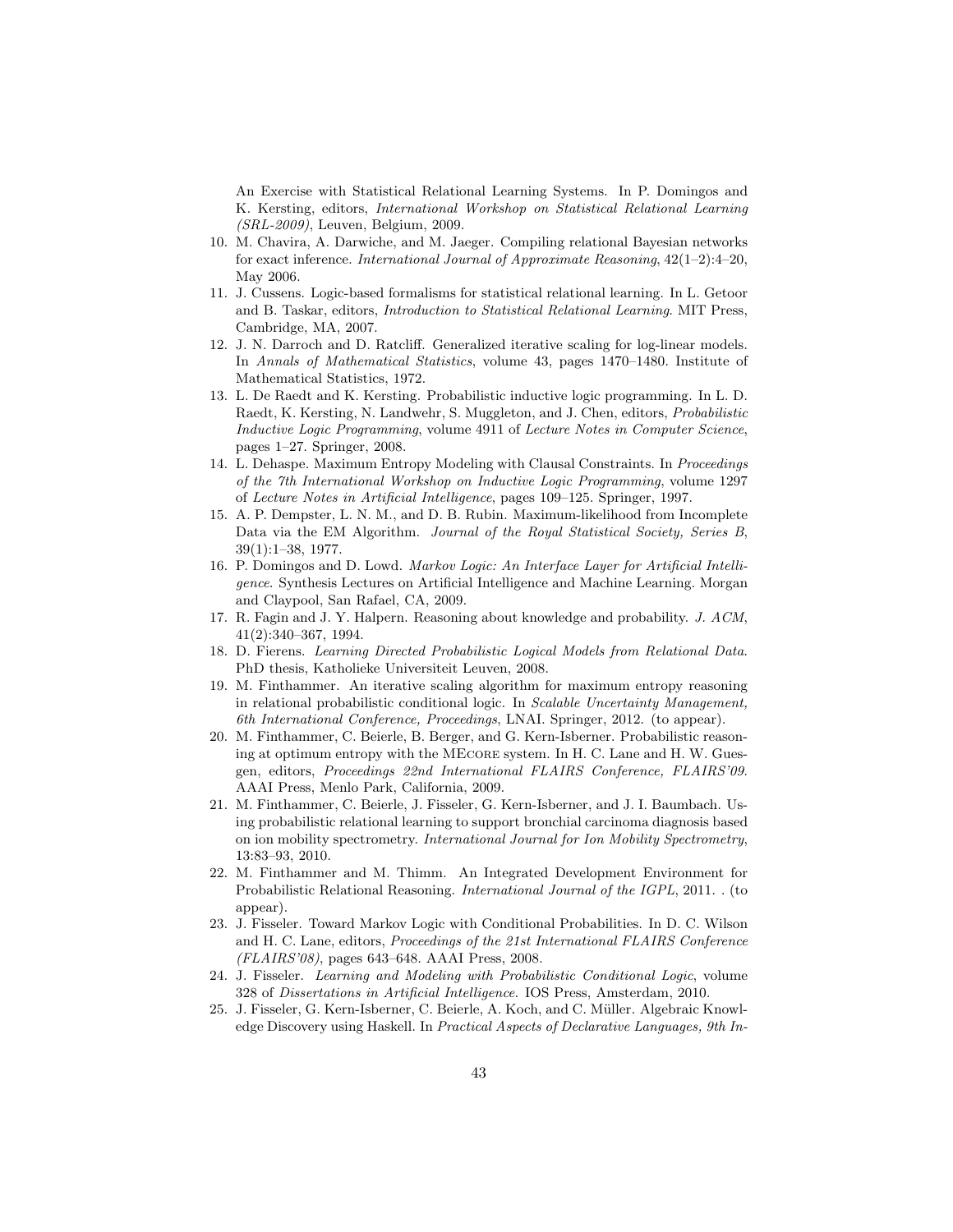ternational Symposium, volume 4354 of Lecture Notes in Computer Science, pages 80–93. Springer, 2007.

- 26. E. Gamma, R. Helm, R. Johnson, and J. Vlissides. Design Patterns: Elements of Reusable Object-Oriented Software. Addison-Wesley, 1994.
- 27. L. Getoor, N. Friedman, D. Koller, and B. Tasker. Learning Probabilistic Models of Relational Structure. In C. E. Brodley and A. P. Danyluk, editors, Proceedings of the 18th International Conference on Machine Learning (ICML 2001), pages 170–177. Morgan Kaufmann, 2001.
- 28. L. Getoor and J. Grant. PRL: A probabilistic relational language. Machine Learning, 62(1):7–31, 2006.
- 29. L. Getoor and B. Taskar, editors. Introduction to Statistical Relational Learning. MIT Press, 2007.
- 30. J. Gosling, B. Joy, G. Steele, and G. Bracha. The Java Language Specification. Addison-Wesley, third edition edition, 2005.
- 31. M. Jaeger. Relational Bayesian Networks: A Survey. Electronic Transactions in Artificial Intelligence, 6, 2002.
- 32. M. Jaeger. Model-Theoretic Expressivity Analysis. In L. D. Raedt, K. Kersting, N. Landwehr, S. Muggleton, and J. Chen, editors, Probabilistic Inductive Logic Programming, volume 4911 of Lecture Notes in Computer Science, pages 325–339. Springer, 2008.
- 33. D. Jain, L. Mösenlechner, and M. Beetz. Equipping Robot Control Programs with First-Order Probabilistic Reasoning Capabilities. In International Conference on Robotics and Automation (ICRA), pages 3130–3135, 2009.
- 34. F. V. Jensen and T. D. Nielsen. Bayesian Networks and Decision Graphs. Springer-Verlag, 2007.
- 35. G. Kern-Isberner. Characterizing the principle of minimum cross-entropy within a conditional-logical framework. Artificial Intelligence, 98:169–208, 1998.
- 36. G. Kern-Isberner. Conditionals in nonmonotonic reasoning and belief revision. Number 2087 in Lecture Notes in Computer Science. Springer, 2001.
- 37. G. Kern-Isberner. Linking iterated belief change operations to nonmonotonic reasoning. In G. Brewka and J. Lang, editors, Proceedings 11th International Conference on Knowledge Representation and Reasoning, KR'2008, pages 166–176, Menlo Park, CA, 2008. AAAI Press.
- 38. G. Kern-Isberner, C. Beierle, M. Finthammer, and M. Thimm. Probabilistic logics in expert systems: Approaches, implementations, and applications. In Proceedings of the 22nd International Conference on Database and Expert Systems Applications  $(DEXA'11)$ , volume 6860 of *LNCS*, pages 27–46. Springer, 2011.
- 39. G. Kern-Isberner and J. Fisseler. Knowledge Discovery by Reversing Inductive Knowledge Representation. In Proceedings of the Ninth International Conference on the Principles of Knowledge Representation and Reasoning, KR-2004, pages 34–44. AAAI Press, 2004.
- 40. G. Kern-Isberner and T. Lukasiewicz. Combining probabilistic logic programming with the power of maximum entropy. Artificial Intelligence, Special Issue on Nonmonotonic Reasoning, 157(1-2):139–202, 2004.
- 41. G. Kern-Isberner and M. Thimm. Novel Semantical Approaches to Relational Probabilistic Conditionals. In Proceedings of the Twelfth International Conference on the Principles of Knowledge Representation and Reasoning (KR'10), pages 382– 392, May 2010.
- 42. G. Kern-Isberner and M. Thimm. A ranking semantics for first-order conditionals. In Proceedings 20th European Conference on Artificial Intelligence, ECAI-2012, 2012. (to appear).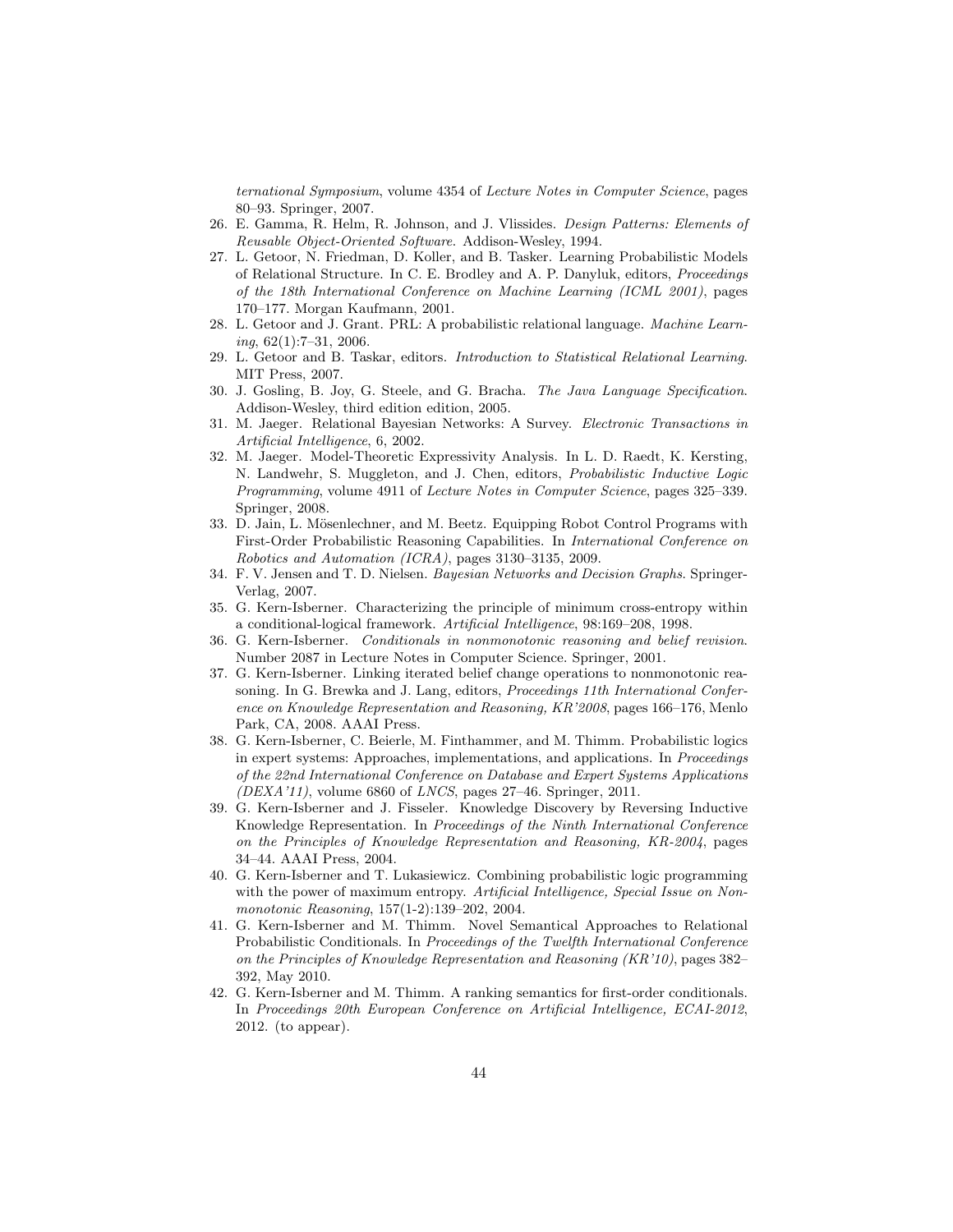- 43. K. Kersting and L. De Raedt. Bayesian Logic Programming: Theory and Tool. In L. Getoor and B. Taskar, editors, An Introduction to Statistical Relational Learning. MIT Press, 2007.
- 44. N. S. Ketkar, L. B. Holder, and D. J. Cook. Comparison of Graph-based and Logic-based Multi-relational Data Mining. SIGKDD Explor. Newsl., 7(2):64–71, 2005.
- 45. S. Kok, P. Singla, M. Richardson, P. Domingos, M. Sumner, H. Poon, D. Lowd, and J. Wang. The Alchemy System for Statistical Relational AI: User Manual. Department of Computer Science and Engineering, University of Washington, 2008.
- 46. A. Krämer and C. Beierle. On lifted inference for a relational probabilistic conditional logic with maximum entropy semantics. In T. Lukasiewicz and A. Sali, editors, Foundations of Information and Knowledge Systems (FoIKS 2012), volume 7153 of LNCS, pages 224–243. Springer, 2012.
- 47. S. Loh, M. Thimm, and G. Kern-Isberner. On the problem of grounding a relational probabilistic conditional knowledge base. In Proceedings of the 14th International Workshop on Non-Monotonic Reasoning (NMR'10), Toronto, Canada, May 2010.
- 48. S. Loh, M. Thimm, and G. Kern-Isberner. On the problem of grounding a relational probabilistic conditional knowledge base. In T. Meyer and E. Ternovska, editors, Proceedings 13th International Workshop on Nonmonotonic Reasoning NMR'2010, Subworkshop on NMR and Uncertainty, 2010.
- 49. S. Muggleton and J. Chen. A Behavioral Comparison of some Probabilistic Logic Models. In L. D. Raedt, K. Kersting, N. Landwehr, S. Muggleton, and J. Chen, editors, Probabilistic Inductive Logic Programming, pages 305–324. Springer, 2008.
- 50. S. H. Muggleton. Stochastic Logic Programs. In L. de Raedt, editor, Advances in Inductive Logic Programming, pages 254–264. IOS Press, Amsterdam, Netherlands, 1996.
- 51. N. Nilsson. Probabilistic logic. Artificial Intelligence, 28:71–87, 1986.
- 52. D. Nute and C. Cross. Conditional Logic. In D. Gabbay and F. Guenther, editors, Handbook of Philosophical Logic, volume 4, pages 1–98. Kluwer Academic Publishers, 2002.
- 53. J. Paris. The uncertain reasoner's companion A mathematical perspective. Cambridge University Press, 1994.
- 54. J. Paris. The uncertain reasoner's companion A mathematical perspective. Cambridge University Press, 1994.
- 55. J. Pearl. Fusion, propagation and structuring in belief networks. Artificial Intelligence, 29:241–288, 1986.
- 56. J. Pearl. Probabilistic Reasoning in Intelligent Systems: Networks of Plausible Inference. Morgan Kaufmann, 1988.
- 57. L. D. Raedt and L. Dehaspe. Clausal Discovery. Machine Learning, 26:99–146, 1997.
- 58. L. D. Raedt, A. Kimmig, B. Gutmann, K. Kersting, V. S. Costa, and H. Toivonen. Probabilistic Inductive Querying Using ProbLog. Technical Report CW 552, Department of Computer Science, Katholieke Universiteit Leuven, Belgium, June 2009.
- 59. M. Richardson and P. Domingos. Markov Logic Networks. Machine Learning, 62(1–2):107–136, 2006.
- 60. Robert Koch-Institut. Public Use File KiGGS, Kinder- und Jugendgesundheitssurvey 2003-2006, Berlin, 2008.
- 61. W. Rödder. Conditional Logic and the Principle of Entropy. Artificial Intelligence, 117:83–106, 2000.